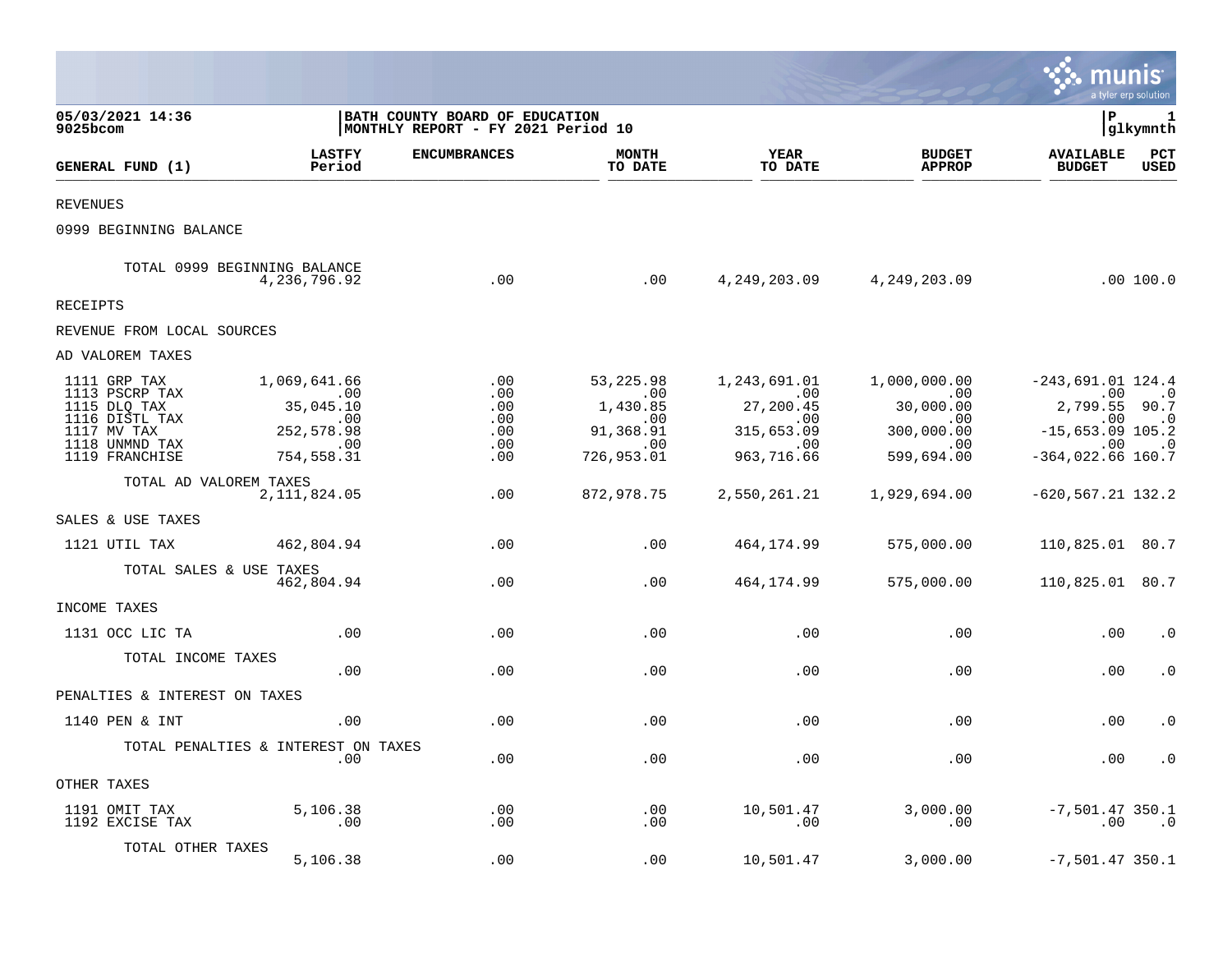|                                                                                                                |                                        |                                                                      |                                        |                                        |                                        | munis                                  | a tyler erp solution                                                                    |
|----------------------------------------------------------------------------------------------------------------|----------------------------------------|----------------------------------------------------------------------|----------------------------------------|----------------------------------------|----------------------------------------|----------------------------------------|-----------------------------------------------------------------------------------------|
| 05/03/2021 14:36<br>$9025$ bcom                                                                                |                                        | BATH COUNTY BOARD OF EDUCATION<br>MONTHLY REPORT - FY 2021 Period 10 |                                        |                                        |                                        | l P                                    | 2<br> glkymnth                                                                          |
| GENERAL FUND (1)                                                                                               | <b>LASTFY</b><br>Period                | <b>ENCUMBRANCES</b>                                                  | <b>MONTH</b><br>TO DATE                | <b>YEAR</b><br>TO DATE                 | <b>BUDGET</b><br><b>APPROP</b>         | <b>AVAILABLE</b><br><b>BUDGET</b>      | PCT<br><b>USED</b>                                                                      |
| REVENUE OTHER LOCAL GOVERNMENT UNITS                                                                           |                                        |                                                                      |                                        |                                        |                                        |                                        |                                                                                         |
| 1280 IN LIEU OF                                                                                                | .00                                    | .00                                                                  | .00                                    | .00                                    | .00                                    | .00                                    | $\cdot$ 0                                                                               |
| TOTAL REVENUE OTHER LOCAL GOVERNMENT UNITS                                                                     | .00                                    | .00                                                                  | .00                                    | .00                                    | .00                                    | .00                                    | $\cdot$ 0                                                                               |
| TUITION                                                                                                        |                                        |                                                                      |                                        |                                        |                                        |                                        |                                                                                         |
| 1310 TUIT IND<br>1320 GOV TUI IN<br>1330 GOV TUI OU<br>1340 TUIT OTHR                                          | .00<br>.00<br>.00<br>.00               | .00<br>.00<br>.00<br>.00                                             | .00<br>.00<br>.00<br>.00               | .00<br>.00<br>.00<br>.00               | .00<br>.00<br>.00<br>.00               | .00<br>.00<br>.00<br>.00               | $\cdot$ 0<br>$\cdot$ 0<br>$\begin{smallmatrix} 0\\ \cdot \end{smallmatrix}$             |
| TOTAL TUITION                                                                                                  | .00                                    | .00                                                                  | .00                                    | .00                                    | .00                                    | .00                                    | $\cdot$ 0                                                                               |
| TRANSPORTATION                                                                                                 |                                        |                                                                      |                                        |                                        |                                        |                                        |                                                                                         |
| 1410 TRNS INDIV<br>1420 TRN GOV IN<br>1430 TRN GOV OU<br>1440 TRN OTH PV<br>1441 TRN NON-PB<br>1442 TRN FSC CT | .00<br>.00<br>.00<br>.00<br>.00<br>.00 | .00<br>.00<br>.00<br>.00<br>.00<br>.00                               | .00<br>.00<br>.00<br>.00<br>.00<br>.00 | .00<br>.00<br>.00<br>.00<br>.00<br>.00 | .00<br>.00<br>.00<br>.00<br>.00<br>.00 | .00<br>.00<br>.00<br>.00<br>.00<br>.00 | $\cdot$ 0<br>$\cdot$ 0<br>$\cdot$ 0<br>$\cdot$ 0<br>$\boldsymbol{\cdot}$ 0<br>$\cdot$ 0 |
| TOTAL TRANSPORTATION                                                                                           | .00                                    | .00                                                                  | .00                                    | .00                                    | .00                                    | .00                                    | $\cdot$ 0                                                                               |
| EARNINGS ON INVESTMENTS                                                                                        |                                        |                                                                      |                                        |                                        |                                        |                                        |                                                                                         |
| 1510 INT ON INV<br>1540 INVST PRPT                                                                             | 62,637.87<br>.00                       | .00<br>.00                                                           | 2,583.56<br>.00                        | 24,049.60<br>.00                       | 5,000.00<br>.00                        | $-19,049.60$ 481.0<br>$.00\,$          | $\overline{\phantom{0}}$ .0                                                             |
| TOTAL EARNINGS ON INVESTMENTS                                                                                  | 62,637.87                              | .00                                                                  | 2,583.56                               | 24,049.60                              | 5,000.00                               | $-19,049.60 481.0$                     |                                                                                         |
| FOOD SERVICE                                                                                                   |                                        |                                                                      |                                        |                                        |                                        |                                        |                                                                                         |
| 1630 SPEC FUNC                                                                                                 | .00                                    | .00                                                                  | .00                                    | .00                                    | .00                                    | .00                                    | $\cdot$ 0                                                                               |
| TOTAL FOOD SERVICE                                                                                             | .00                                    | .00                                                                  | .00                                    | .00                                    | .00                                    | .00                                    | $\cdot$ 0                                                                               |
| STUDENT ACTIVITIES                                                                                             |                                        |                                                                      |                                        |                                        |                                        |                                        |                                                                                         |
| 1740 FEES<br>1750 DONATIONS                                                                                    | .00<br>.00                             | $\boldsymbol{\mathsf{.00}}$<br>.00                                   | .00<br>.00                             | .00<br>.00                             | .00<br>.00                             | .00<br>.00                             | $\cdot$ 0<br>$\cdot$ 0                                                                  |
| TOTAL STUDENT ACTIVITIES                                                                                       | .00                                    | .00                                                                  | .00                                    | .00                                    | .00                                    | .00                                    | $\cdot$ 0                                                                               |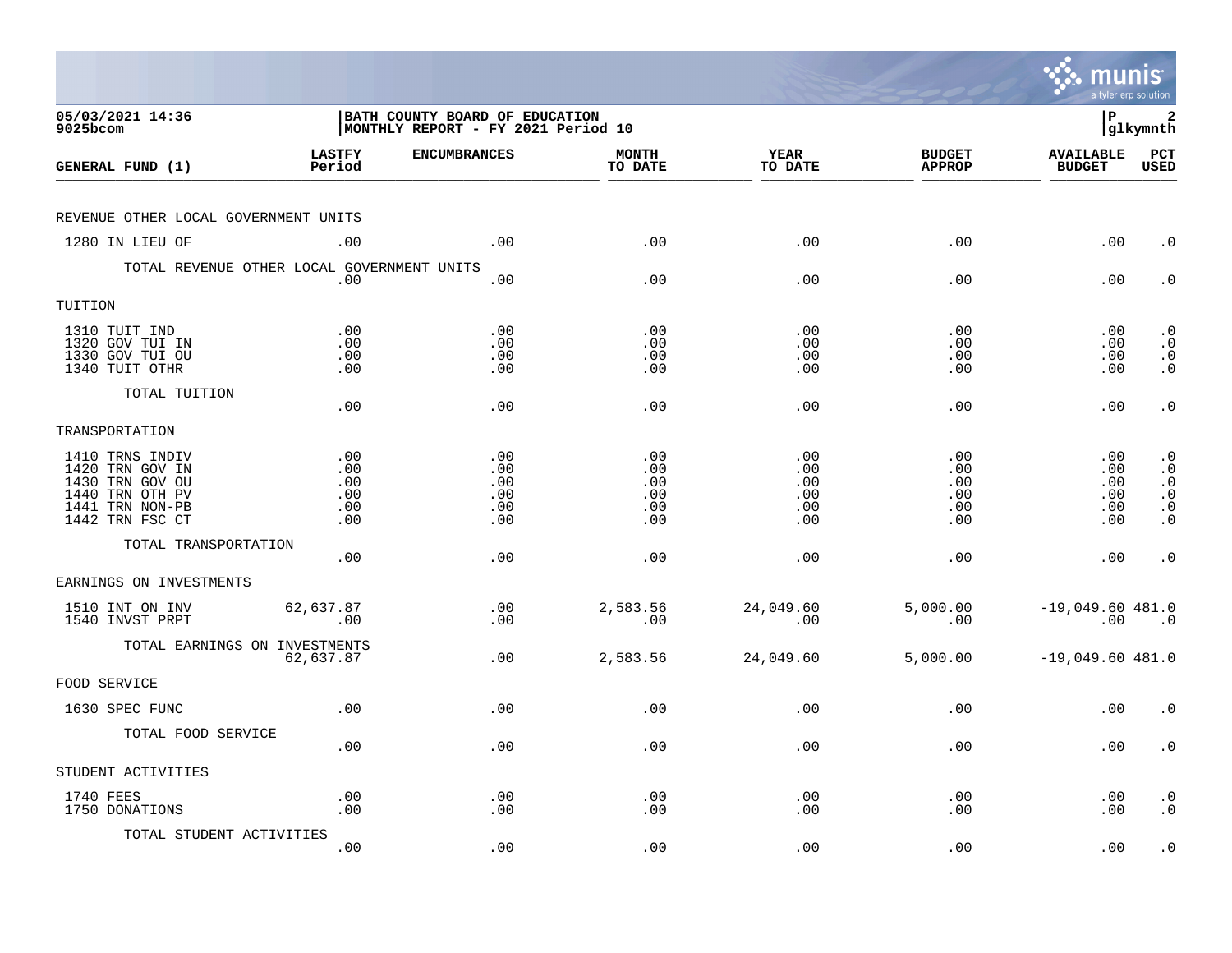

| 05/03/2021 14:36<br>9025bcom                                                                                                                                                                                                                 |                                                                                                       | BATH COUNTY BOARD OF EDUCATION<br> MONTHLY REPORT - FY 2021 Period 10                   |                                                                                           |                                                                                                              |                                                                                                              | l P                                                                                                      | 3<br> glkymnth                                                                                                                                           |
|----------------------------------------------------------------------------------------------------------------------------------------------------------------------------------------------------------------------------------------------|-------------------------------------------------------------------------------------------------------|-----------------------------------------------------------------------------------------|-------------------------------------------------------------------------------------------|--------------------------------------------------------------------------------------------------------------|--------------------------------------------------------------------------------------------------------------|----------------------------------------------------------------------------------------------------------|----------------------------------------------------------------------------------------------------------------------------------------------------------|
| GENERAL FUND (1)                                                                                                                                                                                                                             | <b>LASTFY</b><br>Period                                                                               | <b>ENCUMBRANCES</b>                                                                     | <b>MONTH</b><br>TO DATE                                                                   | <b>YEAR</b><br>TO DATE                                                                                       | <b>BUDGET</b><br><b>APPROP</b>                                                                               | <b>AVAILABLE</b><br><b>BUDGET</b>                                                                        | PCT<br>USED                                                                                                                                              |
| OTHER REVENUE FROM LOCAL SOURCES                                                                                                                                                                                                             |                                                                                                       |                                                                                         |                                                                                           |                                                                                                              |                                                                                                              |                                                                                                          |                                                                                                                                                          |
| 1911 BLDG RENT<br>1912 BUS RENT<br>1919 OTHER RENT<br>1920 CONTRIBUTE<br>1929 INKIND REV<br>1941 TXT SALES<br>1942 TXT RENTS<br>1951 MSC SCH IN<br>1952 MSC SCH OU<br>1980 PRYR REFND<br>1990 MISC REV<br>1991 TRANSCRIPT<br>1993 OTH REBATE | .00<br>.00<br>.00<br>.00<br>.00<br>.00<br>65.00<br>.00<br>.00<br>$-190.36$<br>29,881.32<br>.00<br>.00 | .00<br>.00<br>.00<br>.00<br>.00<br>.00<br>.00<br>.00<br>.00<br>.00<br>.00<br>.00<br>.00 | .00<br>.00<br>.00<br>.00<br>.00<br>.00<br>.00<br>.00<br>.00<br>10.04<br>.00<br>.00<br>.00 | .00<br>$.00 \,$<br>.00<br>500.00<br>.00<br>.00<br>$.00 \,$<br>.00<br>.00<br>10.04<br>12,151.89<br>.00<br>.00 | .00<br>$.00 \,$<br>.00<br>500.00<br>.00<br>.00<br>200.00<br>.00<br>.00<br>4,000.00<br>1,000.00<br>.00<br>.00 | .00<br>.00<br>.00<br>.00<br>.00<br>200.00<br>.00<br>.00<br>3,989.96<br>$-11, 151.89******$<br>.00<br>.00 | $\cdot$ 0<br>$\cdot$ 0<br>$\cdot$ 0<br>.00 100.0<br>$\cdot$ 0<br>$\cdot$ 0<br>$\cdot$ 0<br>$\cdot$ 0<br>$\cdot$ 0<br>$\cdot$ 3<br>$\cdot$ 0<br>$\cdot$ 0 |
|                                                                                                                                                                                                                                              | TOTAL OTHER REVENUE FROM LOCAL SOURCES<br>29,755.96                                                   | .00                                                                                     | 10.04                                                                                     | 12,661.93                                                                                                    | 5,700.00                                                                                                     | $-6,961.93$ 222.1                                                                                        |                                                                                                                                                          |
|                                                                                                                                                                                                                                              | TOTAL REVENUE FROM LOCAL SOURCES<br>2,672,129.20                                                      | .00                                                                                     | 875,572.35                                                                                | 3,061,649.20                                                                                                 | 2,518,394.00                                                                                                 | $-543, 255.20$ 121.6                                                                                     |                                                                                                                                                          |
| REVENUE FROM STATE SOURCES                                                                                                                                                                                                                   |                                                                                                       |                                                                                         |                                                                                           |                                                                                                              |                                                                                                              |                                                                                                          |                                                                                                                                                          |
| STATE PROGRAM                                                                                                                                                                                                                                |                                                                                                       |                                                                                         |                                                                                           |                                                                                                              |                                                                                                              |                                                                                                          |                                                                                                                                                          |
| 3111 SEEK                                                                                                                                                                                                                                    | 7,268,647.00                                                                                          | $\sim$ 00                                                                               | 602,674.00                                                                                | 6,869,819.00                                                                                                 | 8,400,000.00                                                                                                 | 1,530,181.00 81.8                                                                                        |                                                                                                                                                          |
|                                                                                                                                                                                                                                              | TOTAL STATE PROGRAM<br>7,268,647.00                                                                   | .00                                                                                     | 602,674.00                                                                                | 6,869,819.00                                                                                                 | 8,400,000.00                                                                                                 | 1,530,181.00 81.8                                                                                        |                                                                                                                                                          |
| OTHER STATE FUNDING                                                                                                                                                                                                                          |                                                                                                       |                                                                                         |                                                                                           |                                                                                                              |                                                                                                              |                                                                                                          |                                                                                                                                                          |
| 3122 VOC TRANSP<br>3124 DST VOC SC<br>3125 DRV TRN RB<br>3126 SUB REIMB<br>3127 FLEX SPD<br>3128 AUD REIMB<br>3129 KSB/D TR R                                                                                                                | .00<br>.00<br>.00<br>.00<br>.00<br>.00<br>.00                                                         | .00<br>.00<br>.00<br>.00<br>.00<br>.00<br>.00                                           | .00<br>.00<br>.00<br>.00<br>.00<br>.00<br>.00                                             | .00<br>.00<br>$.00 \,$<br>.00<br>.00<br>.00<br>.00                                                           | .00<br>.00<br>.00<br>.00<br>.00<br>.00<br>.00                                                                | .00<br>.00<br>.00<br>.00<br>.00<br>.00<br>.00                                                            | $\cdot$ 0<br>$\cdot$ 0<br>$\cdot$ 0<br>$\boldsymbol{\cdot}$ 0<br>$\boldsymbol{\cdot}$ 0<br>$\cdot$ 0<br>$\cdot$ 0                                        |
|                                                                                                                                                                                                                                              | TOTAL OTHER STATE FUNDING                                                                             |                                                                                         |                                                                                           |                                                                                                              |                                                                                                              |                                                                                                          |                                                                                                                                                          |
| EXPENDITURE REIMBURSEMENTS                                                                                                                                                                                                                   | .00                                                                                                   | .00                                                                                     | .00                                                                                       | .00                                                                                                          | .00                                                                                                          | .00                                                                                                      | $\boldsymbol{\cdot}$ 0                                                                                                                                   |
|                                                                                                                                                                                                                                              |                                                                                                       |                                                                                         |                                                                                           |                                                                                                              |                                                                                                              |                                                                                                          |                                                                                                                                                          |
| 3130 NBC REIMB<br>3131 MISC REIMB                                                                                                                                                                                                            | .00<br>.00                                                                                            | .00<br>.00                                                                              | .00<br>.00                                                                                | .00<br>.00                                                                                                   | 7,000.00<br>20,000.00                                                                                        | 7,000.00<br>20,000.00                                                                                    | $\cdot$ 0<br>$\cdot$ 0                                                                                                                                   |
|                                                                                                                                                                                                                                              | TOTAL EXPENDITURE REIMBURSEMENTS<br>.00                                                               | .00                                                                                     | .00                                                                                       | .00                                                                                                          | 27,000.00                                                                                                    | 27,000.00                                                                                                | $\cdot$ 0                                                                                                                                                |

REVENUE IN LIEU OF TAXES/STATE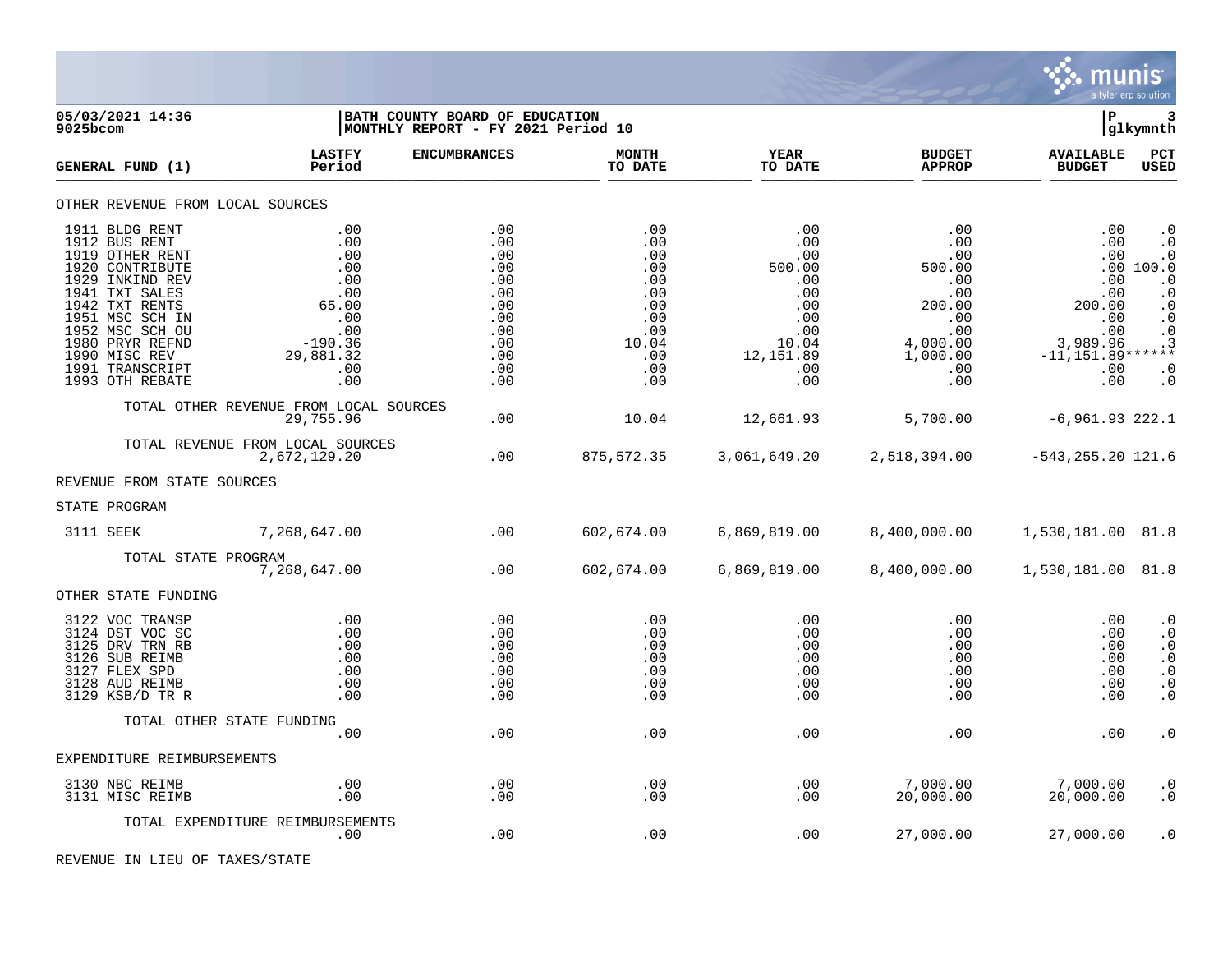

| 05/03/2021 14:36<br>9025bcom     |                                                    | BATH COUNTY BOARD OF EDUCATION<br>MONTHLY REPORT - FY 2021 Period 10 |                         |                        |                                | ∣P                                | 4<br>glkymnth      |
|----------------------------------|----------------------------------------------------|----------------------------------------------------------------------|-------------------------|------------------------|--------------------------------|-----------------------------------|--------------------|
| GENERAL FUND (1)                 | <b>LASTFY</b><br>Period                            | <b>ENCUMBRANCES</b>                                                  | <b>MONTH</b><br>TO DATE | YEAR<br>TO DATE        | <b>BUDGET</b><br><b>APPROP</b> | <b>AVAILABLE</b><br><b>BUDGET</b> | PCT<br><b>USED</b> |
| 3800 TAXES                       | 24, 236.85                                         | .00                                                                  | 2,445.53                | 24,406.26              | 25,000.00                      | 593.74                            | 97.6               |
|                                  | TOTAL REVENUE IN LIEU OF TAXES/STATE<br>24, 236.85 | .00                                                                  | 2,445.53                | 24,406.26              | 25,000.00                      | 593.74                            | 97.6               |
| REVENUE ON BEHALF PAYMENTS       |                                                    |                                                                      |                         |                        |                                |                                   |                    |
| 3900 ON-BEHALF                   | .00                                                | .00                                                                  | .00                     | .00                    | .00                            | .00                               | $\cdot$ 0          |
|                                  | TOTAL REVENUE ON BEHALF PAYMENTS<br>.00            | .00                                                                  | .00                     | .00                    | .00                            | .00                               | $\cdot$ 0          |
|                                  | TOTAL REVENUE FROM STATE SOURCES<br>7,292,883.85   | .00                                                                  | 605,119.53              | 6,894,225.26           | 8,452,000.00                   | 1,557,774.74                      | 81.6               |
| REVENUE FROM FEDERAL SOURCES     |                                                    |                                                                      |                         |                        |                                |                                   |                    |
| RESTRICTED DIRECT                |                                                    |                                                                      |                         |                        |                                |                                   |                    |
| 4300 RES DIR FE                  | .00                                                | .00                                                                  | .00                     | .00                    | .00                            | .00                               | $\cdot$ 0          |
| TOTAL RESTRICTED DIRECT          | .00                                                | .00                                                                  | .00                     | .00                    | .00                            | .00                               | $\cdot$ 0          |
| RESTRICTED THROUGH THE STATE     |                                                    |                                                                      |                         |                        |                                |                                   |                    |
| 4500 RES FED/ST                  | .00                                                | .00                                                                  | .00                     | .00                    | .00                            | .00                               | $\cdot$ 0          |
|                                  | TOTAL RESTRICTED THROUGH THE STATE<br>.00          | .00                                                                  | .00                     | .00                    | .00                            | .00                               | $\cdot$ 0          |
| THROUGH INTERMEDIATE AGENCIES    |                                                    |                                                                      |                         |                        |                                |                                   |                    |
| 4700 FED INTERM                  | .00                                                | .00                                                                  | .00                     | .00                    | .00                            | .00                               | $\cdot$ 0          |
|                                  | TOTAL THROUGH INTERMEDIATE AGENCIES<br>.00         | .00                                                                  | .00                     | .00                    | .00                            | .00                               | $\cdot$ 0          |
| FEDERAL REIMBURSEMENT            |                                                    |                                                                      |                         |                        |                                |                                   |                    |
| 4810 MED REIMB<br>4810 MED REIMB | 60,344.99<br>123,596.92                            | .00<br>.00                                                           | 392.96<br>.00           | 45,285.90<br>30,000.00 | 25,000.00<br>30,000.00         | $-20, 285.90$ 181.1               | .00 100.0          |
|                                  | TOTAL FEDERAL REIMBURSEMENT<br>183,941.91          | .00                                                                  | 392.96                  | 75,285.90              | 55,000.00                      | $-20, 285.90$ 136.9               |                    |
|                                  | TOTAL REVENUE FROM FEDERAL SOURCES<br>183,941.91   | .00                                                                  | 392.96                  | 75,285.90              | 55,000.00                      | $-20, 285.90$ 136.9               |                    |

OTHER RECEIPTS

INTERFUND TRANSFERS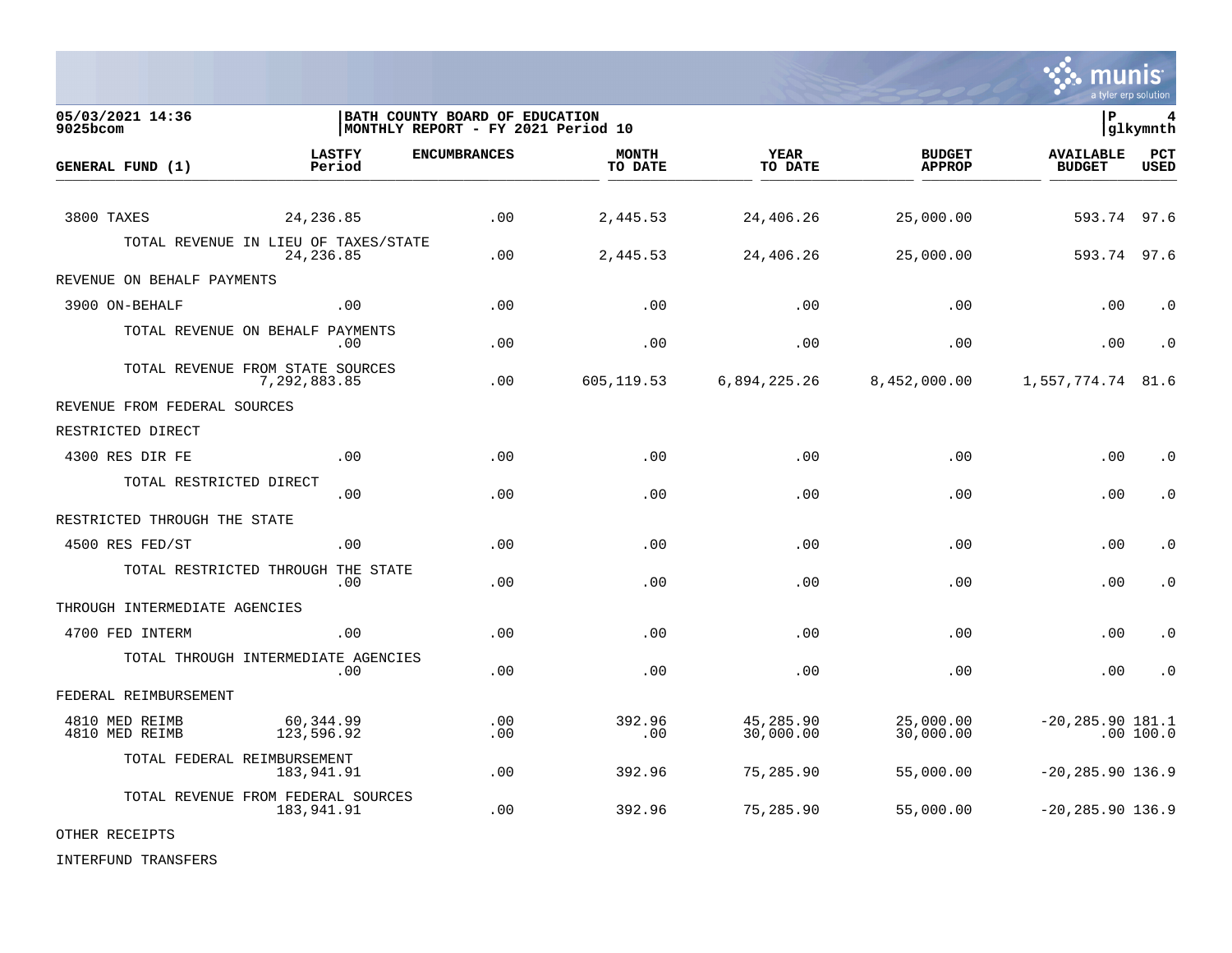

| 05/03/2021 14:36<br>9025bcom     |                                       | BATH COUNTY BOARD OF EDUCATION<br>MONTHLY REPORT - FY 2021 Period 10 |                         |                          |                                | l P                                 | 5<br> glkymnth         |
|----------------------------------|---------------------------------------|----------------------------------------------------------------------|-------------------------|--------------------------|--------------------------------|-------------------------------------|------------------------|
| GENERAL FUND (1)                 | <b>LASTFY</b><br>Period               | <b>ENCUMBRANCES</b>                                                  | <b>MONTH</b><br>TO DATE | <b>YEAR</b><br>TO DATE   | <b>BUDGET</b><br><b>APPROP</b> | <b>AVAILABLE</b><br><b>BUDGET</b>   | PCT<br><b>USED</b>     |
|                                  |                                       |                                                                      |                         |                          |                                |                                     |                        |
| 5210 FND XFER<br>5220 INDCST XFE | .00<br>64, 251.44                     | .00<br>.00                                                           | .00<br>5,471.64         | 223, 257.00<br>52,589.99 | .00<br>43,436.00               | $-223, 257.00$<br>$-9,153.99$ 121.1 | $\cdot$ 0              |
| TOTAL INTERFUND TRANSFERS        |                                       |                                                                      |                         |                          |                                |                                     |                        |
|                                  | 64,251.44                             | .00                                                                  | 5,471.64                | 275,846.99               | 43,436.00                      | $-232, 410.99635.1$                 |                        |
| SALE OR COMP FOR LOSS OF ASSETS  |                                       |                                                                      |                         |                          |                                |                                     |                        |
| 5311 SALE LAND                   | .00                                   | .00                                                                  | .00                     | .00                      | .00                            | .00                                 | $\cdot$ 0              |
| 5312 LOSS LAND<br>5331 SALE BLDG | .00<br>.00                            | .00<br>.00                                                           | .00<br>.00              | .00<br>.00               | .00<br>.00                     | .00<br>.00                          | $\cdot$ 0              |
| 5332 LOSS BLDG                   | .00                                   | .00                                                                  | .00                     | .00                      | .00                            | .00                                 | $\cdot$ 0<br>$\cdot$ 0 |
| 5341 SALE EOUIP                  | .00                                   | .00                                                                  | .00                     | .00                      | 5,000.00                       | 5,000.00                            | $\cdot$ 0              |
| 5342 LOSS EQUIP                  | .00                                   | .00                                                                  | .00                     | $.00 \,$                 | .00                            | .00                                 | $\cdot$ 0              |
|                                  | TOTAL SALE OR COMP FOR LOSS OF ASSETS |                                                                      |                         |                          |                                |                                     |                        |
|                                  | .00                                   | .00                                                                  | .00                     | .00                      | 5,000.00                       | 5,000.00                            | $\cdot$ 0              |
| CAPITAL LEASE PROCEEDS           |                                       |                                                                      |                         |                          |                                |                                     |                        |
| 5500 LEASE PROC                  | .00                                   | .00                                                                  | .00                     | .00                      | .00                            | .00                                 | $\cdot$ 0              |
|                                  | TOTAL CAPITAL LEASE PROCEEDS          |                                                                      |                         |                          |                                |                                     |                        |
|                                  | .00                                   | .00                                                                  | .00                     | .00                      | .00                            | .00                                 | $\cdot$ 0              |
| TOTAL OTHER RECEIPTS             |                                       |                                                                      |                         |                          |                                |                                     |                        |
|                                  | 64,251.44                             | .00                                                                  | 5,471.64                | 275,846.99               | 48,436.00                      | $-227, 410.99569.5$                 |                        |
| TOTAL RECEIPTS                   |                                       |                                                                      |                         |                          |                                |                                     |                        |
|                                  | 10, 213, 206. 40                      | .00                                                                  | 1,486,556.48            | 10,307,007.35            | 11,073,830.00                  | 766,822.65 93.1                     |                        |
| TOTAL REVENUE                    |                                       |                                                                      |                         |                          |                                |                                     |                        |
|                                  | 14,450,003.32                         | .00                                                                  | 1,486,556.48            | 14,556,210.44            | 15, 323, 033.09                | 766,822.65 95.0                     |                        |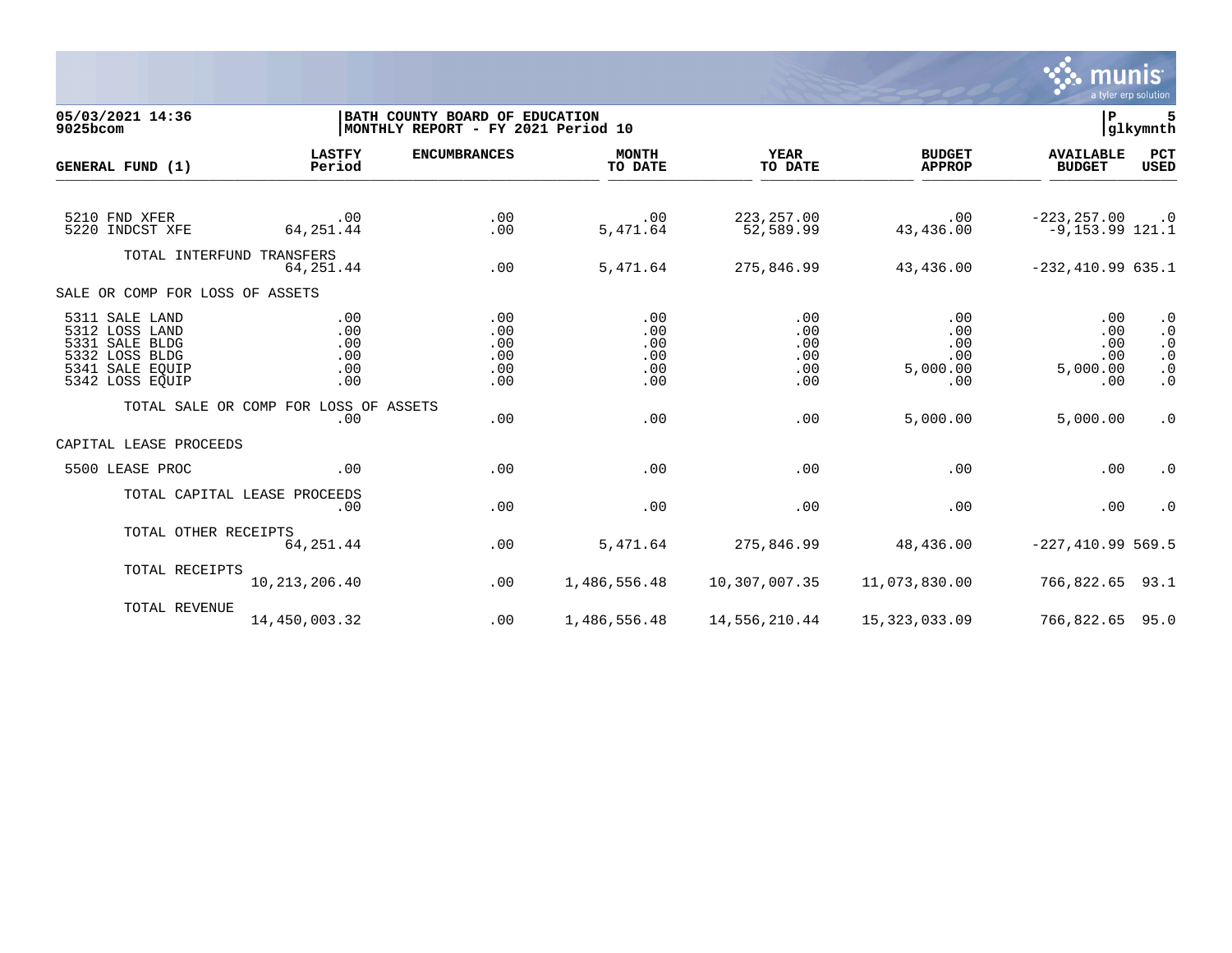|                                                                              |                                                                                                                                  |                                                                                                    |                                                                                                             |                                                                                                                          |                                                                                                                                             |                                                                                                                                         | munis<br>a tyler erp solution                                                                       |
|------------------------------------------------------------------------------|----------------------------------------------------------------------------------------------------------------------------------|----------------------------------------------------------------------------------------------------|-------------------------------------------------------------------------------------------------------------|--------------------------------------------------------------------------------------------------------------------------|---------------------------------------------------------------------------------------------------------------------------------------------|-----------------------------------------------------------------------------------------------------------------------------------------|-----------------------------------------------------------------------------------------------------|
| 05/03/2021 14:36<br>9025bcom                                                 |                                                                                                                                  | BATH COUNTY BOARD OF EDUCATION<br>MONTHLY REPORT - FY 2021 Period 10                               |                                                                                                             |                                                                                                                          |                                                                                                                                             | l P                                                                                                                                     | 6<br> glkymnth                                                                                      |
| GENERAL FUND (1)                                                             | <b>LASTFY</b><br>Period                                                                                                          | <b>ENCUMBRANCES</b>                                                                                | <b>MONTH</b><br>TO DATE                                                                                     | <b>YEAR</b><br>TO DATE                                                                                                   | <b>BUDGET</b><br><b>APPROP</b>                                                                                                              | <b>AVAILABLE</b><br><b>BUDGET</b>                                                                                                       | $_{\rm PCT}$<br><b>USED</b>                                                                         |
| <b>EXPENDITURES</b>                                                          |                                                                                                                                  |                                                                                                    |                                                                                                             |                                                                                                                          |                                                                                                                                             |                                                                                                                                         |                                                                                                     |
|                                                                              | 0000 RESTRICT TO REV & BAL SHT ONLY                                                                                              |                                                                                                    |                                                                                                             |                                                                                                                          |                                                                                                                                             |                                                                                                                                         |                                                                                                     |
| 0200                                                                         | .00                                                                                                                              | .00                                                                                                | .00                                                                                                         | .00                                                                                                                      | .00                                                                                                                                         | .00                                                                                                                                     | . 0                                                                                                 |
| TOTAL 0000                                                                   | RESTRICT TO REV & BAL SHT ONLY<br>.00                                                                                            | .00                                                                                                | .00                                                                                                         | .00                                                                                                                      | .00                                                                                                                                         | .00                                                                                                                                     |                                                                                                     |
| 1000 INSTRUCTION                                                             |                                                                                                                                  |                                                                                                    |                                                                                                             |                                                                                                                          |                                                                                                                                             |                                                                                                                                         |                                                                                                     |
| 0100<br>0200<br>0280<br>0300<br>0400<br>0500<br>0600<br>0700<br>0800<br>0840 | 4, 245, 392.65<br>248,919.91<br>$\sim 00$<br>140,727.06<br>61,724.09<br>10,344.22<br>139,933.84<br>36,109.20<br>20,781.01<br>.00 | .00<br>.00<br>.00<br>17,922.99<br>1,000.00<br>400.00<br>35, 714.76<br>4,933.67<br>21,725.56<br>.00 | 477,952.20<br>27, 318.93<br>.00<br>10,033.75<br>5,990.85<br>4.78<br>9,418.54<br>2,764.15<br>4,649.82<br>.00 | 3,626,335.70<br>216, 126. 71<br>.00<br>78,887.73<br>57, 151.62<br>5,754.04<br>90,277.66<br>53,056.61<br>14,567.25<br>.00 | 6,111,970.00<br>437,156.00<br>$\overline{0}$ .<br>192,031.61<br>82,325.00<br>24,385.00<br>281,679.45<br>605,340.09<br>30,765.00<br>5,779.34 | 2,485,634.30<br>221,029.29<br>.00<br>95,220.89<br>24, 173.38<br>18,230.96<br>155,687.03<br>547, 349.81<br>$-5,527.81$ 118.0<br>5,779.34 | 59.3<br>49.4<br>$\overline{\phantom{a}}$ .0<br>50.4<br>70.6<br>25.2<br>44.7<br>9.6<br>$\cdot$ 0     |
| TOTAL 1000                                                                   | INSTRUCTION<br>4,903,931.98                                                                                                      | 81,696.98                                                                                          | 538,133.02                                                                                                  | 4,142,157.32                                                                                                             | 7,771,431.49                                                                                                                                | 3, 547, 577. 19 54. 4                                                                                                                   |                                                                                                     |
| 2100 STUDENT SUPPORT SERVICES                                                |                                                                                                                                  |                                                                                                    |                                                                                                             |                                                                                                                          |                                                                                                                                             |                                                                                                                                         |                                                                                                     |
| 0100<br>0200<br>0280<br>0300<br>0400<br>0500<br>0600<br>0700                 | 439,401.03<br>65,568.84<br>.00<br>1,237.19<br>37.50<br>2,337.97<br>4,642.49<br>553.00                                            | .00<br>.00<br>.00<br>.00<br>.00<br>.00<br>647.18<br>.00                                            | 46,382.30<br>6,957.66<br>.00<br>.00<br>.00<br>.00<br>343.45<br>.00                                          | 435,113.79<br>60,333.10<br>.00<br>931.35<br>.00<br>56.91<br>4,430.18<br>.00                                              | 609,413.00<br>109,223.00<br>00.<br>8.540.00<br>8,540.00<br>.00<br>2,720.00<br>11,832.00<br>400.00                                           | 174,299.21<br>48,889.90 55.2<br>.00<br>7,608.65<br>.00<br>2,663.09<br>6,754.64<br>400.00                                                | 71.4<br>$\cdot$ 0<br>10.9<br>$\cdot$ 0<br>2.1<br>42.9<br>$\cdot$ 0                                  |
| TOTAL 2100                                                                   | STUDENT SUPPORT SERVICES<br>513,778.02                                                                                           | 647.18                                                                                             | 53,683.41                                                                                                   | 500,865.33                                                                                                               | 742,128.00                                                                                                                                  | 240,615.49 67.6                                                                                                                         |                                                                                                     |
|                                                                              | 2200 INSTRUCTIONAL STAFF SUPP SERV                                                                                               |                                                                                                    |                                                                                                             |                                                                                                                          |                                                                                                                                             |                                                                                                                                         |                                                                                                     |
| 0100<br>0200<br>0280<br>0300<br>0400<br>0500<br>0600<br>0700<br>0800<br>0840 | 91,211.17<br>4,933.33<br>.00<br>3,741.00<br>.00<br>1,703.96<br>60.00<br>.00<br>.00<br>.00                                        | .00<br>.00<br>.00<br>.00<br>.00<br>.00<br>.00<br>.00<br>.00<br>.00                                 | 18,991.29<br>1,312.03<br>.00<br>99.00<br>.00<br>.00<br>.00<br>.00<br>.00<br>.00                             | 105,745.94<br>6,622.34<br>.00<br>2,088.00<br>.00<br>144.72<br>539.20<br>.00<br>.00<br>.00                                | 168,355.51<br>11,178.24<br>.00<br>8,309.00<br>4,940.00<br>8,950.56<br>6,673.00<br>.00<br>.00<br>.00                                         | 62,609.57<br>4,555.90<br>.00<br>6,221.00<br>4,940.00<br>8,805.84<br>6,133.80<br>.00<br>.00<br>.00                                       | 62.8<br>59.2<br>$\cdot$ 0<br>25.1<br>$\cdot$ 0<br>1.6<br>8.1<br>$\cdot$ 0<br>$\cdot$ 0<br>$\cdot$ 0 |

TOTAL 2200 INSTRUCTIONAL STAFF SUPP SERV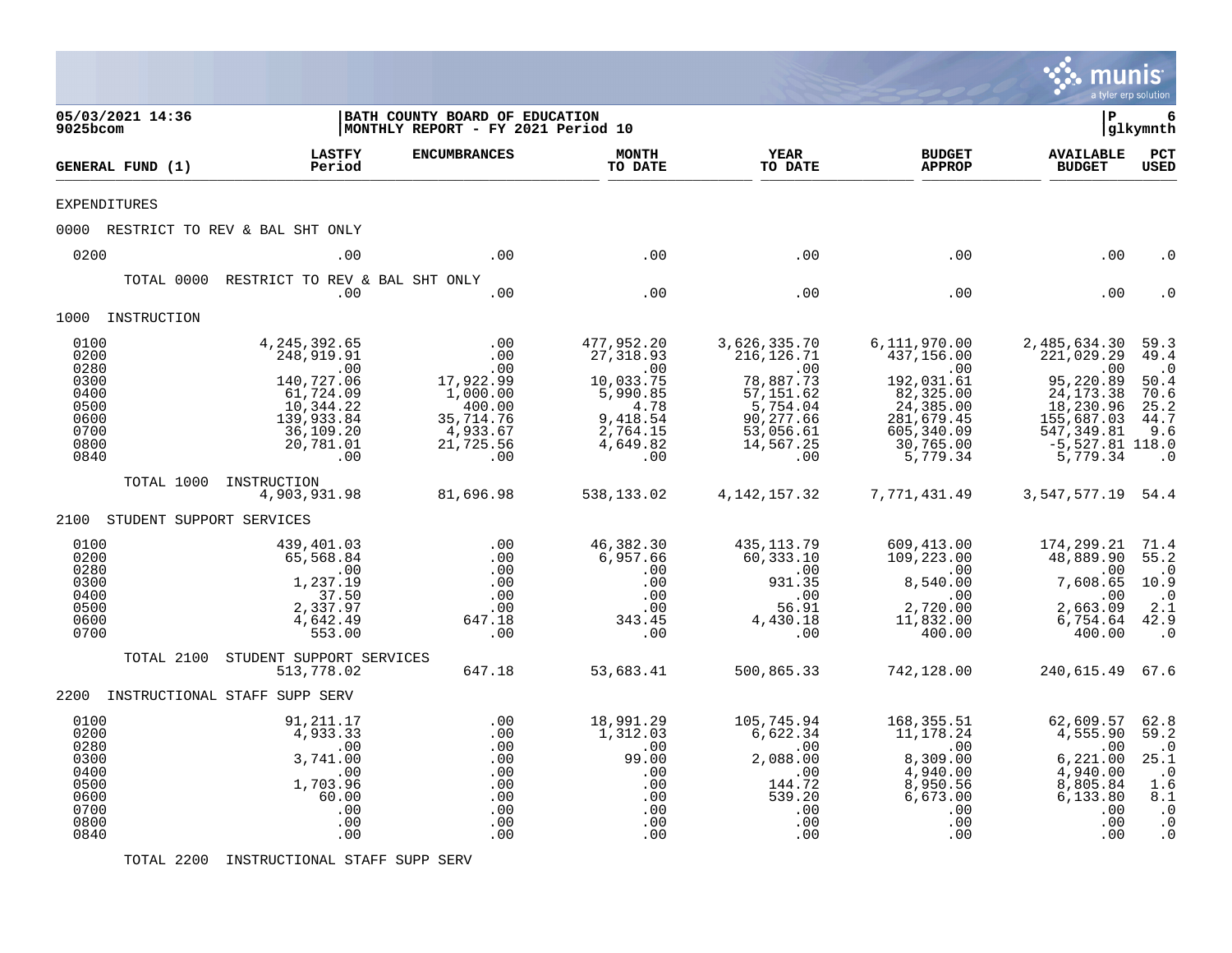

| 05/03/2021 14:36<br>9025bcom                                 |                                                                                                                     | BATH COUNTY BOARD OF EDUCATION<br>MONTHLY REPORT - FY 2021 Period 10          |                                                                                     | ΙP<br>glkymnth                                                                                          |                                                                                                     |                                                                                                   |                                                                                       |  |
|--------------------------------------------------------------|---------------------------------------------------------------------------------------------------------------------|-------------------------------------------------------------------------------|-------------------------------------------------------------------------------------|---------------------------------------------------------------------------------------------------------|-----------------------------------------------------------------------------------------------------|---------------------------------------------------------------------------------------------------|---------------------------------------------------------------------------------------|--|
| GENERAL FUND (1)                                             | <b>LASTFY</b><br>Period                                                                                             | <b>ENCUMBRANCES</b>                                                           | <b>MONTH</b><br>TO DATE                                                             | <b>YEAR</b><br>TO DATE                                                                                  | <b>BUDGET</b><br><b>APPROP</b>                                                                      | <b>AVAILABLE</b><br><b>BUDGET</b>                                                                 | PCT<br><b>USED</b>                                                                    |  |
|                                                              | 101,649.46                                                                                                          | .00                                                                           | 20,402.32                                                                           | 115,140.20                                                                                              | 208,406.31                                                                                          | 93, 266. 11 55. 3                                                                                 |                                                                                       |  |
| 2300 DISTRICT ADMIN SUPPORT                                  |                                                                                                                     |                                                                               |                                                                                     |                                                                                                         |                                                                                                     |                                                                                                   |                                                                                       |  |
| 0100<br>0200<br>0280<br>0300<br>0400<br>0500<br>0600<br>0700 | 200,832.37<br>94,989.87<br>.00<br>$104,099.50$<br>$16,181.45$<br>$52,132,32$<br>52,132.33<br>47,249.24<br>18,079.48 | .00<br>.00<br>.00<br>28,170.00<br>.00<br>10,070.52<br>17,575.37<br>12, 223.50 | 22,090.84<br>16,322.60<br>.00<br>19,633.28<br>2,466.36<br>828.12<br>9,067.93<br>.00 | 214,688.89<br>107,340.27<br>.00<br>117,492.74<br>19,225.08<br>55,181.57<br>20,679.39<br>12,895.41       | 280,901.00<br>355,386.00<br>.00<br>181,750.00<br>33,240.00<br>119,000.00<br>97,450.00<br>40, 200.00 | 66,212.11<br>248,045.73<br>.00<br>36,087.26<br>14,014.92<br>53,747.91<br>59, 195. 24<br>15,081.09 | 76.4<br>30.2<br>$\cdot$ 0<br>80.1<br>57.8<br>54.8<br>$39.3$<br>62.5                   |  |
| 0800<br>0840                                                 | 6,311.65<br>.00                                                                                                     | 3,176.50<br>.00                                                               | 30.00<br>.00                                                                        | 10,333.06<br>.00                                                                                        | 28,800.00<br>.00                                                                                    | 15,290.44<br>.00                                                                                  | 46.9<br>$\cdot$ 0                                                                     |  |
| TOTAL 2300                                                   | DISTRICT ADMIN SUPPORT<br>539,875.89                                                                                | 71,215.89                                                                     | 70,439.13                                                                           | 557,836.41                                                                                              | 1,136,727.00                                                                                        | 507,674.70 55.3                                                                                   |                                                                                       |  |
| SCHOOL ADMIN SUPPORT<br>2400                                 |                                                                                                                     |                                                                               |                                                                                     |                                                                                                         |                                                                                                     |                                                                                                   |                                                                                       |  |
| 0100<br>0200<br>0280<br>0300<br>0500<br>0600<br>0700         | 631,976.37<br>65,890.20<br>.00<br>.00<br>703.32<br>.00<br>.00                                                       | .00<br>.00<br>.00<br>.00<br>.00<br>.00<br>.00                                 | 65, 213.12<br>6,865.21<br>.00<br>.00<br>.00<br>.00<br>.00                           | 638,572.35<br>66,355.09<br>.00<br>.00<br>223.47<br>.00<br>.00                                           | 778,323.00<br>96,019.00<br>.00<br>$.00 \,$<br>1,200.00<br>.00<br>.00                                | 139,750.65<br>29,663.91<br>.00<br>.00<br>976.53<br>.00<br>.00                                     | 82.0<br>69.1<br>$\cdot$ 0<br>$\cdot$ 0<br>18.6<br>$\cdot$ 0<br>$\cdot$ 0              |  |
| TOTAL 2400                                                   | SCHOOL ADMIN SUPPORT<br>698,569.89                                                                                  | .00                                                                           | 72,078.33                                                                           | 705,150.91                                                                                              | 875,542.00                                                                                          | 170,391.09 80.5                                                                                   |                                                                                       |  |
| 2500<br>BUSINESS SUPPORT SERVICES                            |                                                                                                                     |                                                                               |                                                                                     |                                                                                                         |                                                                                                     |                                                                                                   |                                                                                       |  |
| 0100<br>0200<br>0280<br>0300<br>0500<br>0600<br>0700<br>0800 | 175,004.52<br>34,711.98<br>.00<br>.00<br>42.00<br>.00<br>4,809.42<br>.00                                            | .00<br>.00<br>.00<br>.00<br>.00<br>.00<br>.00<br>.00                          | 17,701.96<br>3,515.24<br>.00<br>.00<br>.00<br>.00<br>.00<br>.00                     | 176,744.80<br>35,167.24<br>.00<br>.00<br>.00<br>$\begin{array}{c} .00 \\ .00 \\ .00 \end{array}$<br>.00 | 215,135.00<br>49,912.00<br>.00<br>300.00<br>300.00<br>500.00<br>8,000.00<br>.00                     | 38,390.20<br>14,744.76<br>.00<br>300.00<br>300.00<br>500.00<br>4,713.56<br>.00                    | 82.2<br>70.5<br>$\cdot$ 0<br>$\cdot$ 0<br>$\cdot$ 0<br>$\cdot$ 0<br>41.1<br>$\cdot$ 0 |  |
| TOTAL 2500                                                   | BUSINESS SUPPORT SERVICES<br>214,567.92                                                                             | .00                                                                           | 21, 217.20                                                                          | 215, 198.48                                                                                             | 274,147.00                                                                                          | 58,948.52                                                                                         | 78.5                                                                                  |  |
|                                                              | 2600 PLANT OPERATIONS AND MAINTENANCE                                                                               |                                                                               |                                                                                     |                                                                                                         |                                                                                                     |                                                                                                   |                                                                                       |  |
| 0100                                                         | 410,428.60                                                                                                          |                                                                               | 41,974.82                                                                           | 419,004.87                                                                                              | 565,141.00                                                                                          | 146, 136. 13                                                                                      | 74.1                                                                                  |  |
| 0200<br>0280<br>0300<br>0400<br>0500                         | 121, 127.25<br>.00<br>82,464.79<br>135,300.48<br>138,861.33                                                         | .00<br>00.<br>00.00.<br>26, 350.00<br>15, 790.00<br>15,780.87<br>$.00$        | 12,472.81<br>.00<br>6, 170.00<br>12, 327.80<br>4,153.61                             | 122,066.33<br>$\overline{00}$<br>59,980.21<br>103, 122. 13<br>120,576.32                                | 183,693.00<br>.00<br>172,600.00<br>286,650.00<br>177,900.00                                         | 61,626.67<br>.00<br>86,269.79<br>167,747.00<br>57,323.68                                          | 66.5<br>$\cdot$ 0<br>50.0<br>41.5<br>67.8                                             |  |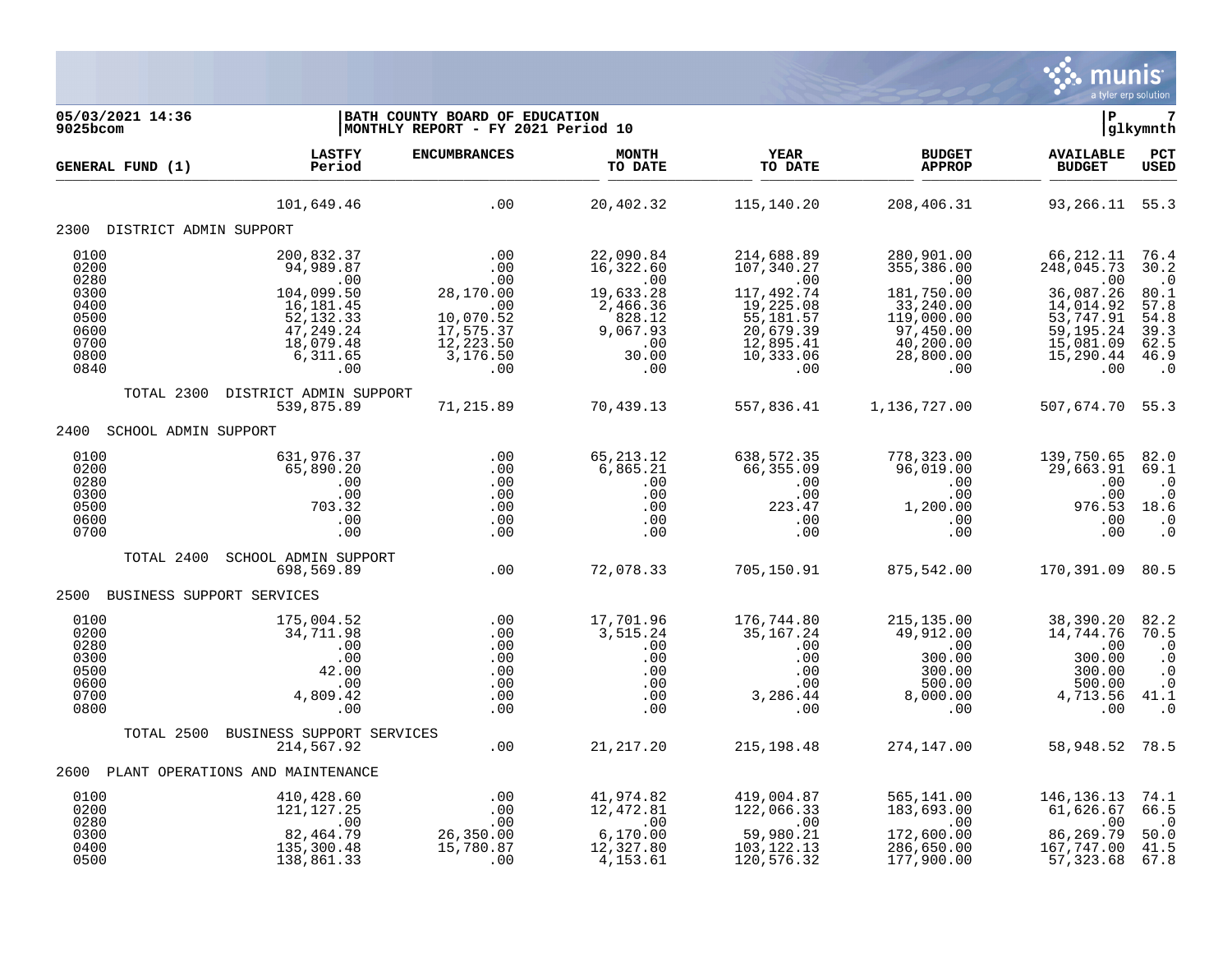

| 05/03/2021 14:36<br>9025bcom                                         |                                                                                                     | BATH COUNTY BOARD OF EDUCATION<br>MONTHLY REPORT - FY 2021 Period 10            |                                                                                           |                                                                                                          |                                                                                                                    | lР                                                                                                                     | 8<br> glkymnth                                                                     |
|----------------------------------------------------------------------|-----------------------------------------------------------------------------------------------------|---------------------------------------------------------------------------------|-------------------------------------------------------------------------------------------|----------------------------------------------------------------------------------------------------------|--------------------------------------------------------------------------------------------------------------------|------------------------------------------------------------------------------------------------------------------------|------------------------------------------------------------------------------------|
| GENERAL FUND (1)                                                     | <b>LASTFY</b><br>Period                                                                             | <b>ENCUMBRANCES</b>                                                             | <b>MONTH</b><br>TO DATE                                                                   | YEAR<br>TO DATE                                                                                          | <b>BUDGET</b><br><b>APPROP</b>                                                                                     | <b>AVAILABLE</b><br><b>BUDGET</b>                                                                                      | PCT<br><b>USED</b>                                                                 |
| 0600<br>0700<br>0800                                                 | 414,866.88<br>38,981.48<br>19,041.49                                                                | 5,309.62<br>5,850.00<br>.00                                                     | 40,694.65<br>7,199.20<br>1,997.76                                                         | 367, 131. 13<br>22,127.58<br>18,721.52                                                                   | 721,400.00<br>99,500.00<br>29,100.00                                                                               | 348,959.25<br>71,522.42<br>10,378.48                                                                                   | 51.6<br>28.1<br>64.3                                                               |
|                                                                      | TOTAL 2600 PLANT OPERATIONS AND MAINTENANCE<br>1,361,072.30                                         | 53,290.49                                                                       | 126,990.65                                                                                | 1,232,730.09                                                                                             | 2,235,984.00                                                                                                       | 949, 963. 42 57. 5                                                                                                     |                                                                                    |
| 2700 STUDENT TRANSPORTATION                                          |                                                                                                     |                                                                                 |                                                                                           |                                                                                                          |                                                                                                                    |                                                                                                                        |                                                                                    |
| 0100<br>0200<br>0280<br>0300<br>0400<br>0500<br>0600<br>0700<br>0800 | 401,932.86<br>117,850.26<br>.00<br>3,552.64<br>6,321.75<br>56,805.97<br>184,632.60<br>.00<br>375.00 | .00<br>.00<br>.00<br>375.00<br>2,486.81<br>.00<br>9,674.77<br>111,515.00<br>.00 | 42,689.24<br>12,745.51<br>.00<br>.00<br>278.91<br>72.54<br>16,487.65<br>110,592.00<br>.00 | 335,649.04<br>98,228.12<br>.00<br>2,524.75<br>2,994.25<br>60,846.67<br>83,845.87<br>111,991.50<br>375.00 | 612,907.87<br>199,277.62<br>$\sim$ 00<br>34,150.00<br>21,700.00<br>62,500.00<br>344,100.00<br>118,400.00<br>500.00 | 277, 258.83<br>101,049.50<br>.00<br>31,250.25<br>16,218.94<br>1,653.33<br>250,579.36<br>$-105, 106.50$ 188.8<br>125.00 | 54.8<br>49.3<br>$\overline{\phantom{0}}$ .0<br>8.5<br>25.3<br>97.4<br>27.2<br>75.0 |
| TOTAL 2700                                                           | STUDENT TRANSPORTATION<br>771,471.08                                                                | 124,051.58                                                                      | 182,865.85                                                                                | 696,455.20                                                                                               | 1,393,535.49                                                                                                       | 573,028.71 58.9                                                                                                        |                                                                                    |
| 3100 FOOD SERVICE OPERATION                                          |                                                                                                     |                                                                                 |                                                                                           |                                                                                                          |                                                                                                                    |                                                                                                                        |                                                                                    |
| 0100<br>0200<br>0280<br>0600                                         | .00<br>.00<br>.00<br>.00                                                                            | $.00 \,$<br>.00<br>$.00 \,$<br>.00                                              | .00<br>.00<br>.00<br>.00                                                                  | $.00 \,$<br>$.00 \,$<br>$.00 \,$<br>.00                                                                  | $.00 \,$<br>$.00 \,$<br>$.00 \,$<br>$.00 \,$                                                                       | .00<br>.00<br>.00<br>.00                                                                                               | $\cdot$ 0<br>$\cdot$ 0<br>$\cdot$ 0<br>. 0                                         |
| TOTAL 3100                                                           | FOOD SERVICE OPERATION<br>.00                                                                       | .00                                                                             | .00                                                                                       | .00                                                                                                      | .00                                                                                                                | .00                                                                                                                    | $\cdot$ 0                                                                          |
| 3200<br>DAY CARE OPERATIONS                                          |                                                                                                     |                                                                                 |                                                                                           |                                                                                                          |                                                                                                                    |                                                                                                                        |                                                                                    |
| 0280                                                                 | .00                                                                                                 | .00                                                                             | .00                                                                                       | .00                                                                                                      | .00                                                                                                                | .00                                                                                                                    | . 0                                                                                |
| TOTAL 3200                                                           | DAY CARE OPERATIONS<br>.00                                                                          | .00                                                                             | .00                                                                                       | .00                                                                                                      | .00                                                                                                                | .00                                                                                                                    | $\cdot$ 0                                                                          |
| COMMUNITY SERVICES<br>3300                                           |                                                                                                     |                                                                                 |                                                                                           |                                                                                                          |                                                                                                                    |                                                                                                                        |                                                                                    |
| 0100<br>0200<br>0280<br>0500<br>0600                                 | 35,405.39<br>10,952.02<br>.00<br>.00<br>.00                                                         | .00<br>.00<br>.00<br>.00<br>.00                                                 | 3,596.84<br>1,126.64<br>.00<br>.00<br>.00                                                 | 20,757.43<br>6,479.11<br>.00<br>.00<br>.00                                                               | 25,896.00<br>9,230.00<br>.00<br>.00<br>.00                                                                         | 5,138.57<br>2,750.89<br>.00<br>.00<br>.00                                                                              | 80.2<br>70.2<br>$\cdot$ 0<br>$\cdot$ 0<br>$\cdot$ 0                                |
| TOTAL 3300                                                           | COMMUNITY SERVICES<br>46,357.41                                                                     | .00                                                                             | 4,723.48                                                                                  | 27,236.54                                                                                                | 35,126.00                                                                                                          | 7,889.46 77.5                                                                                                          |                                                                                    |
| 3400                                                                 | ADULT EDUCATION OPERATIONS                                                                          |                                                                                 |                                                                                           |                                                                                                          |                                                                                                                    |                                                                                                                        |                                                                                    |
| 0280                                                                 | .00                                                                                                 | .00                                                                             | .00                                                                                       | .00                                                                                                      | .00                                                                                                                | .00                                                                                                                    | $\cdot$ 0                                                                          |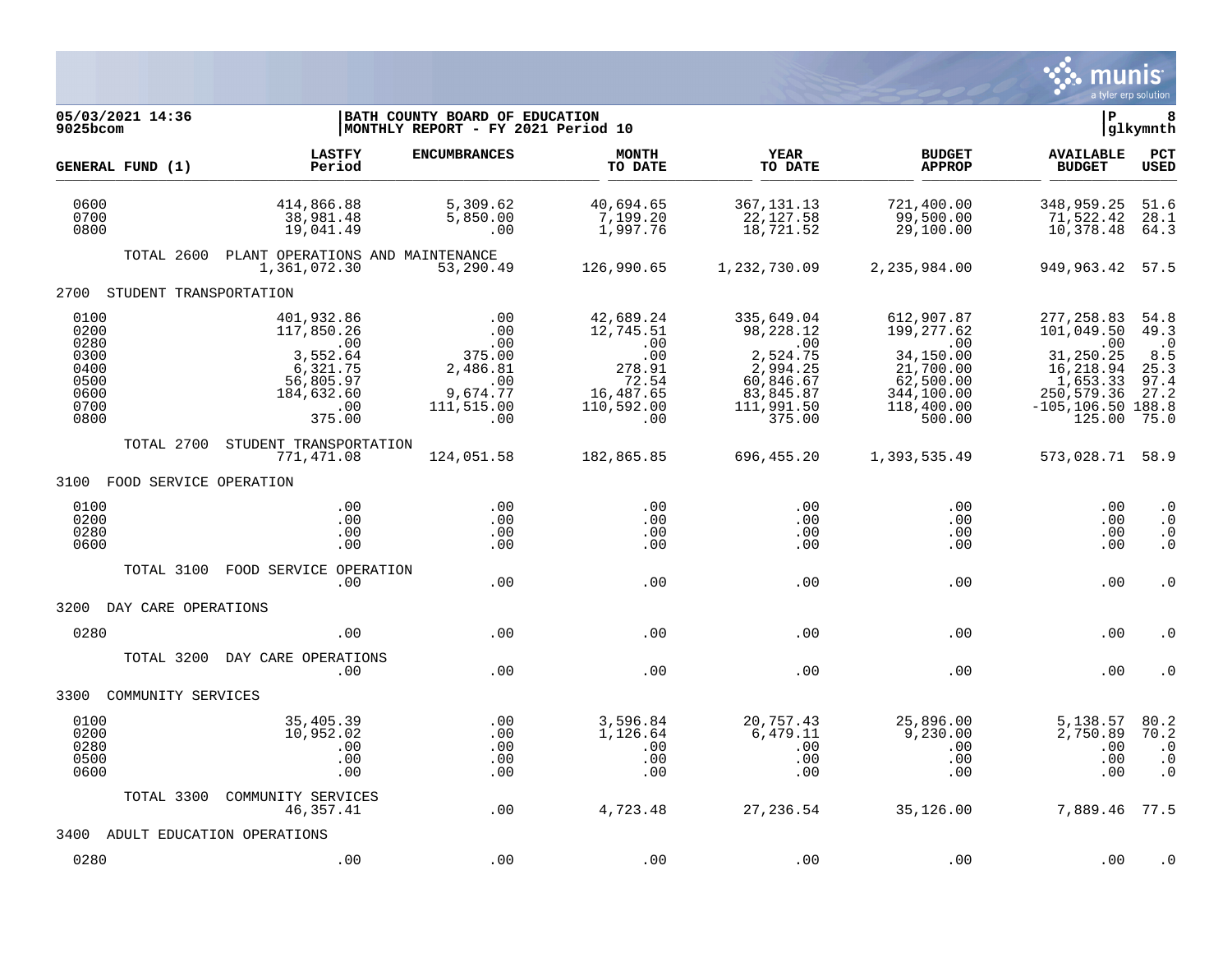

| 9025bcom | 05/03/2021 14:36   |                                            | BATH COUNTY BOARD OF EDUCATION<br>MONTHLY REPORT - FY 2021 Period 10 |                         |                        |                                | ∣P                                | 9<br>glkymnth      |
|----------|--------------------|--------------------------------------------|----------------------------------------------------------------------|-------------------------|------------------------|--------------------------------|-----------------------------------|--------------------|
|          | GENERAL FUND (1)   | <b>LASTFY</b><br>Period                    | <b>ENCUMBRANCES</b>                                                  | <b>MONTH</b><br>TO DATE | <b>YEAR</b><br>TO DATE | <b>BUDGET</b><br><b>APPROP</b> | <b>AVAILABLE</b><br><b>BUDGET</b> | PCT<br><b>USED</b> |
|          | TOTAL 3400         | ADULT EDUCATION OPERATIONS<br>.00          | .00                                                                  | .00                     | .00                    | .00                            | .00                               | $\cdot$ 0          |
| 5100     | DEBT SERVICE       |                                            |                                                                      |                         |                        |                                |                                   |                    |
| 0800     |                    | 181,832.31                                 | .00                                                                  | .00                     | 194,693.45             | 194,693.45                     |                                   | .00100.0           |
|          | TOTAL 5100         | DEBT SERVICE<br>181,832.31                 | .00                                                                  | .00                     | 194,693.45             | 194,693.45                     |                                   | .00 100.0          |
| 5200     | FUND TRANSFERS     |                                            |                                                                      |                         |                        |                                |                                   |                    |
| 0900     |                    | 36,165.00                                  | .00                                                                  | .00                     | 24,971.00              | 50,000.00                      | 25,029.00                         | 49.9               |
|          | TOTAL 5200         | <b>FUND TRANSFERS</b><br>36,165.00         | .00                                                                  | .00                     | 24,971.00              | 50,000.00                      | 25,029.00                         | 49.9               |
| 5300     | CONTINGENCY        |                                            |                                                                      |                         |                        |                                |                                   |                    |
| 0840     |                    | .00                                        | .00                                                                  | .00                     | .00                    | 405, 312.35                    | 405, 312.35                       | $\cdot$ 0          |
|          |                    | TOTAL 5300 CONTINGENCY<br>.00              | .00                                                                  | .00                     | .00                    | 405, 312.35                    | 405, 312.35                       | $\cdot$ 0          |
|          | TOTAL EXPENDITURES | 9,369,271.26                               | 330,902.12                                                           | 1,090,533.39            | 8, 412, 434.93         | 15,323,033.09                  | 6,579,696.04                      | 57.1               |
|          |                    | TOTAL FOR GENERAL FUND (1)<br>5,080,732.06 | $-330,902.12$                                                        | 396,023.09              | 6, 143, 775. 51        | .00                            | $-5,812,873.39$                   | $\cdot$ 0          |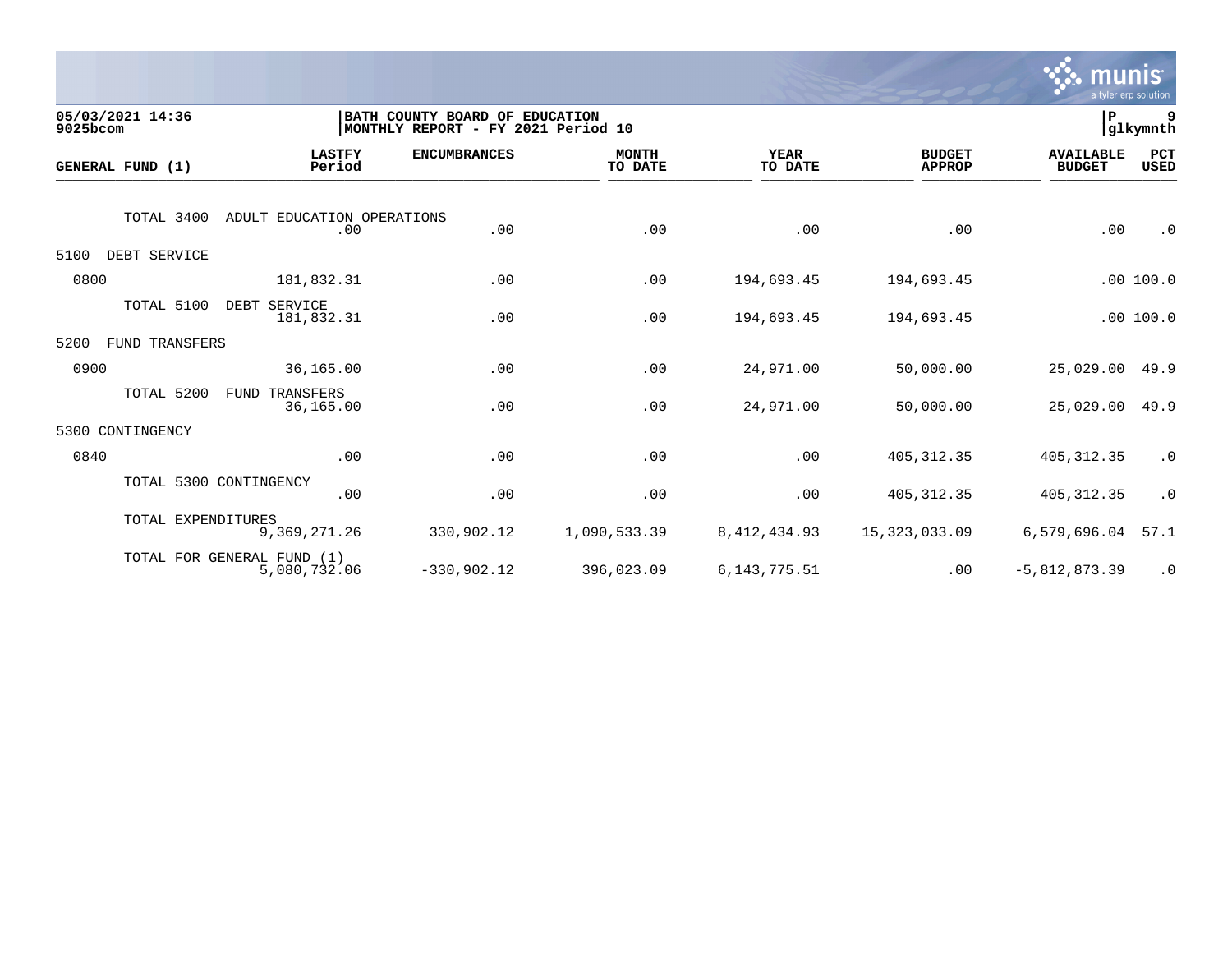|                                        |                         |                                                                      |                         |                          |                                |                                     | a tyler erp solution        |
|----------------------------------------|-------------------------|----------------------------------------------------------------------|-------------------------|--------------------------|--------------------------------|-------------------------------------|-----------------------------|
| 05/03/2021 14:36<br>9025bcom           |                         | BATH COUNTY BOARD OF EDUCATION<br>MONTHLY REPORT - FY 2021 Period 10 |                         |                          |                                | P                                   | 10<br> glkymnth             |
| SPECIAL REVENUE (2)                    | <b>LASTFY</b><br>Period | <b>ENCUMBRANCES</b>                                                  | <b>MONTH</b><br>TO DATE | <b>YEAR</b><br>TO DATE   | <b>BUDGET</b><br><b>APPROP</b> | <b>AVAILABLE</b><br><b>BUDGET</b>   | $_{\rm PCT}$<br><b>USED</b> |
| <b>REVENUES</b>                        |                         |                                                                      |                         |                          |                                |                                     |                             |
| 0999 BEGINNING BALANCE                 |                         |                                                                      |                         |                          |                                |                                     |                             |
| TOTAL 0999 BEGINNING BALANCE           | .00                     | .00                                                                  | .00                     | .00                      | .00                            | .00                                 | C                           |
| RECEIPTS                               |                         |                                                                      |                         |                          |                                |                                     |                             |
| REVENUE FROM LOCAL SOURCES             |                         |                                                                      |                         |                          |                                |                                     |                             |
| TUITION                                |                         |                                                                      |                         |                          |                                |                                     |                             |
| 1310 TUIT IND                          | .00                     | .00                                                                  | .00                     | .00                      | .00                            | .00                                 | $\cdot$ 0                   |
| TOTAL TUITION                          | .00                     | .00                                                                  | .00                     | .00                      | .00                            | .00                                 | $\cdot$ 0                   |
| EARNINGS ON INVESTMENTS                |                         |                                                                      |                         |                          |                                |                                     |                             |
| 1510 INT ON INV                        | 179,601.67              | .00                                                                  | 46.08                   | 137,378.16               | 172,000.00                     | 34,621.84                           | 79.9                        |
| TOTAL EARNINGS ON INVESTMENTS          | 179,601.67              | .00                                                                  | 46.08                   | 137,378.16               | 172,000.00                     | 34,621.84                           | 79.9                        |
| FOOD SERVICE                           |                         |                                                                      |                         |                          |                                |                                     |                             |
| 1637 VENDING                           | .00                     | .00                                                                  | .00                     | .00                      | .00                            | .00                                 | $\cdot$ 0                   |
| TOTAL FOOD SERVICE                     | .00                     | .00                                                                  | .00                     | .00                      | .00                            | .00                                 | $\cdot$ 0                   |
| STUDENT ACTIVITIES                     |                         |                                                                      |                         |                          |                                |                                     |                             |
| 1740 FEES<br>1790 OTHER STUD           | .00<br>.00              | .00<br>.00                                                           | .00<br>.00              | .00<br>.00               | .00<br>.00                     | .00<br>.00                          | $\cdot$ 0<br>$\cdot$ 0      |
| TOTAL STUDENT ACTIVITIES               | .00                     | .00                                                                  | .00                     | .00                      | .00                            | .00                                 | $\cdot$ 0                   |
| OTHER REVENUE FROM LOCAL SOURCES       |                         |                                                                      |                         |                          |                                |                                     |                             |
| 1920 CONTRIBUTE<br>1990 MISC REV       | 111,850.01<br>15,207.46 | .00<br>.00                                                           | 3,601.50<br>.00         | 127, 272.36<br>68,138.54 | .00<br>64,874.73               | $-127,272.36$<br>$-3, 263.81$ 105.0 | $\cdot$ 0                   |
| TOTAL OTHER REVENUE FROM LOCAL SOURCES | 127,057.47              | .00                                                                  | 3,601.50                | 195,410.90               | 64,874.73                      | $-130,536.17$ 301.2                 |                             |
| TOTAL REVENUE FROM LOCAL SOURCES       | 306,659.14              | .00                                                                  | 3,647.58                | 332,789.06               | 236,874.73                     | $-95, 914.33$ 140.5                 |                             |

REVENUE FROM STATE SOURCES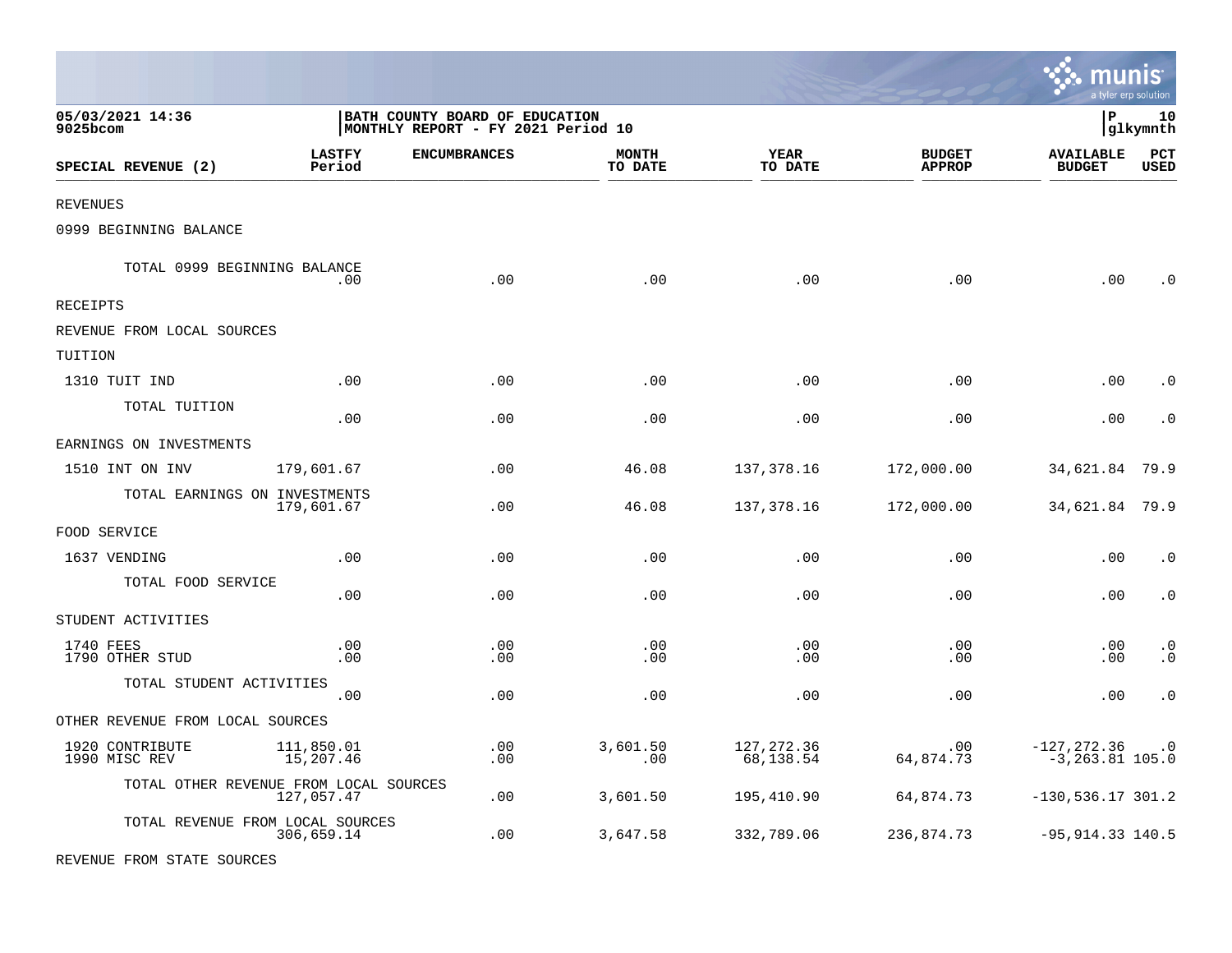

| 05/03/2021 14:36<br>9025bcom                 |                                                    | BATH COUNTY BOARD OF EDUCATION<br>MONTHLY REPORT - FY 2021 Period 10 |                         |                         |                                | P                                 | 11<br>glkymnth                 |
|----------------------------------------------|----------------------------------------------------|----------------------------------------------------------------------|-------------------------|-------------------------|--------------------------------|-----------------------------------|--------------------------------|
| SPECIAL REVENUE (2)                          | <b>LASTFY</b><br>Period                            | <b>ENCUMBRANCES</b>                                                  | <b>MONTH</b><br>TO DATE | <b>YEAR</b><br>TO DATE  | <b>BUDGET</b><br><b>APPROP</b> | <b>AVAILABLE</b><br><b>BUDGET</b> | PCT<br><b>USED</b>             |
|                                              |                                                    |                                                                      |                         |                         |                                |                                   |                                |
| STATE PROGRAM                                |                                                    |                                                                      |                         |                         |                                |                                   |                                |
| 3111 SEEK                                    | .00                                                | .00                                                                  | .00                     | 478,720.00              | 478,720.00                     |                                   | .00100.0                       |
| TOTAL STATE PROGRAM                          | .00                                                | .00                                                                  | .00                     | 478,720.00              | 478,720.00                     |                                   | .00100.0                       |
| EXPENDITURE REIMBURSEMENTS                   |                                                    |                                                                      |                         |                         |                                |                                   |                                |
| 3131 MISC REIMB                              | .00                                                | .00                                                                  | .00                     | .00                     | .00                            | .00                               | $\cdot$ 0                      |
|                                              | TOTAL EXPENDITURE REIMBURSEMENTS<br>.00            | .00                                                                  | .00                     | .00                     | .00                            | .00                               | $\cdot$ 0                      |
| RESTRICTED                                   |                                                    |                                                                      |                         |                         |                                |                                   |                                |
| 3200 RES STATE                               | 860,638.11                                         | .00                                                                  | 10,000.00               | 723,536.94              | 829,280.26                     | 105,743.32                        | 87.3                           |
| TOTAL RESTRICTED                             | 860,638.11                                         | .00                                                                  | 10,000.00               | 723,536.94              | 829,280.26                     | 105,743.32 87.3                   |                                |
| REVENUE ON BEHALF PAYMENTS                   |                                                    |                                                                      |                         |                         |                                |                                   |                                |
| 3900 ON-BEHALF                               | .00                                                | .00                                                                  | .00                     | .00                     | .00                            | .00                               | $\cdot$ 0                      |
|                                              | TOTAL REVENUE ON BEHALF PAYMENTS<br>.00            | .00                                                                  | .00                     | .00                     | .00                            | .00                               | $\cdot$ 0                      |
|                                              | TOTAL REVENUE FROM STATE SOURCES<br>860,638.11     | .00                                                                  | 10,000.00               | 1,202,256.94            | 1,308,000.26                   | 105,743.32                        | 91.9                           |
| REVENUE FROM FEDERAL SOURCES                 |                                                    |                                                                      |                         |                         |                                |                                   |                                |
| RESTRICTED THROUGH THE STATE                 |                                                    |                                                                      |                         |                         |                                |                                   |                                |
| 4500 RES FED/ST                              | 1,430,827.43                                       | .00                                                                  | 222,018.00              | 1,931,681.97            | 6,118,236.00                   | 4,186,554.03                      | 31.6                           |
|                                              | TOTAL RESTRICTED THROUGH THE STATE<br>1,430,827.43 | .00                                                                  | 222,018.00              | 1,931,681.97            | 6,118,236.00                   | 4, 186, 554.03                    | 31.6                           |
|                                              | TOTAL REVENUE FROM FEDERAL SOURCES<br>1,430,827.43 | .00                                                                  | 222,018.00              | 1,931,681.97            | 6,118,236.00                   | 4, 186, 554.03 31.6               |                                |
| OTHER RECEIPTS                               |                                                    |                                                                      |                         |                         |                                |                                   |                                |
| INTERFUND TRANSFERS                          |                                                    |                                                                      |                         |                         |                                |                                   |                                |
| 5210 FND XFER<br>5251 FF ESS<br>5261 FF OPER | 36,165.00<br>.00<br>.00                            | .00<br>.00<br>.00                                                    | 12,055.00<br>.00<br>.00 | 49,942.00<br>.00<br>.00 | 50,000.00<br>.00<br>.00        | 58.00<br>.00<br>.00               | 99.9<br>$\cdot$ 0<br>$\cdot$ 0 |

TOTAL INTERFUND TRANSFERS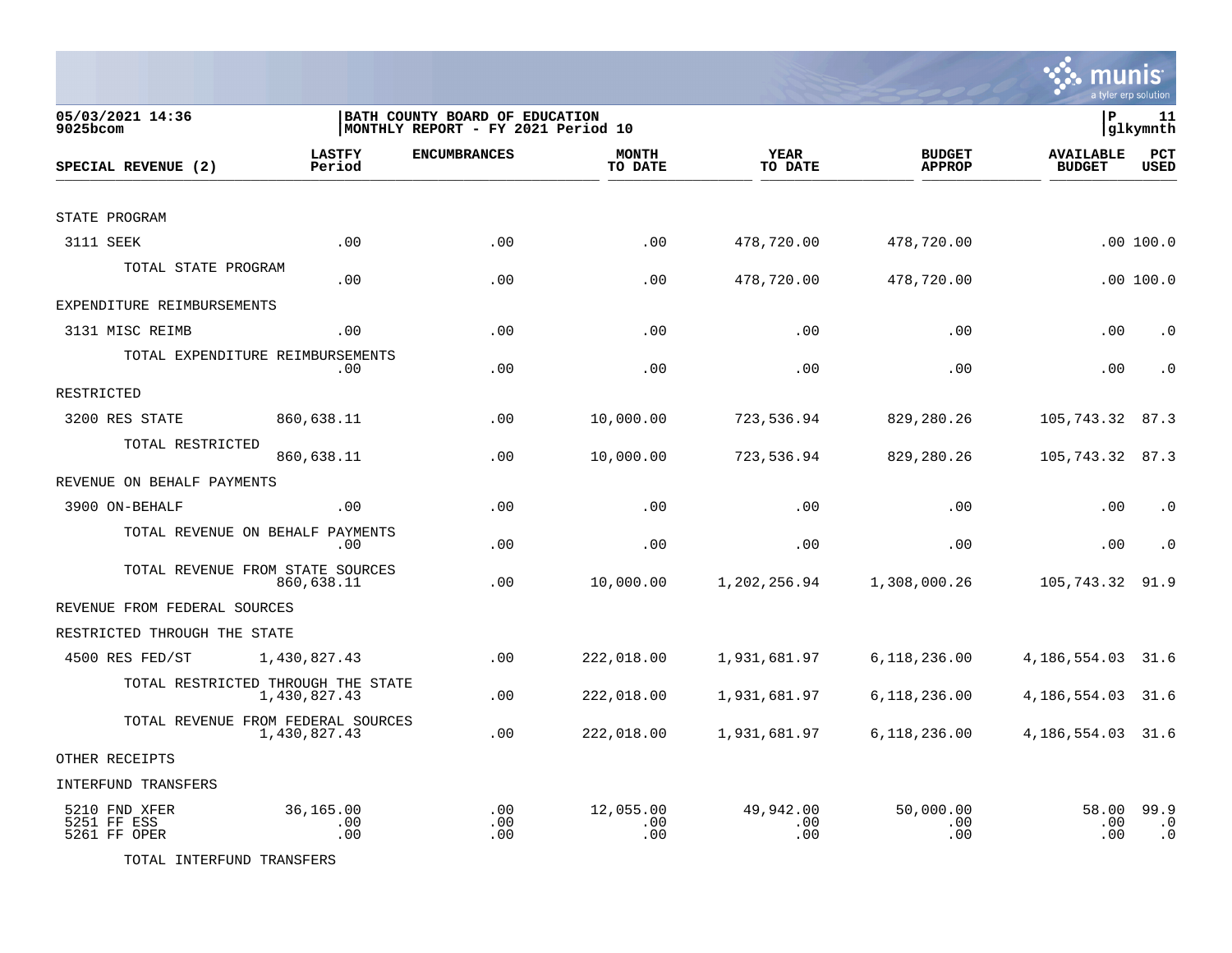

| 05/03/2021 14:36<br>9025bcom |                         | BATH COUNTY BOARD OF EDUCATION<br>MONTHLY REPORT - FY 2021 Period 10 |                         |                 |                                |                                   |                    |  |
|------------------------------|-------------------------|----------------------------------------------------------------------|-------------------------|-----------------|--------------------------------|-----------------------------------|--------------------|--|
| SPECIAL REVENUE (2)          | <b>LASTFY</b><br>Period | <b>ENCUMBRANCES</b>                                                  | <b>MONTH</b><br>TO DATE | YEAR<br>TO DATE | <b>BUDGET</b><br><b>APPROP</b> | <b>AVAILABLE</b><br><b>BUDGET</b> | PCT<br><b>USED</b> |  |
|                              | .00                     | .00                                                                  | 12,055.00               | 49,942.00       | 50,000.00                      | 58.00 99.9                        |                    |  |
| TOTAL OTHER RECEIPTS         | 36,165.00               | .00                                                                  | 12,055.00               | 49,942.00       | 50,000.00                      | 58.00                             | 99.9               |  |
| TOTAL RECEIPTS               | 2,634,289.68            | .00                                                                  | 247,720.58              | 3,516,669.97    | 7,713,110.99                   | 4, 196, 441.02 45.6               |                    |  |
| TOTAL REVENUE                | 2,634,289.68            | .00                                                                  | 247,720.58              | 3,516,669.97    | 7,713,110.99                   | 4,196,441.02                      | 45.6               |  |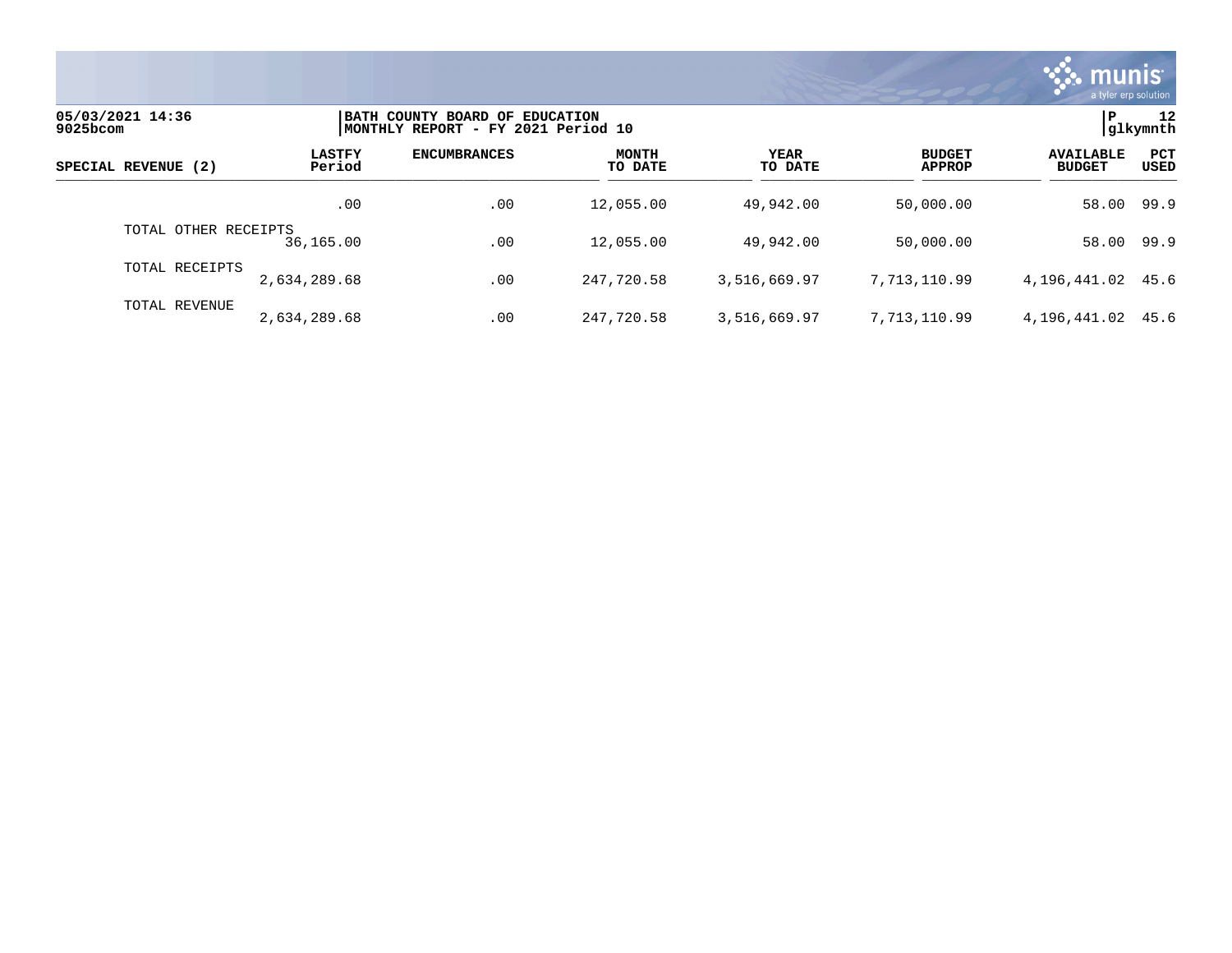

| 05/03/2021 14:36<br>9025bcom                                                 |                               |                                                                                                                    | BATH COUNTY BOARD OF EDUCATION<br>MONTHLY REPORT - FY 2021 Period 10                       |                                                                                                 |                                                                                                                      |                                                                                                                               | P                                                                                                                              | 13<br>glkymnth                                                                            |
|------------------------------------------------------------------------------|-------------------------------|--------------------------------------------------------------------------------------------------------------------|--------------------------------------------------------------------------------------------|-------------------------------------------------------------------------------------------------|----------------------------------------------------------------------------------------------------------------------|-------------------------------------------------------------------------------------------------------------------------------|--------------------------------------------------------------------------------------------------------------------------------|-------------------------------------------------------------------------------------------|
|                                                                              | SPECIAL REVENUE (2)           | <b>LASTFY</b><br>Period                                                                                            | <b>ENCUMBRANCES</b>                                                                        | <b>MONTH</b><br>TO DATE                                                                         | <b>YEAR</b><br>TO DATE                                                                                               | <b>BUDGET</b><br><b>APPROP</b>                                                                                                | <b>AVAILABLE</b><br><b>BUDGET</b>                                                                                              | PCT<br><b>USED</b>                                                                        |
| <b>EXPENDITURES</b>                                                          |                               |                                                                                                                    |                                                                                            |                                                                                                 |                                                                                                                      |                                                                                                                               |                                                                                                                                |                                                                                           |
|                                                                              | 1000 INSTRUCTION              |                                                                                                                    |                                                                                            |                                                                                                 |                                                                                                                      |                                                                                                                               |                                                                                                                                |                                                                                           |
| 0100<br>0200<br>0300<br>0400<br>0500<br>0600<br>0700<br>0800<br>0840<br>0900 |                               | 853,426.49<br>233,542.21<br>11,494.31<br>1,916.73<br>5,760.31<br>110,876.96<br>51,283.72<br>4,252.56<br>.00<br>.00 | .00<br>.00<br>2,030.00<br>.00<br>.00<br>89, 135.50<br>106,049.50<br>1,759.63<br>.00<br>.00 | 125,458.12<br>31,451.09<br>253.00<br>212.97<br>.00<br>4,495.18<br>4,854.58<br>.00<br>.00<br>.00 | 1,445,155.10<br>296, 253.51<br>13,824.40<br>1,916.73<br>3,297.98<br>394, 277.55<br>48,196.43<br>810.00<br>.00<br>.00 | 3,429,430.20<br>898,703.91<br>21,775.00<br>23,500.00<br>26,569.00<br>761,994.93<br>862,706.91<br>20,300.00<br>5,921.86<br>.00 | 1,984,275.10<br>602, 450.40<br>5,920.60<br>21,583.27<br>23, 271.02<br>278,581.88<br>708,460.98<br>17,730.37<br>5,921.86<br>.00 | 42.1<br>33.0<br>72.8<br>8.2<br>12.4<br>63.4<br>$17.9$<br>$12.7$<br>$\cdot$ 0<br>$\cdot$ 0 |
|                                                                              | TOTAL 1000                    | INSTRUCTION<br>1,272,553.29                                                                                        | 198,974.63                                                                                 | 166,724.94                                                                                      | 2, 203, 731. 70                                                                                                      | 6,050,901.81                                                                                                                  | 3,648,195.48 39.7                                                                                                              |                                                                                           |
|                                                                              | 2100 STUDENT SUPPORT SERVICES |                                                                                                                    |                                                                                            |                                                                                                 |                                                                                                                      |                                                                                                                               |                                                                                                                                |                                                                                           |
| 0100<br>0200<br>0300<br>0400<br>0500<br>0600<br>0700<br>0800<br>0840         |                               | 127,668.73<br>45,866.28<br>.00<br>.00<br>16,100.69<br>730.31<br>.00<br>3, 271.23<br>.00                            | .00<br>.00<br>.00<br>.00<br>.00<br>.00<br>.00<br>.00<br>.00                                | 17,629.80<br>4,842.02<br>.00<br>.00<br>.00<br>.00<br>.00<br>.00<br>$.00 \,$                     | 141,515.87<br>47, 273.30<br>.00<br>.00<br>3,325.01<br>2,697.30<br>.00<br>35.00<br>.00                                | 383,409.80<br>147, 112.64<br>.00<br>.00<br>7,230.74<br>50,494.96<br>.00<br>250.00<br>.00                                      | 241,893.93<br>99,839.34<br>.00<br>.00<br>3,905.73<br>47,797.66<br>.00<br>215.00 14.0<br>.00                                    | 36.9<br>32.1<br>$\cdot$ 0<br>$\cdot$ 0<br>46.0<br>5.3<br>$\cdot$ 0<br>$\cdot$ 0           |
|                                                                              | TOTAL 2100                    | STUDENT SUPPORT SERVICES<br>193,637.24                                                                             | .00                                                                                        | 22,471.82                                                                                       | 194,846.48                                                                                                           | 588,498.14                                                                                                                    | 393,651.66 33.1                                                                                                                |                                                                                           |
| 2200                                                                         |                               | INSTRUCTIONAL STAFF SUPP SERV                                                                                      |                                                                                            |                                                                                                 |                                                                                                                      |                                                                                                                               |                                                                                                                                |                                                                                           |
| 0100<br>0200<br>0300<br>0400<br>0500<br>0600<br>0700<br>0800                 |                               | 326, 237.37<br>101,962.57<br>55,639.71<br>.00<br>18,259.67<br>42,626.77<br>14, 141. 17<br>.00                      | .00<br>.00<br>3,769.00<br>.00<br>.00<br>2,168.35<br>.00<br>.00                             | 26,646.38<br>8,373.58<br>300.00<br>.00<br>.00<br>954.01<br>.00<br>.00                           | 323,721.81<br>104, 127.30<br>28,551.70<br>.00<br>1,541.32<br>19,165.39<br>30,984.97<br>.00                           | 381,796.99<br>119,302.00<br>48,714.14<br>$\sim 00$<br>18,195.50<br>14,936.54<br>21,150.00<br>1,500.00                         | 58,075.18<br>15,174.70<br>16,393.44<br>.00<br>16,654.18<br>$-6,397.20$ 142.8<br>$-9,834.97$ 146.5<br>1,500.00                  | 84.8<br>87.3<br>66.4<br>$\cdot$ 0<br>8.5<br>$\cdot$ 0                                     |
|                                                                              | TOTAL 2200                    | INSTRUCTIONAL STAFF SUPP SERV<br>558,867.26                                                                        | 5,937.35                                                                                   | 36, 273.97                                                                                      | 508,092.49                                                                                                           | 605,595.17                                                                                                                    | 91,565.33 84.9                                                                                                                 |                                                                                           |
|                                                                              | 2300 DISTRICT ADMIN SUPPORT   |                                                                                                                    |                                                                                            |                                                                                                 |                                                                                                                      |                                                                                                                               |                                                                                                                                |                                                                                           |
| 0100<br>0200<br>0300<br>0400                                                 |                               | .00<br>.00<br>80.00<br>.00                                                                                         | .00<br>.00<br>.00<br>.00                                                                   | .00<br>.00<br>.00<br>.00                                                                        | .00<br>.00<br>.00<br>.00                                                                                             | .00<br>.00<br>.00<br>.00                                                                                                      | .00<br>.00<br>.00<br>.00                                                                                                       | $\cdot$ 0<br>$\cdot$ 0<br>$\cdot$ 0<br>$\cdot$ 0                                          |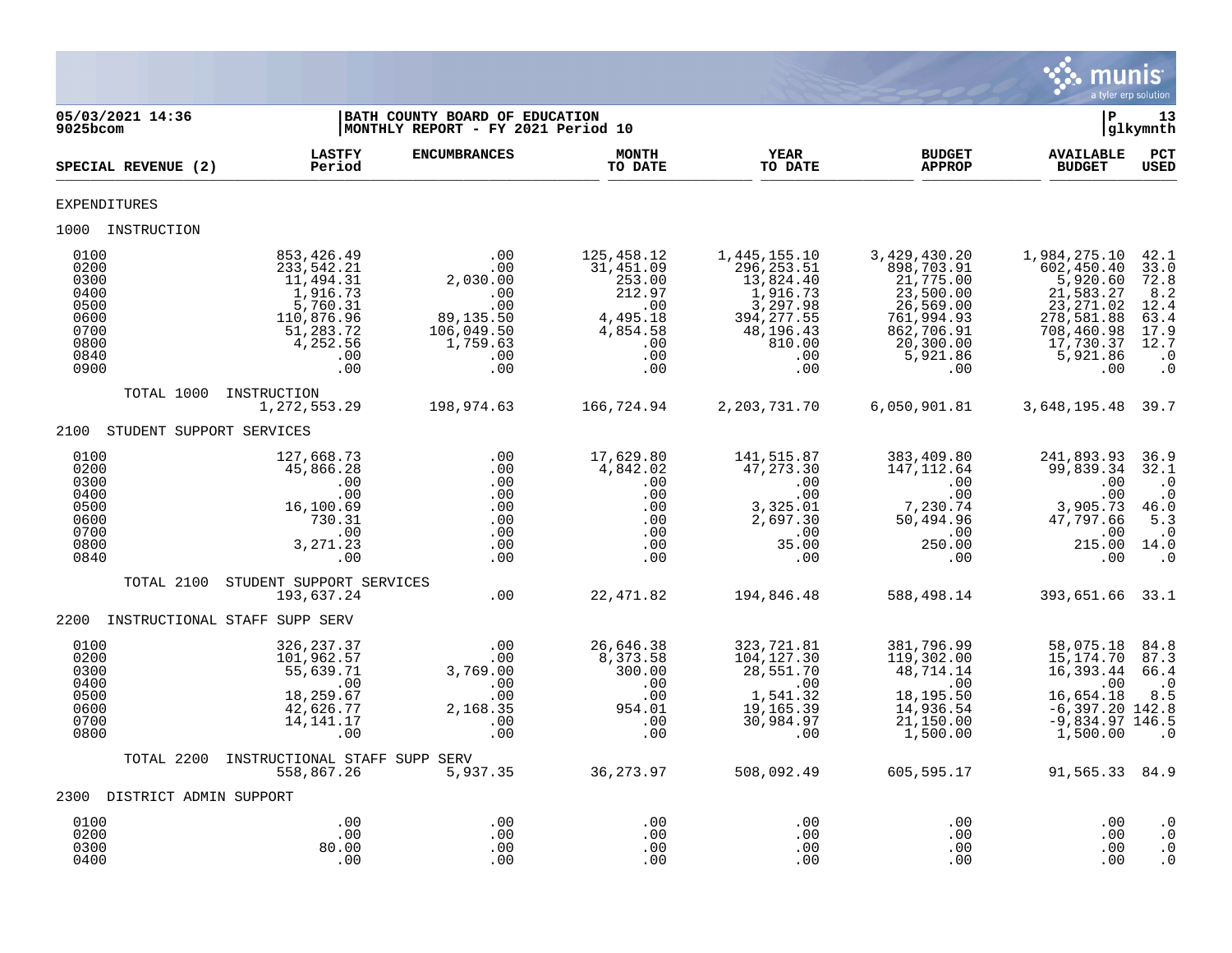

| 05/03/2021 14:36<br>9025bcom                         |                                                                              | BATH COUNTY BOARD OF EDUCATION<br>MONTHLY REPORT - FY 2021 Period 10  |                                                                           |                                                                                      |                                                                                 | l P                                                                                              | 14<br> glkymnth                                                                                     |
|------------------------------------------------------|------------------------------------------------------------------------------|-----------------------------------------------------------------------|---------------------------------------------------------------------------|--------------------------------------------------------------------------------------|---------------------------------------------------------------------------------|--------------------------------------------------------------------------------------------------|-----------------------------------------------------------------------------------------------------|
| SPECIAL REVENUE (2)                                  | <b>LASTFY</b><br>Period                                                      | <b>ENCUMBRANCES</b>                                                   | <b>MONTH</b><br>TO DATE                                                   | <b>YEAR</b><br>TO DATE                                                               | <b>BUDGET</b><br><b>APPROP</b>                                                  | <b>AVAILABLE</b><br><b>BUDGET</b>                                                                | PCT<br><b>USED</b>                                                                                  |
| 0500<br>0600<br>0700<br>0800                         | .00<br>2,379.55<br>.00<br>.00                                                | .00<br>.00<br>.00<br>.00                                              | .00<br>38.00<br>.00<br>.00                                                | .00<br>38.00<br>.00<br>.00                                                           | .00<br>.00<br>.00<br>.00                                                        | .00<br>$-38.00$<br>.00<br>.00                                                                    | $\cdot$ 0<br>$\cdot$ 0<br>$\cdot$ 0<br>$\cdot$ 0                                                    |
| TOTAL 2300                                           | DISTRICT ADMIN SUPPORT<br>2,459.55                                           | .00                                                                   | 38.00                                                                     | 38.00                                                                                | .00                                                                             | $-38.00$                                                                                         | $\cdot$ 0                                                                                           |
| 2400<br>SCHOOL ADMIN SUPPORT                         |                                                                              |                                                                       |                                                                           |                                                                                      |                                                                                 |                                                                                                  |                                                                                                     |
| 0100<br>0200<br>0300<br>0600<br>0700<br>0800         | .00<br>.00<br>.00<br>.00<br>.00<br>.00                                       | .00<br>.00<br>.00<br>.00<br>.00<br>.00                                | .00<br>.00<br>.00<br>.00<br>.00<br>.00                                    | .00<br>.00<br>.00<br>.00<br>.00<br>.00                                               | .00<br>.00<br>.00<br>.00<br>.00<br>.00                                          | .00<br>.00.<br>.00<br>.00<br>.00<br>.00                                                          | $\cdot$ 0<br>$\cdot$ 0<br>$\cdot$ 0<br>$\cdot$ 0<br>$\cdot$ 0<br>$\cdot$ 0                          |
| TOTAL 2400                                           | <b>SCHOOL ADMIN SUPPORT</b><br>$.00 \,$                                      | .00                                                                   | .00                                                                       | .00                                                                                  | .00                                                                             | .00                                                                                              | $\cdot$ 0                                                                                           |
| 2500<br>BUSINESS SUPPORT SERVICES                    |                                                                              |                                                                       |                                                                           |                                                                                      |                                                                                 |                                                                                                  |                                                                                                     |
| 0100<br>0200<br>0300<br>0400<br>0500<br>0600<br>0700 | .00<br>.00<br>.00<br>.00<br>.00<br>.00<br>.00                                | .00<br>.00<br>.00<br>.00<br>.00<br>.00<br>.00                         | .00<br>.00<br>.00<br>.00<br>.00<br>.00<br>.00                             | .00<br>.00<br>.00<br>.00<br>.00<br>.00<br>.00                                        | .00<br>.00<br>.00<br>.00<br>.00<br>.00<br>.00                                   | .00<br>$.00 \,$<br>.00<br>.00<br>.00<br>.00<br>.00                                               | $\cdot$ 0<br>$\overline{0}$<br>$\cdot$ 0<br>$\ddot{0}$<br>$\cdot$ 0<br>$\ddot{\cdot}$<br>$\ddot{0}$ |
| TOTAL 2500                                           | BUSINESS SUPPORT SERVICES<br>.00                                             | .00                                                                   | .00                                                                       | .00                                                                                  | .00                                                                             | .00                                                                                              | $\cdot$ 0                                                                                           |
| 2600                                                 | PLANT OPERATIONS AND MAINTENANCE                                             |                                                                       |                                                                           |                                                                                      |                                                                                 |                                                                                                  |                                                                                                     |
| 0100<br>0200<br>0300<br>0400<br>0500<br>0600<br>0700 | 9,288.00<br>2,902.56<br>6,362.18<br>2,186.84<br>1,160.72<br>10,544.87<br>.00 | .00<br>00.<br>00.<br>^^ ^^^^.01<br>.00<br>.00<br>5,480.31<br>2,585.64 | 937.60<br>291.92<br>8,472.75<br>546.40<br>132.24<br>4,525.17<br>38,544.48 | 9,329.12<br>2,903.92<br>50,842.04<br>13,570.59<br>1,176.91<br>96,830.20<br>38,544.48 | 11,251.29<br>4,628.06<br>.00<br>16,000.00<br>2,500.00<br>65,000.00<br>58,418.00 | 1,922.17<br>1,724.14<br>$-60,842.04$<br>2,429.41<br>1,323.09<br>$-37, 310.51$ 157.4<br>17,287.88 | $82.9$<br>62.8<br>$\cdot$ 0<br>84.8<br>47.1<br>70.4                                                 |
| TOTAL 2600                                           | PLANT OPERATIONS AND MAINTENANCE<br>32, 445.17                               | 18,065.95                                                             | 53,450.56                                                                 | 213,197.26                                                                           | 157,797.35                                                                      | $-73,465.86$ 146.6                                                                               |                                                                                                     |
| 2700<br>STUDENT TRANSPORTATION                       |                                                                              |                                                                       |                                                                           |                                                                                      |                                                                                 |                                                                                                  |                                                                                                     |
| 0100<br>0200<br>0300<br>0600<br>0700                 | 18,240.79<br>4,682.48<br>.00<br>737.65<br>.00                                | .00<br>.00<br>.00<br>.00<br>.00                                       | 2,755.24<br>866.85<br>.00<br>.00<br>.00                                   | 16,291.52<br>5, 273.26<br>.00<br>.00<br>.00                                          | 9,600.00<br>3,006.00<br>.00<br>.00<br>.00                                       | $-6,691.52$ 169.7<br>$-2, 267.26$ 175.4<br>.00<br>.00<br>.00                                     | $\cdot$ 0<br>$\cdot$ 0<br>$\cdot$ 0                                                                 |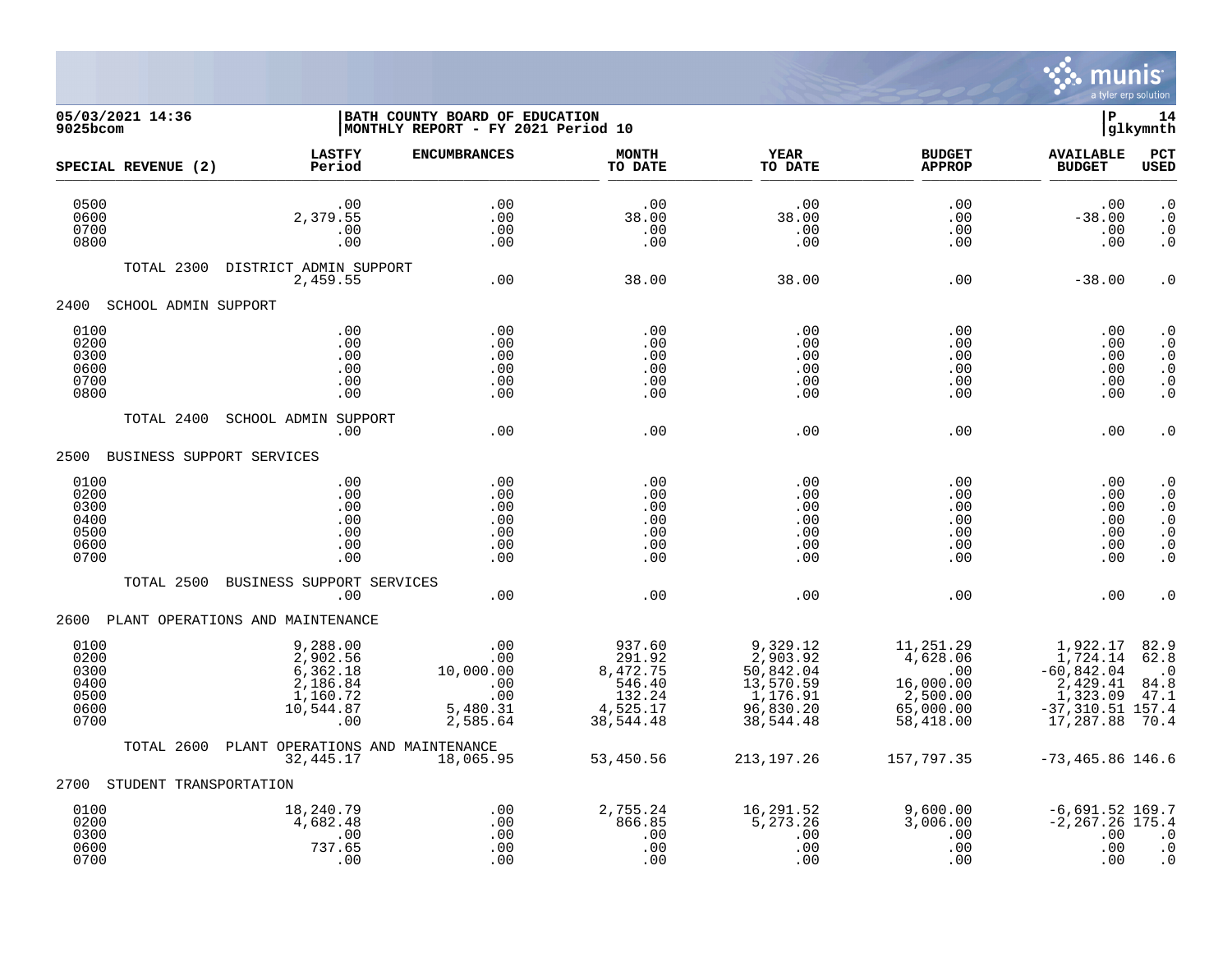

| 05/03/2021 14:36<br>9025bcom                                         |                                                                                                     | BATH COUNTY BOARD OF EDUCATION<br> MONTHLY REPORT - FY 2021 Period 10 |                                                                                    |                                                                                              | ΙP<br>15<br> glkymnth                                                                        |                                                                                                                   |                                                               |
|----------------------------------------------------------------------|-----------------------------------------------------------------------------------------------------|-----------------------------------------------------------------------|------------------------------------------------------------------------------------|----------------------------------------------------------------------------------------------|----------------------------------------------------------------------------------------------|-------------------------------------------------------------------------------------------------------------------|---------------------------------------------------------------|
| SPECIAL REVENUE (2)                                                  | <b>LASTFY</b><br>Period                                                                             | <b>ENCUMBRANCES</b>                                                   | <b>MONTH</b><br>TO DATE                                                            | <b>YEAR</b><br>TO DATE                                                                       | <b>BUDGET</b><br><b>APPROP</b>                                                               | <b>AVAILABLE</b><br><b>BUDGET</b>                                                                                 | PCT<br><b>USED</b>                                            |
| 0800                                                                 | .00                                                                                                 | .00                                                                   | .00                                                                                | .00                                                                                          | .00                                                                                          | .00                                                                                                               | $\cdot$ 0                                                     |
| TOTAL 2700                                                           | STUDENT TRANSPORTATION<br>23,660.92                                                                 | .00                                                                   | 3,622.09                                                                           | 21,564.78                                                                                    | 12,606.00                                                                                    | $-8,958.78$ 171.1                                                                                                 |                                                               |
| FOOD SERVICE OPERATION<br>3100                                       |                                                                                                     |                                                                       |                                                                                    |                                                                                              |                                                                                              |                                                                                                                   |                                                               |
| 0500<br>0600<br>0700<br>0800                                         | .00<br>1,775.98<br>5,719.13<br>.00                                                                  | .00<br>.00<br>5,180.00<br>.00                                         | .00<br>373.28<br>.00<br>.00                                                        | .00<br>2,566.97<br>$-10.00$<br>.00                                                           | .00<br>.00<br>25,900.00<br>.00                                                               | .00<br>$-2,566.97$<br>20,730.00<br>.00                                                                            | $\cdot$ 0<br>$\cdot$ 0<br>20.0<br>$\cdot$ 0                   |
| TOTAL 3100                                                           | FOOD SERVICE OPERATION<br>7,495.11                                                                  | 5,180.00                                                              | 373.28                                                                             | 2,556.97                                                                                     | 25,900.00                                                                                    | 18, 163. 03 29. 9                                                                                                 |                                                               |
| 3200<br>DAY CARE OPERATIONS                                          |                                                                                                     |                                                                       |                                                                                    |                                                                                              |                                                                                              |                                                                                                                   |                                                               |
| 0100<br>0500<br>0600                                                 | .00<br>.00<br>.00                                                                                   | .00<br>.00<br>.00                                                     | .00<br>.00<br>.00                                                                  | .00<br>.00<br>.00                                                                            | .00<br>.00<br>.00                                                                            | .00<br>.00<br>.00                                                                                                 | $\cdot$ 0<br>$\cdot$ 0<br>$\cdot$ 0                           |
| TOTAL 3200                                                           | DAY CARE OPERATIONS<br>.00                                                                          | .00                                                                   | .00                                                                                | .00                                                                                          | .00                                                                                          | .00                                                                                                               | $\cdot$ 0                                                     |
| COMMUNITY SERVICES<br>3300                                           |                                                                                                     |                                                                       |                                                                                    |                                                                                              |                                                                                              |                                                                                                                   |                                                               |
| 0100<br>0200<br>0300<br>0400<br>0500<br>0600<br>0700<br>0800<br>0900 | 188,789.94<br>18,000.38<br>480.00<br>502.92<br>1,047.72<br>30, 355. 12<br>1,694.82<br>760.15<br>.00 | .00<br>.00<br>.00<br>.00<br>.00<br>22,763.08<br>.00<br>.00<br>.00     | 17,389.86<br>1,282.30<br>$\ldots$<br>55.88<br>.00<br>4,087.29<br>.00<br>.00<br>.00 | 185,706.11<br>16,557.16<br>198.00<br>502.92<br>99.00<br>40,176.45<br>414.12<br>120.00<br>.00 | 229,813.58<br>19,225.69<br>498.00<br>450.00<br>2,709.50<br>15,519.75<br>.00<br>160.00<br>.00 | 44,107.47<br>2,668.53<br>300.00<br>$-52.92$ 111.8<br>2,610.50<br>$-47, 419.78$ 405.5<br>$-414.12$<br>40.00<br>.00 | 80.8<br>86.1<br>39.8<br>3.7<br>$\cdot$ 0<br>75.0<br>$\cdot$ 0 |
| TOTAL 3300                                                           | COMMUNITY SERVICES<br>241,631.05                                                                    | 22,763.08                                                             | 22,815.33                                                                          | 243, 773. 76                                                                                 | 268,376.52                                                                                   | 1,839.68 99.3                                                                                                     |                                                               |
| 5100<br>DEBT SERVICE                                                 |                                                                                                     |                                                                       |                                                                                    |                                                                                              |                                                                                              |                                                                                                                   |                                                               |
| 0800                                                                 | .00                                                                                                 | .00                                                                   | .00                                                                                | .00                                                                                          | .00                                                                                          | .00                                                                                                               | . 0                                                           |
| TOTAL 5100                                                           | DEBT SERVICE<br>.00                                                                                 | .00                                                                   | .00                                                                                | .00                                                                                          | .00                                                                                          | .00                                                                                                               | . 0                                                           |
| FUND TRANSFERS<br>5200                                               |                                                                                                     |                                                                       |                                                                                    |                                                                                              |                                                                                              |                                                                                                                   |                                                               |
| 0900                                                                 | .00                                                                                                 | .00                                                                   | .00                                                                                | .00                                                                                          | 3,436.00                                                                                     | 3,436.00                                                                                                          | . 0                                                           |
| TOTAL 5200                                                           | FUND TRANSFERS<br>.00                                                                               | .00                                                                   | .00                                                                                | .00                                                                                          | 3,436.00                                                                                     | 3,436.00                                                                                                          | $\cdot$ 0                                                     |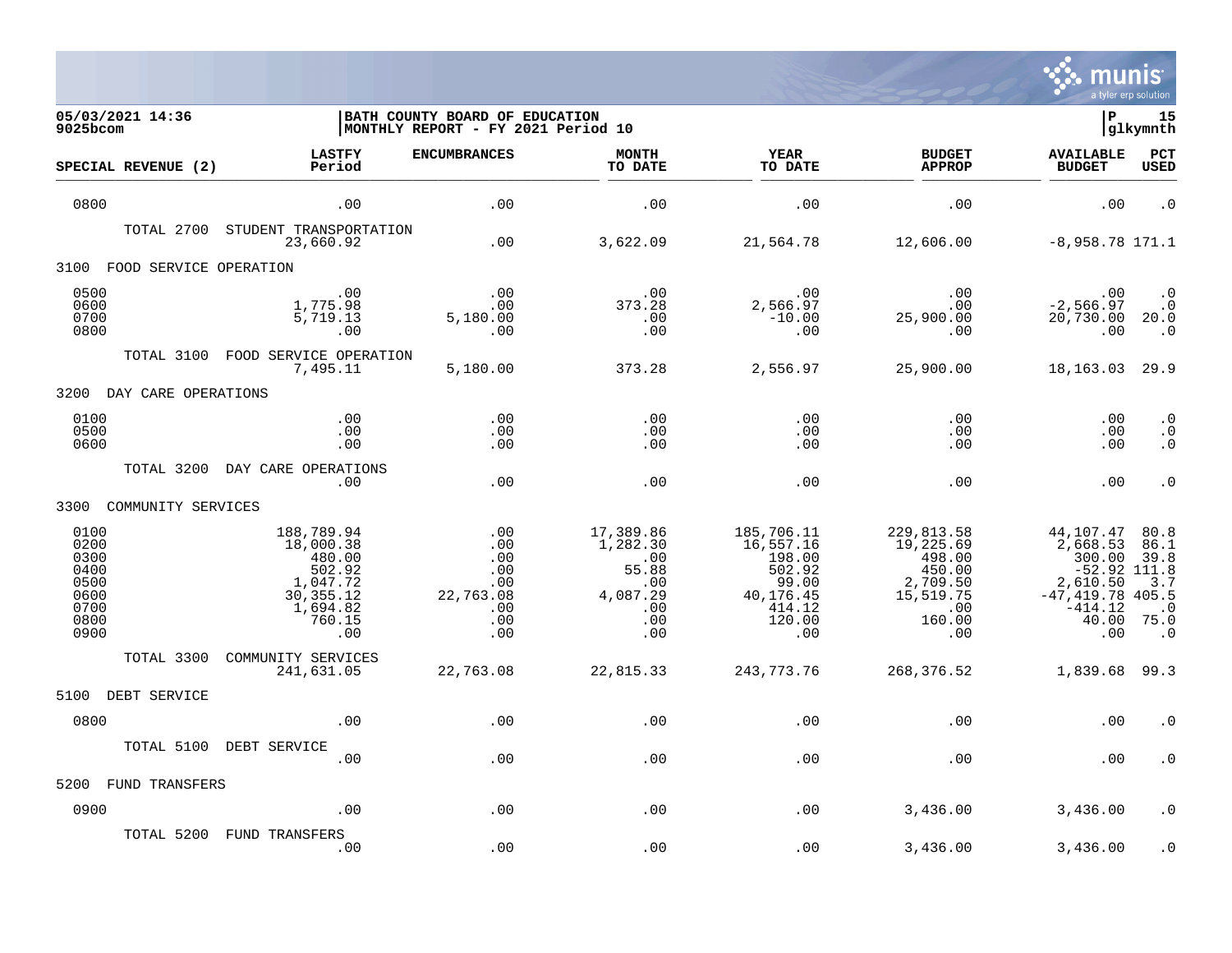|                                 |                                             |                                                                      |                         |                 |                                | <b>munis</b>                      | a tyler erp solution |
|---------------------------------|---------------------------------------------|----------------------------------------------------------------------|-------------------------|-----------------|--------------------------------|-----------------------------------|----------------------|
| 05/03/2021 14:36<br>$9025$ bcom |                                             | BATH COUNTY BOARD OF EDUCATION<br>MONTHLY REPORT - FY 2021 Period 10 |                         |                 |                                |                                   | 16<br> glkymnth      |
| SPECIAL REVENUE (2)             | <b>LASTFY</b><br>Period                     | <b>ENCUMBRANCES</b>                                                  | <b>MONTH</b><br>TO DATE | YEAR<br>TO DATE | <b>BUDGET</b><br><b>APPROP</b> | <b>AVAILABLE</b><br><b>BUDGET</b> | PCT<br>USED          |
| TOTAL EXPENDITURES              | 2,332,749.59                                | 250,921.01                                                           | 305,769.99              | 3,387,801.44    | 7,713,110.99                   | 4,074,388.54 47.2                 |                      |
|                                 | TOTAL FOR SPECIAL REVENUE (2)<br>301,540.09 | $-250,921.01$                                                        | $-58,049.41$            | 128,868.53      | .00                            | 122,052.48                        | $\cdot$ 0            |

the contract of the contract of

and the control of the control of the control of the control of the control of the control of the control of the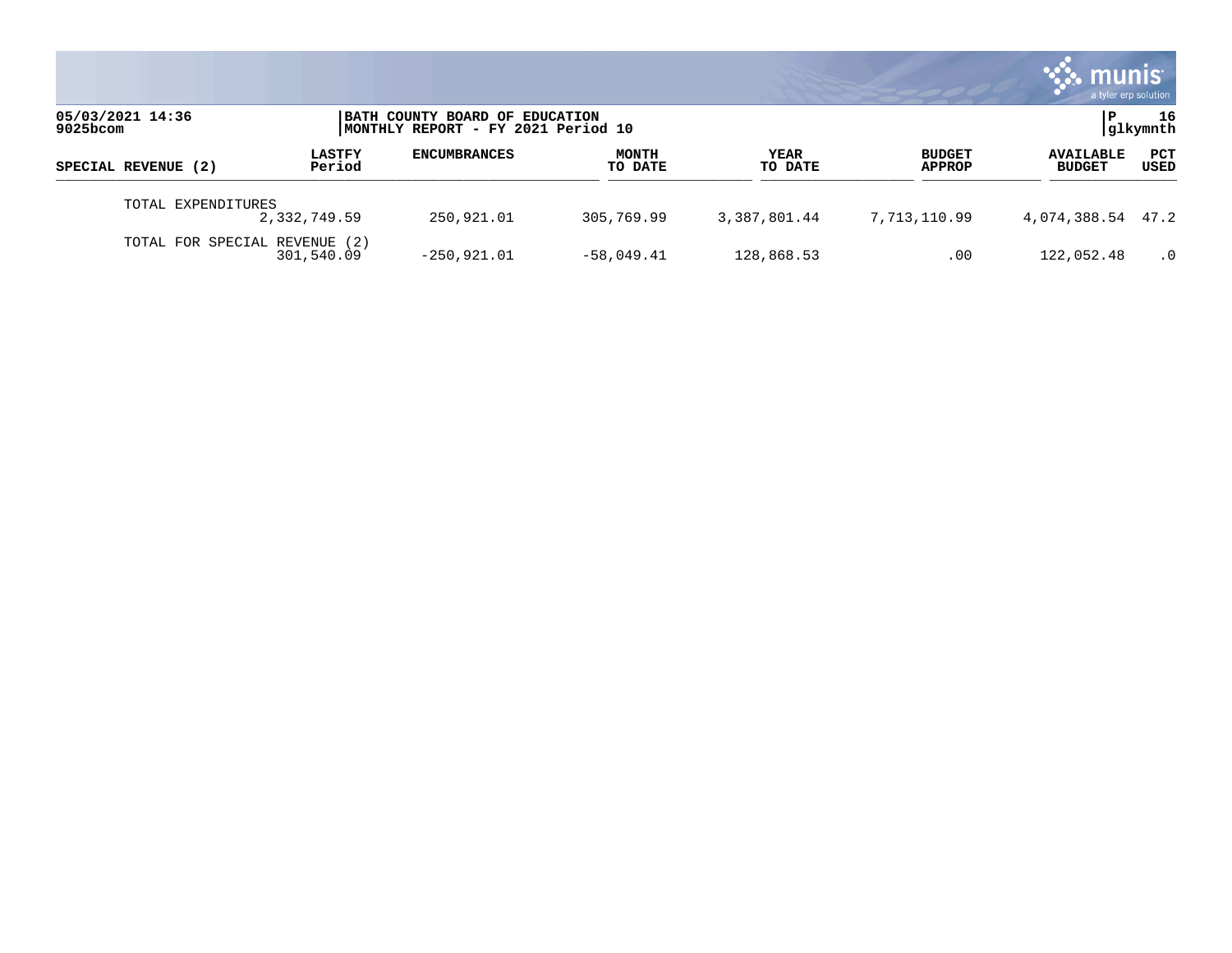|                                                |                                                                              |                     |                         |                        |                                | <b>A. MUNIS</b><br>a tyler erp solution |                               |
|------------------------------------------------|------------------------------------------------------------------------------|---------------------|-------------------------|------------------------|--------------------------------|-----------------------------------------|-------------------------------|
| 05/03/2021 14:36<br>9025bcom                   | <b>BATH COUNTY BOARD OF EDUCATION</b><br> MONTHLY REPORT - FY 2021 Period 10 |                     |                         |                        |                                | lР                                      | 17<br> glkymnth               |
| DISTRICT ACTIVITY FD (ANNUAL) Period           | <b>LASTFY</b>                                                                | <b>ENCUMBRANCES</b> | <b>MONTH</b><br>TO DATE | YEAR<br>TO DATE        | <b>BUDGET</b><br><b>APPROP</b> | <b>AVAILABLE</b><br><b>BUDGET</b>       | PCT<br><b>USED</b>            |
| <b>REVENUES</b>                                |                                                                              |                     |                         |                        |                                |                                         |                               |
| 0999 BEGINNING BALANCE                         |                                                                              |                     |                         |                        |                                |                                         |                               |
| TOTAL 0999 BEGINNING BALANCE                   | 94,621.51                                                                    | .00                 | .00                     | 96,410.11              | 96, 410.11                     |                                         | .00100.0                      |
| RECEIPTS                                       |                                                                              |                     |                         |                        |                                |                                         |                               |
| REVENUE FROM LOCAL SOURCES                     |                                                                              |                     |                         |                        |                                |                                         |                               |
| STUDENT ACTIVITIES                             |                                                                              |                     |                         |                        |                                |                                         |                               |
| 1740 FEES<br>1750 DONATIONS<br>1790 OTHER STUD | 1,435.00<br>.00<br>31,268.07                                                 | .00<br>.00<br>.00   | .00<br>.00<br>.00       | .00<br>.00<br>1,751.63 | 5,721.14<br>.00<br>31,787.85   | 5,721.14<br>.00<br>30,036.22            | $\cdot$ 0<br>$\cdot$ 0<br>5.5 |
| TOTAL STUDENT ACTIVITIES                       | 32,703.07                                                                    | .00                 | .00                     | 1,751.63               | 37,508.99                      | 35,757.36                               | 4.7                           |
| OTHER REVENUE FROM LOCAL SOURCES               |                                                                              |                     |                         |                        |                                |                                         |                               |
| 1920 CONTRIBUTE<br>1990 MISC REV               | 21,890.00<br>12,695.40                                                       | .00<br>.00          | 1,400.00<br>.00         | 10,450.00<br>.00       | 19,675.00<br>15,010.00         | 9,225.00<br>15,010.00                   | 53.1<br>$\cdot$ 0             |
| TOTAL OTHER REVENUE FROM LOCAL SOURCES         | 34,585.40                                                                    | .00                 | 1,400.00                | 10,450.00              | 34,685.00                      | 24,235.00                               | 30.1                          |
| TOTAL REVENUE FROM LOCAL SOURCES               | 67,288.47                                                                    | .00                 | 1,400.00                | 12,201.63              | 72,193.99                      | 59,992.36 16.9                          |                               |
| REVENUE FROM FEDERAL SOURCES                   |                                                                              |                     |                         |                        |                                |                                         |                               |
| FEDERAL REIMBURSEMENT                          |                                                                              |                     |                         |                        |                                |                                         |                               |
| 4810 MED REIMB                                 | .00                                                                          | .00                 | .00                     | .00                    | .00                            | .00                                     | $\cdot$ 0                     |
| TOTAL FEDERAL REIMBURSEMENT                    | .00                                                                          | .00                 | .00                     | .00                    | .00                            | .00                                     | $\cdot$ 0                     |
| TOTAL REVENUE FROM FEDERAL SOURCES             | .00                                                                          | .00                 | .00                     | .00                    | .00                            | .00                                     | $\cdot$ 0                     |
| OTHER RECEIPTS                                 |                                                                              |                     |                         |                        |                                |                                         |                               |
| INTERFUND TRANSFERS                            |                                                                              |                     |                         |                        |                                |                                         |                               |
| 5210 FND XFER                                  | .00                                                                          | .00                 | .00                     | 6,576.71               | .00                            | $-6, 576.71$                            | . 0                           |
| TOTAL INTERFUND TRANSFERS                      | .00                                                                          | .00                 | .00.                    | 6,576.71               | .00                            | $-6, 576.71$                            | $\cdot$ 0                     |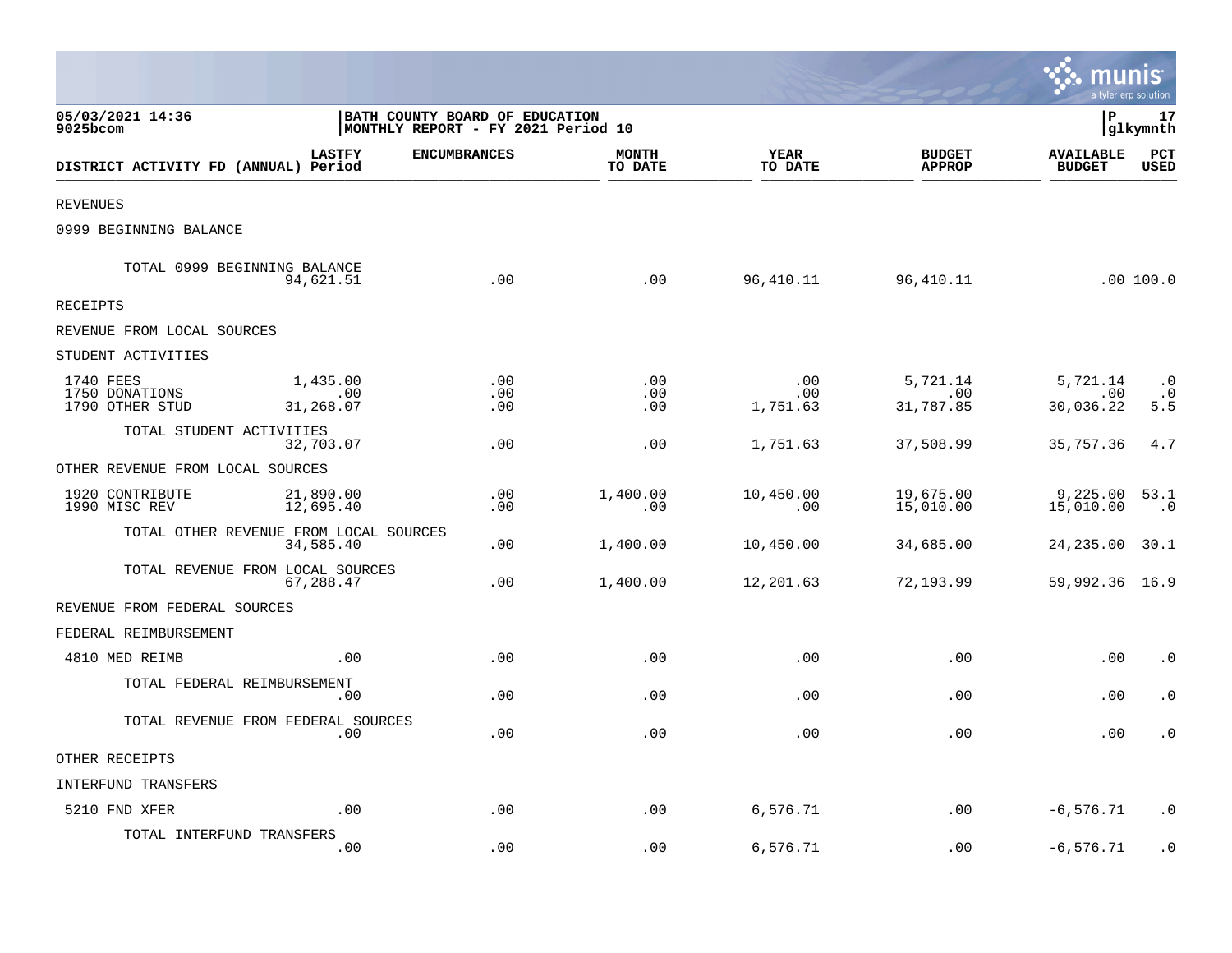

| 05/03/2021 14:36<br>$9025$ bcom      |               | BATH COUNTY BOARD OF EDUCATION<br> MONTHLY REPORT - FY 2021 Period 10 |                         |                 |                                |                                                  |            |  |
|--------------------------------------|---------------|-----------------------------------------------------------------------|-------------------------|-----------------|--------------------------------|--------------------------------------------------|------------|--|
| DISTRICT ACTIVITY FD (ANNUAL) Period | <b>LASTFY</b> | <b>ENCUMBRANCES</b>                                                   | <b>MONTH</b><br>TO DATE | YEAR<br>TO DATE | <b>BUDGET</b><br><b>APPROP</b> | <b>AVAILABLE</b><br><b>USED</b><br><b>BUDGET</b> | <b>PCT</b> |  |
| TOTAL OTHER RECEIPTS                 | .00           | .00                                                                   | .00                     | 6,576.71        | .00                            | $-6.576.71$                                      | $\cdot$ 0  |  |
| TOTAL RECEIPTS                       | 67,288.47     | .00                                                                   | 1,400.00                | 18,778.34       | 72,193.99                      | 53,415.65<br>26.0                                |            |  |
| TOTAL REVENUE                        | 161,909.98    | .00                                                                   | 1,400.00                | 115, 188. 45    | 168,604.10                     | 68.3<br>53,415.65                                |            |  |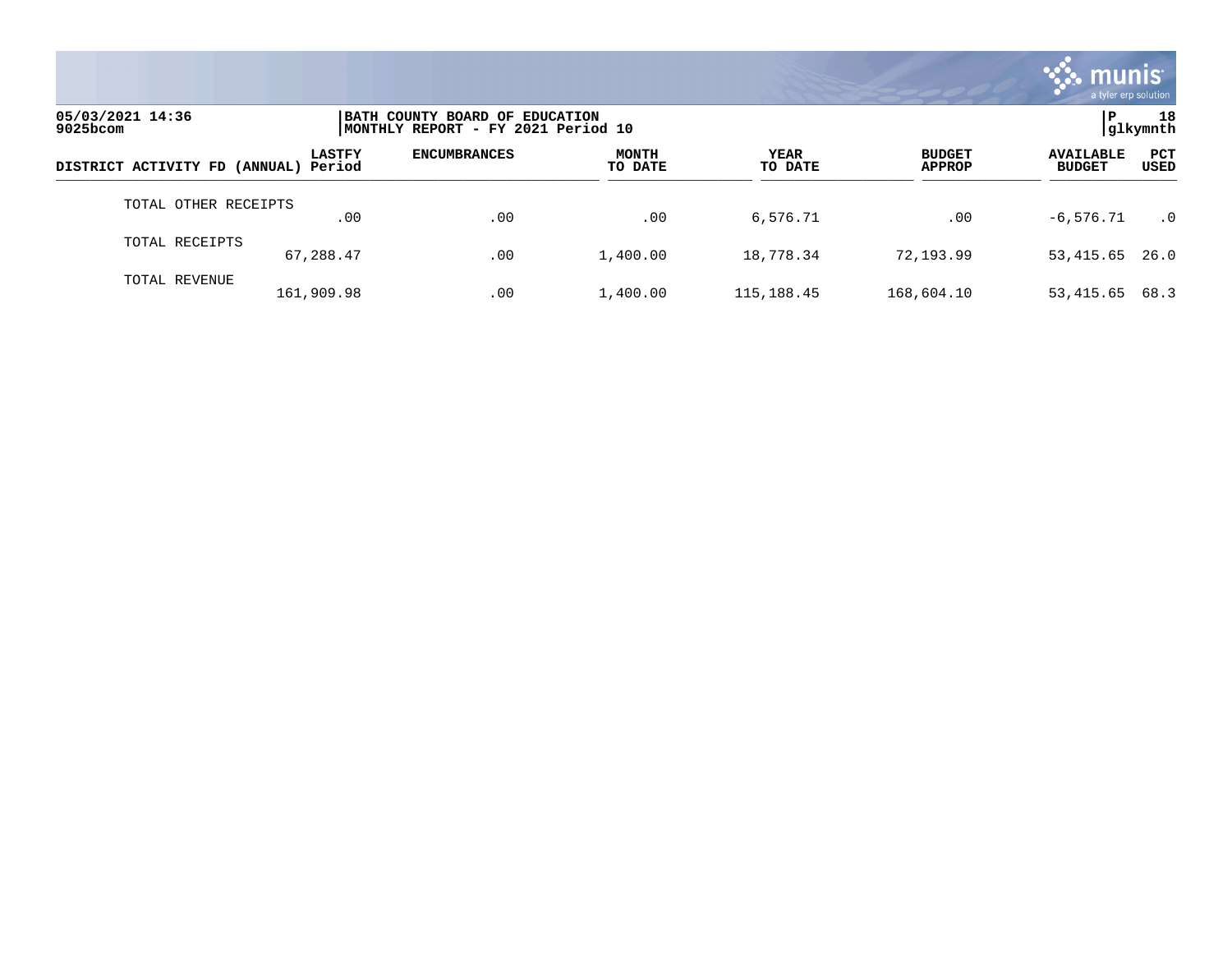

| 05/03/2021 14:36<br>9025bcom                                 |                                                                                            | BATH COUNTY BOARD OF EDUCATION<br>l P<br>MONTHLY REPORT - FY 2021 Period 10<br>glkymnth |                                                              |                                                                       |                                                                                            |                                                                                                   |                                                                             |  |  |
|--------------------------------------------------------------|--------------------------------------------------------------------------------------------|-----------------------------------------------------------------------------------------|--------------------------------------------------------------|-----------------------------------------------------------------------|--------------------------------------------------------------------------------------------|---------------------------------------------------------------------------------------------------|-----------------------------------------------------------------------------|--|--|
|                                                              | <b>LASTFY</b><br>DISTRICT ACTIVITY FD (ANNUAL) Period                                      | <b>ENCUMBRANCES</b>                                                                     | <b>MONTH</b><br>TO DATE                                      | YEAR<br>TO DATE                                                       | <b>BUDGET</b><br><b>APPROP</b>                                                             | <b>AVAILABLE</b><br><b>BUDGET</b>                                                                 | PCT<br><b>USED</b>                                                          |  |  |
| <b>EXPENDITURES</b>                                          |                                                                                            |                                                                                         |                                                              |                                                                       |                                                                                            |                                                                                                   |                                                                             |  |  |
| 1000 INSTRUCTION                                             |                                                                                            |                                                                                         |                                                              |                                                                       |                                                                                            |                                                                                                   |                                                                             |  |  |
| 0100<br>0200<br>0300<br>0400<br>0500<br>0600<br>0700<br>0800 | 2,344.27<br>550.63<br>2,655.00<br>480.00<br>8,563.30<br>46, 274.37<br>3,720.93<br>1,864.28 | .00<br>.00<br>.00<br>.00<br>.00<br>7,989.96<br>.00<br>.00                               | .00<br>.00<br>250.00<br>.00<br>.00<br>7,361.23<br>.00<br>.00 | .00<br>.00<br>1,831.55<br>600.00<br>241.02<br>16,915.00<br>.00<br>.00 | 4,643.51<br>868.00<br>980.00<br>992.07<br>4,991.81<br>125, 711. 77<br>7,611.14<br>8,069.53 | 4,643.51<br>868.00<br>$-851.55$ 186.9<br>392.07<br>4,750.79<br>100,806.81<br>7,611.14<br>8,069.53 | $\cdot$ 0<br>$\cdot$ 0<br>$60.5$<br>$4.8$<br>19.8<br>$\cdot$ 0<br>$\cdot$ 0 |  |  |
| TOTAL 1000                                                   | INSTRUCTION<br>66,452.78                                                                   | 7,989.96                                                                                | 7,611.23                                                     | 19,587.57                                                             | 153,867.83                                                                                 | 126,290.30 17.9                                                                                   |                                                                             |  |  |
| 2100                                                         | STUDENT SUPPORT SERVICES                                                                   |                                                                                         |                                                              |                                                                       |                                                                                            |                                                                                                   |                                                                             |  |  |
| 0600                                                         | 701.10                                                                                     | .00                                                                                     | .00                                                          | 33.95                                                                 | 1,790.85                                                                                   | 1,756.90                                                                                          | 1.9                                                                         |  |  |
| TOTAL 2100                                                   | STUDENT SUPPORT SERVICES<br>701.10                                                         | .00                                                                                     | .00                                                          | 33.95                                                                 | 1,790.85                                                                                   | 1,756.90                                                                                          | 1.9                                                                         |  |  |
| 2200                                                         | INSTRUCTIONAL STAFF SUPP SERV                                                              |                                                                                         |                                                              |                                                                       |                                                                                            |                                                                                                   |                                                                             |  |  |
| 0600<br>0700                                                 | 5,197.02<br>.00                                                                            | 699.17<br>.00                                                                           | 32.93<br>.00                                                 | 32.93<br>.00                                                          | 11,086.07<br>.00                                                                           | 10,353.97<br>.00                                                                                  | 6.6<br>$\cdot$ 0                                                            |  |  |
| TOTAL 2200                                                   | INSTRUCTIONAL STAFF SUPP SERV<br>5,197.02                                                  | 699.17                                                                                  | 32.93                                                        | 32.93                                                                 | 11,086.07                                                                                  | 10,353.97                                                                                         | 6.6                                                                         |  |  |
| 2600                                                         | PLANT OPERATIONS AND MAINTENANCE                                                           |                                                                                         |                                                              |                                                                       |                                                                                            |                                                                                                   |                                                                             |  |  |
| 0600                                                         | .00                                                                                        | .00                                                                                     | .00                                                          | 102.28                                                                | .00                                                                                        | $-102.28$                                                                                         | $\cdot$ 0                                                                   |  |  |
| TOTAL 2600                                                   | PLANT OPERATIONS AND MAINTENANCE<br>.00                                                    | .00                                                                                     | .00                                                          | 102.28                                                                | .00                                                                                        | $-102.28$                                                                                         | $\cdot$ 0                                                                   |  |  |
| 2700                                                         | STUDENT TRANSPORTATION                                                                     |                                                                                         |                                                              |                                                                       |                                                                                            |                                                                                                   |                                                                             |  |  |
| 0100<br>0200<br>0800                                         | .00<br>.00<br>1,279.56                                                                     | .00<br>.00<br>.00                                                                       | .00<br>$.00 \,$<br>.00                                       | .00<br>.00<br>.00                                                     | .00<br>$.00 \,$<br>1,859.35                                                                | .00<br>.00<br>1,859.35                                                                            | $\cdot$ 0<br>$\overline{0}$<br>$\overline{0}$ .                             |  |  |
|                                                              | TOTAL 2700 STUDENT TRANSPORTATION<br>1,279.56                                              | .00                                                                                     | .00                                                          | .00                                                                   | 1,859.35                                                                                   | 1,859.35                                                                                          | $\cdot$ 0                                                                   |  |  |
|                                                              | TOTAL EXPENDITURES<br>73,630.46                                                            | 8,689.13                                                                                | 7,644.16                                                     | 19,756.73                                                             | 168,604.10                                                                                 | 140, 158. 24 16. 9                                                                                |                                                                             |  |  |
|                                                              | TOTAL FOR DISTRICT ACTIVITY FD (ANNUAL) (21)<br>88, 279.52                                 | $-8,689.13$                                                                             | $-6, 244.16$                                                 | 95, 431.72                                                            | .00                                                                                        | $-86, 742.59$                                                                                     | $\cdot$ 0                                                                   |  |  |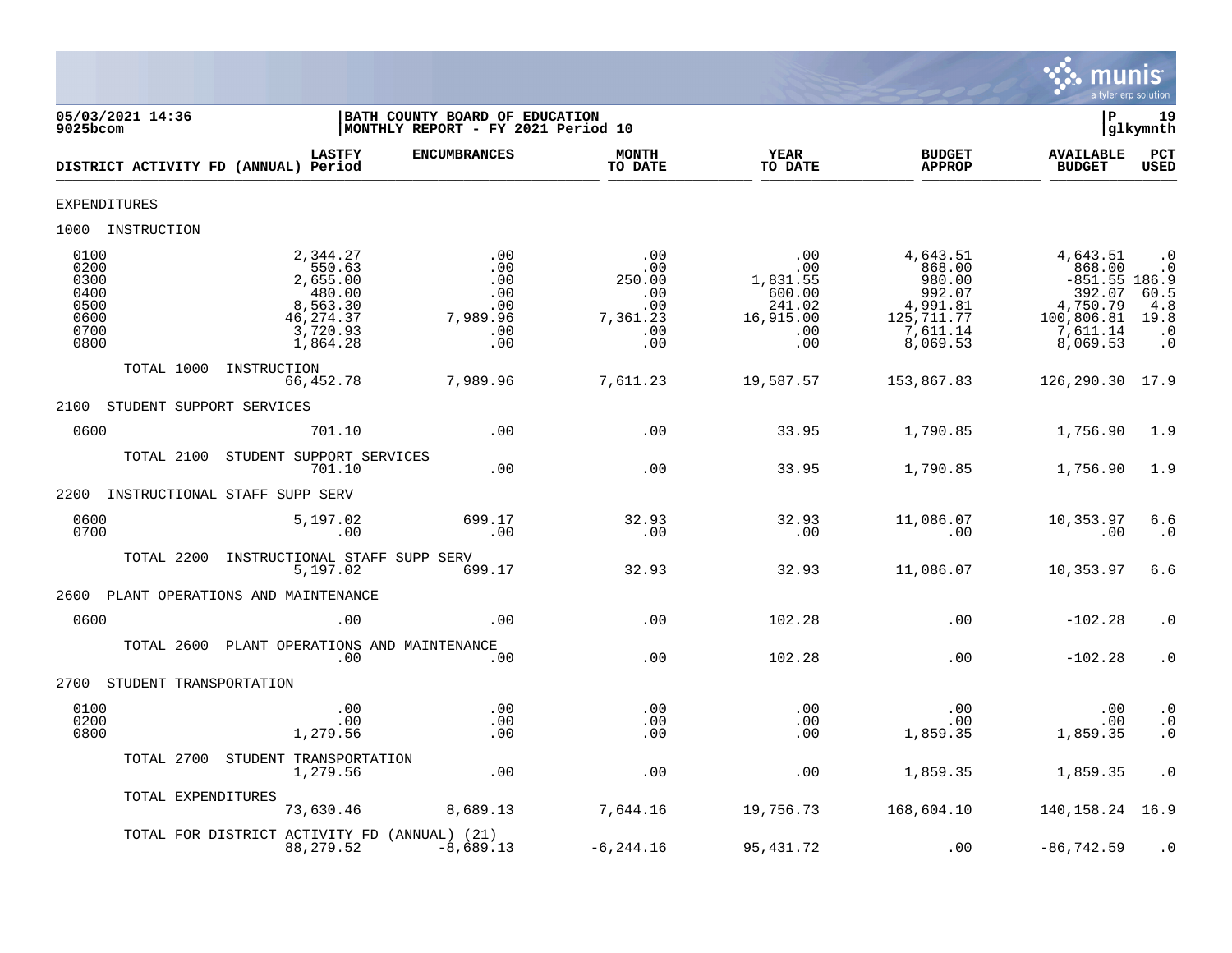|                                                                     |                                                                      |                          |                          |                          |                                | munis<br>a tyler erp solution     |                                                               |
|---------------------------------------------------------------------|----------------------------------------------------------------------|--------------------------|--------------------------|--------------------------|--------------------------------|-----------------------------------|---------------------------------------------------------------|
| 05/03/2021 14:36<br>$9025$ bcom                                     | BATH COUNTY BOARD OF EDUCATION<br>MONTHLY REPORT - FY 2021 Period 10 |                          |                          |                          |                                | P                                 | 20<br> glkymnth                                               |
| SPEC REV - STUDENT ACTIVITY (2Period                                | <b>LASTFY</b>                                                        | <b>ENCUMBRANCES</b>      | <b>MONTH</b><br>TO DATE  | <b>YEAR</b><br>TO DATE   | <b>BUDGET</b><br><b>APPROP</b> | <b>AVAILABLE</b><br><b>BUDGET</b> | PCT<br><b>USED</b>                                            |
| <b>REVENUES</b>                                                     |                                                                      |                          |                          |                          |                                |                                   |                                                               |
| <b>RECEIPTS</b>                                                     |                                                                      |                          |                          |                          |                                |                                   |                                                               |
| REVENUE FROM LOCAL SOURCES                                          |                                                                      |                          |                          |                          |                                |                                   |                                                               |
| STUDENT ACTIVITIES                                                  |                                                                      |                          |                          |                          |                                |                                   |                                                               |
| 1710 ADMISSIONS<br>1730 DUES<br><b>1740 FEES</b><br>1790 OTHER STUD | .00<br>.00<br>.00<br>.00                                             | .00<br>.00<br>.00<br>.00 | .00<br>.00<br>.00<br>.00 | .00<br>.00<br>.00<br>.00 | .00<br>.00<br>.00<br>.00       | .00<br>.00<br>.00<br>.00          | $\cdot$ 0<br>$\boldsymbol{\cdot}$ 0<br>$\cdot$ 0<br>$\cdot$ 0 |
| TOTAL STUDENT ACTIVITIES                                            | .00                                                                  | .00                      | .00                      | .00                      | .00                            | .00                               | $\cdot$ 0                                                     |
| OTHER REVENUE FROM LOCAL SOURCES                                    |                                                                      |                          |                          |                          |                                |                                   |                                                               |
| 1920 CONTRIBUTE                                                     | .00                                                                  | .00                      | .00                      | .00                      | .00                            | .00                               | $\cdot$ 0                                                     |
| TOTAL OTHER REVENUE FROM LOCAL SOURCES                              | .00                                                                  | .00                      | .00                      | .00                      | .00                            | .00                               | $\cdot$ 0                                                     |
| TOTAL REVENUE FROM LOCAL SOURCES                                    | .00                                                                  | .00                      | .00                      | .00                      | .00                            | .00                               | $\cdot$ 0                                                     |
| TOTAL RECEIPTS                                                      | .00                                                                  | .00                      | .00                      | .00                      | .00                            | .00                               | $\cdot$ 0                                                     |
| TOTAL REVENUE                                                       | .00                                                                  | .00                      | .00                      | .00                      | .00                            | .00                               | $\cdot$ 0                                                     |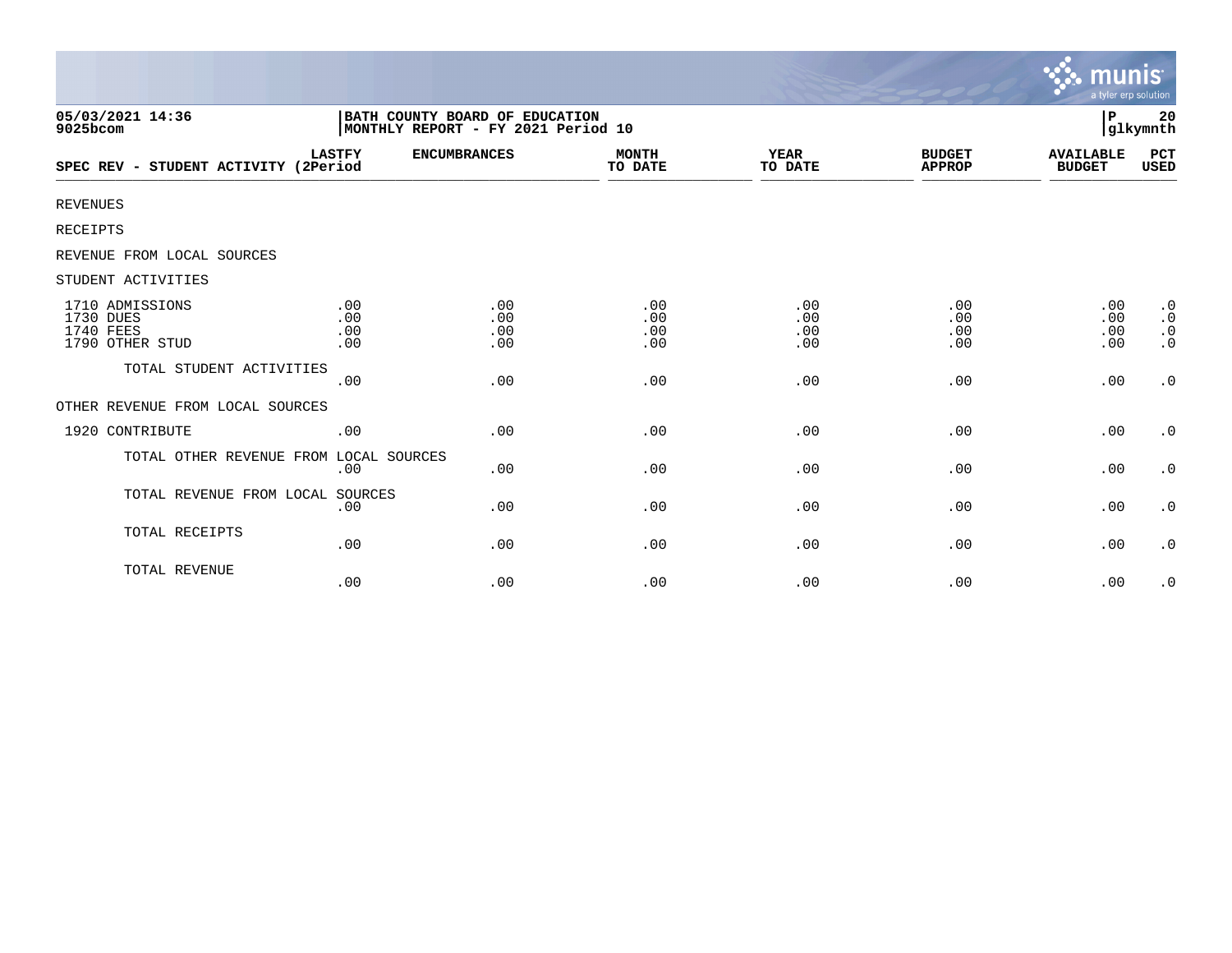

| 05/03/2021 14:36<br>9025bcom                         | BATH COUNTY BOARD OF EDUCATION<br>MONTHLY REPORT - FY 2021 Period 10 | $\, {\bf P}$<br>21<br>glkymnth                |                                               |                                                 |                                               |                                               |                                                                                                                                      |
|------------------------------------------------------|----------------------------------------------------------------------|-----------------------------------------------|-----------------------------------------------|-------------------------------------------------|-----------------------------------------------|-----------------------------------------------|--------------------------------------------------------------------------------------------------------------------------------------|
| SPEC REV - STUDENT ACTIVITY (2Period                 | <b>LASTFY</b>                                                        | <b>ENCUMBRANCES</b>                           | <b>MONTH</b><br>TO DATE                       | <b>YEAR</b><br>TO DATE                          | <b>BUDGET</b><br><b>APPROP</b>                | <b>AVAILABLE</b><br><b>BUDGET</b>             | PCT<br><b>USED</b>                                                                                                                   |
| <b>EXPENDITURES</b>                                  |                                                                      |                                               |                                               |                                                 |                                               |                                               |                                                                                                                                      |
| INSTRUCTION<br>1000                                  |                                                                      |                                               |                                               |                                                 |                                               |                                               |                                                                                                                                      |
| 0100<br>0300<br>0400<br>0500<br>0600<br>0700<br>0800 | .00<br>.00<br>.00<br>.00<br>.00<br>.00<br>.00                        | .00<br>.00<br>.00<br>.00<br>.00<br>.00<br>.00 | .00<br>.00<br>.00<br>.00<br>.00<br>.00<br>.00 | .00<br>.00<br>.00<br>.00<br>.00<br>.00<br>.00   | .00<br>.00<br>.00<br>.00<br>.00<br>.00<br>.00 | .00<br>.00<br>.00<br>.00<br>.00<br>.00<br>.00 | $\cdot$ 0<br>$\boldsymbol{\cdot}$ 0<br>$\cdot$ 0<br>$\begin{smallmatrix} . & 0 \\ . & 0 \end{smallmatrix}$<br>$\cdot$ 0<br>$\cdot$ 0 |
| TOTAL 1000                                           | INSTRUCTION<br>.00                                                   | .00                                           | .00                                           | .00                                             | .00                                           | .00                                           | $\cdot$ 0                                                                                                                            |
| STUDENT SUPPORT SERVICES<br>2100                     |                                                                      |                                               |                                               |                                                 |                                               |                                               |                                                                                                                                      |
| 0100<br>0300<br>0400<br>0500<br>0600<br>0700<br>0800 | .00<br>.00<br>.00<br>.00<br>.00<br>.00<br>.00                        | .00<br>.00<br>.00<br>.00<br>.00<br>.00<br>.00 | .00<br>.00<br>.00<br>.00<br>.00<br>.00<br>.00 | .00<br>.00<br>.00<br>.00<br>.00<br>.00<br>.00   | .00<br>.00<br>.00<br>.00<br>.00<br>.00<br>.00 | .00<br>.00<br>.00<br>.00<br>.00<br>.00<br>.00 | $\cdot$ 0<br>$\overline{0}$<br>$\cdot$ 0<br>$\begin{array}{c} 0.0 \\ 0.0 \\ 0.0 \end{array}$<br>$\ddot{0}$                           |
| TOTAL 2100                                           | STUDENT SUPPORT SERVICES<br>.00                                      | .00                                           | .00                                           | .00                                             | .00                                           | .00                                           | $\cdot$ 0                                                                                                                            |
| 2200<br>INSTRUCTIONAL STAFF SUPP SERV                |                                                                      |                                               |                                               |                                                 |                                               |                                               |                                                                                                                                      |
| 0100<br>0300<br>0400<br>0500<br>0600<br>0700<br>0800 | .00<br>.00<br>.00<br>.00<br>.00<br>.00<br>.00                        | .00<br>.00<br>.00<br>.00<br>.00<br>.00<br>.00 | .00<br>.00<br>.00<br>.00<br>.00<br>.00<br>.00 | .00<br>.00<br>.00<br>.00<br>.00<br>$.00$<br>.00 | .00<br>.00<br>.00<br>.00<br>.00<br>.00<br>.00 | .00<br>.00<br>.00<br>.00<br>.00<br>.00<br>.00 | $\cdot$ 0<br>$\cdot$ 0<br>$\cdot$ 0<br>$\boldsymbol{\cdot}$ 0<br>$\boldsymbol{\cdot}$ 0<br>$\boldsymbol{\cdot}$ 0<br>$\cdot$ 0       |
| TOTAL 2200                                           | INSTRUCTIONAL STAFF SUPP SERV<br>.00                                 | .00                                           | .00                                           | .00                                             | .00                                           | .00                                           | $\cdot$ 0                                                                                                                            |
| 2600                                                 | PLANT OPERATIONS AND MAINTENANCE                                     |                                               |                                               |                                                 |                                               |                                               |                                                                                                                                      |
| 0100<br>0300<br>0400<br>0500<br>0600<br>0700<br>0800 | .00<br>.00<br>.00<br>.00<br>.00<br>.00<br>.00                        | .00<br>.00<br>.00<br>.00<br>.00<br>.00<br>.00 | .00<br>.00<br>.00<br>.00<br>.00<br>.00<br>.00 | .00<br>.00<br>.00<br>.00<br>.00<br>.00<br>.00   | .00<br>.00<br>.00<br>.00<br>.00<br>.00<br>.00 | .00<br>.00<br>.00<br>.00<br>.00<br>.00<br>.00 | $\cdot$ 0<br>$\cdot$ 0<br>$\begin{array}{c} 0.0 \\ 0.0 \\ 0.0 \end{array}$<br>$\boldsymbol{\cdot}$ 0<br>$\cdot$ 0                    |
| TOTAL 2600                                           | PLANT OPERATIONS AND MAINTENANCE<br>.00                              | .00                                           | .00                                           | .00                                             | .00                                           | .00                                           | $\cdot$ 0                                                                                                                            |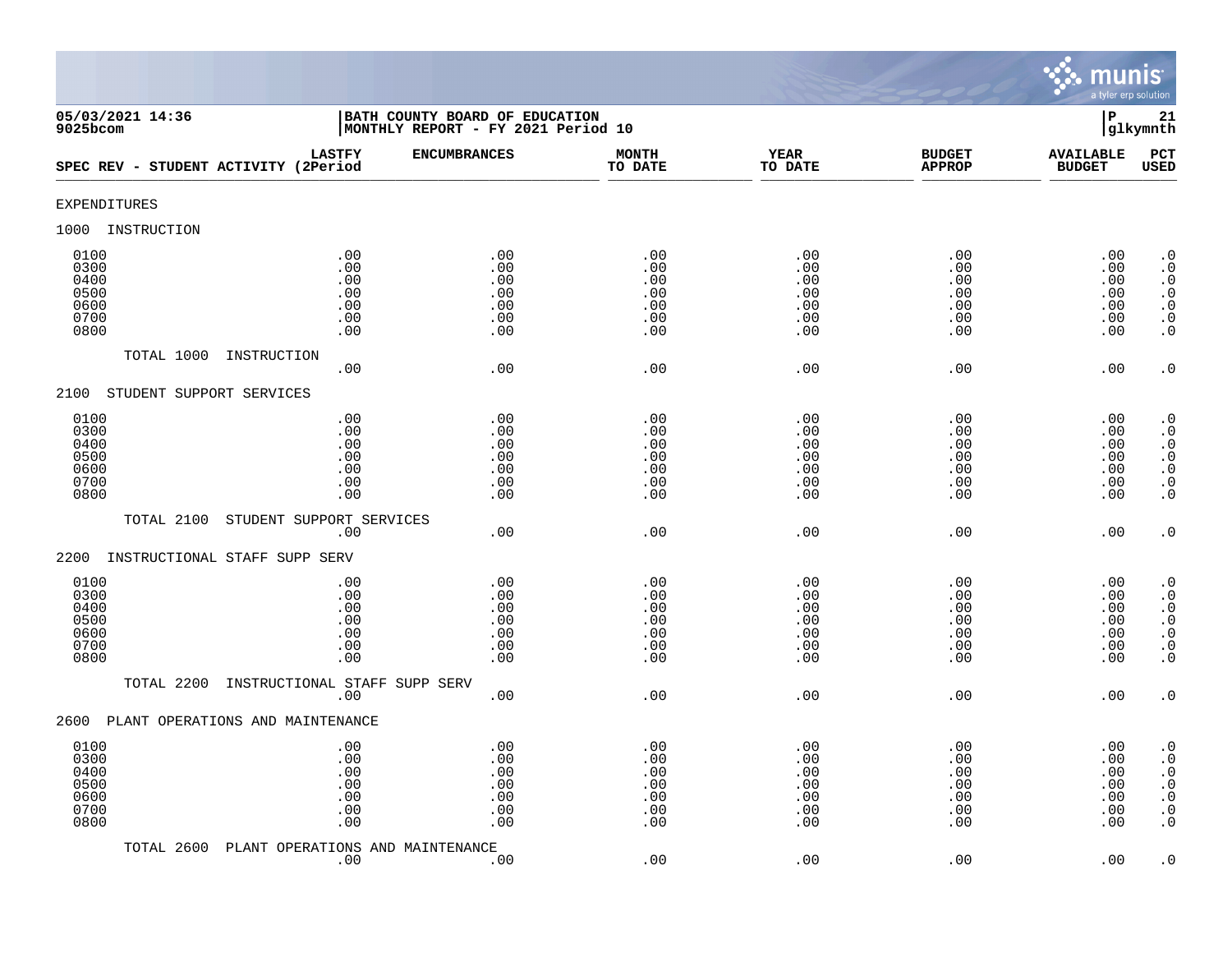

| 05/03/2021 14:36<br>BATH COUNTY BOARD OF<br>9025bcom |                        |                                               | MONTHLY REPORT - FY 2021 Period 10            | <b>EDUCATION</b><br>P<br> glkymnth            |                                               |                                               |                                               |                                                                                         |  |
|------------------------------------------------------|------------------------|-----------------------------------------------|-----------------------------------------------|-----------------------------------------------|-----------------------------------------------|-----------------------------------------------|-----------------------------------------------|-----------------------------------------------------------------------------------------|--|
| $SPEC$ REV $-$                                       | STUDENT ACTIVITY       | <b>LASTFY</b><br>(2Period                     | <b>ENCUMBRANCES</b>                           | <b>MONTH</b><br>TO DATE                       | <b>YEAR</b><br>TO DATE                        | <b>BUDGET</b><br><b>APPROP</b>                | <b>AVAILABLE</b><br><b>BUDGET</b>             | PCT<br><b>USED</b>                                                                      |  |
| 2700                                                 | STUDENT TRANSPORTATION |                                               |                                               |                                               |                                               |                                               |                                               |                                                                                         |  |
| 0100<br>0300<br>0400<br>0500<br>0600<br>0700<br>0800 |                        | .00<br>.00<br>.00<br>.00<br>.00<br>.00<br>.00 | .00<br>.00<br>.00<br>.00<br>.00<br>.00<br>.00 | .00<br>.00<br>.00<br>.00<br>.00<br>.00<br>.00 | .00<br>.00<br>.00<br>.00<br>.00<br>.00<br>.00 | .00<br>.00<br>.00<br>.00<br>.00<br>.00<br>.00 | .00<br>.00<br>.00<br>.00<br>.00<br>.00<br>.00 | $\cdot$ 0<br>$\cdot$ 0<br>$\cdot$ 0<br>$\cdot$ 0<br>$\cdot$ 0<br>$\cdot$ 0<br>$\cdot$ 0 |  |
|                                                      | TOTAL 2700             | STUDENT TRANSPORTATION<br>.00                 | .00                                           | .00                                           | .00                                           | .00                                           | .00                                           | $\cdot$ 0                                                                               |  |
|                                                      | TOTAL EXPENDITURES     | .00                                           | .00                                           | .00                                           | .00                                           | .00                                           | .00                                           | $\cdot$ 0                                                                               |  |
|                                                      | TOTAL FOR SPEC REV -   | STUDENT ACTIVITY (25)<br>.00                  | .00                                           | .00                                           | .00                                           | .00                                           | .00                                           | $\cdot$ 0                                                                               |  |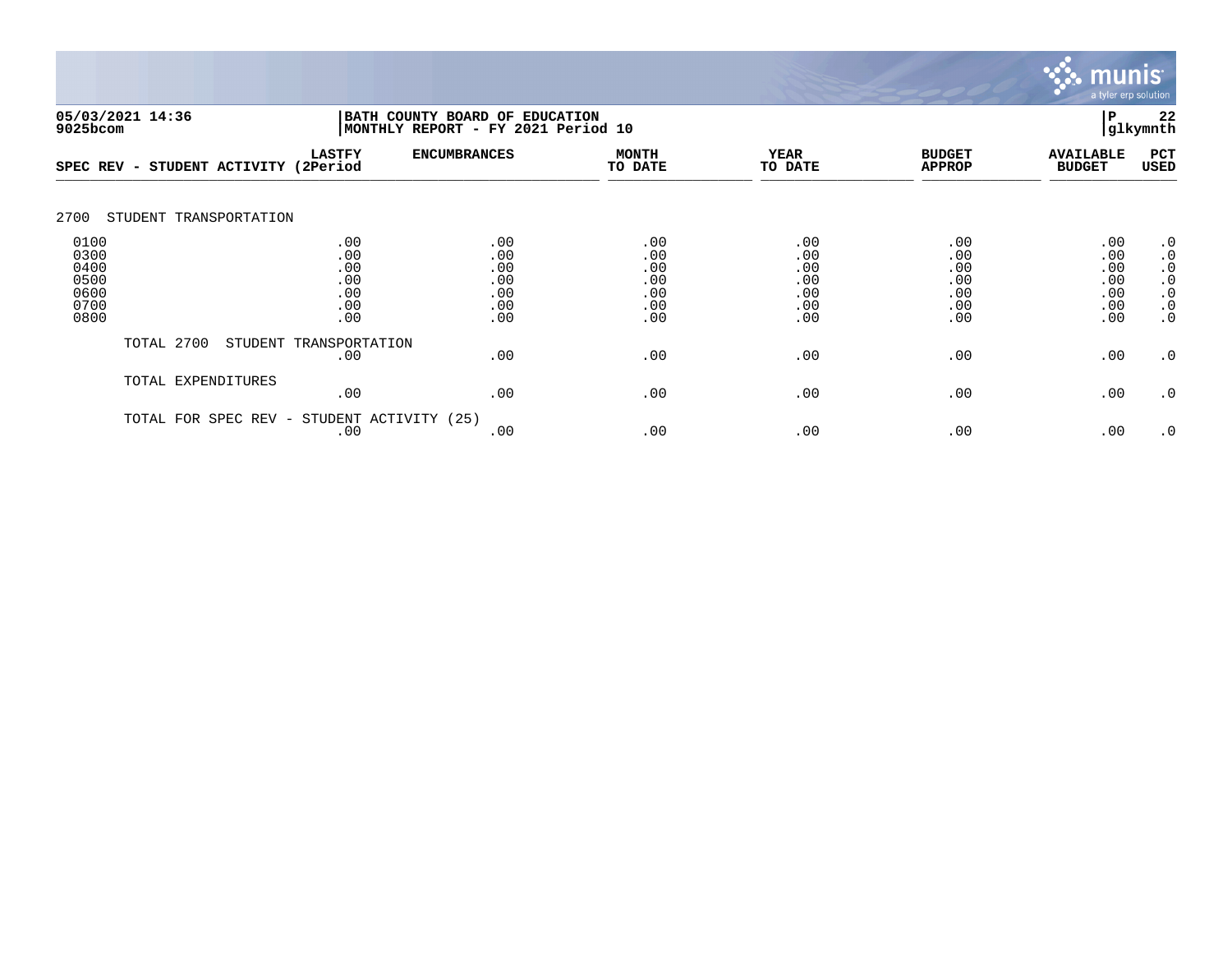|                                  |                                                                      |                     |                         |                 |                                | a tyler erp solution              |                        |
|----------------------------------|----------------------------------------------------------------------|---------------------|-------------------------|-----------------|--------------------------------|-----------------------------------|------------------------|
| 05/03/2021 14:36<br>9025bcom     | BATH COUNTY BOARD OF EDUCATION<br>MONTHLY REPORT - FY 2021 Period 10 |                     |                         |                 |                                | P                                 | 23<br>glkymnth         |
| CAPITAL OUTLAY FUND (310)        | <b>LASTFY</b><br>Period                                              | <b>ENCUMBRANCES</b> | <b>MONTH</b><br>TO DATE | YEAR<br>TO DATE | <b>BUDGET</b><br><b>APPROP</b> | <b>AVAILABLE</b><br><b>BUDGET</b> | PCT<br><b>USED</b>     |
| <b>REVENUES</b>                  |                                                                      |                     |                         |                 |                                |                                   |                        |
| 0999 BEGINNING BALANCE           |                                                                      |                     |                         |                 |                                |                                   |                        |
| TOTAL 0999 BEGINNING BALANCE     | .00                                                                  | .00                 | .00                     | .00             | .00                            | .00                               | $\cdot$ 0              |
| RECEIPTS                         |                                                                      |                     |                         |                 |                                |                                   |                        |
| REVENUE FROM STATE SOURCES       |                                                                      |                     |                         |                 |                                |                                   |                        |
| RESTRICTED                       |                                                                      |                     |                         |                 |                                |                                   |                        |
| 3200 RES STATE                   | 87,000.00                                                            | .00                 | .00                     | 86,105.00       | 172,209.00                     | 86,104.00                         | 50.0                   |
| TOTAL RESTRICTED                 | 87,000.00                                                            | .00                 | .00                     | 86,105.00       | 172,209.00                     | 86,104.00                         | 50.0                   |
| TOTAL REVENUE FROM STATE SOURCES | 87,000.00                                                            | .00                 | .00                     | 86,105.00       | 172,209.00                     | 86,104.00 50.0                    |                        |
| OTHER RECEIPTS                   |                                                                      |                     |                         |                 |                                |                                   |                        |
| INTERFUND TRANSFERS              |                                                                      |                     |                         |                 |                                |                                   |                        |
| 5210 FND XFER                    | .00                                                                  | .00                 | .00                     | .00             | .00                            | .00                               | $\cdot$ 0              |
| TOTAL INTERFUND TRANSFERS        | .00                                                                  | .00                 | .00                     | .00             | .00                            | .00                               | $\cdot$ 0              |
| TOTAL OTHER RECEIPTS             | .00                                                                  | .00                 | .00                     | .00             | .00                            | .00                               | $\boldsymbol{\cdot}$ 0 |
| TOTAL RECEIPTS                   | 87,000.00                                                            | .00                 | .00                     | 86,105.00       | 172,209.00                     | 86,104.00                         | 50.0                   |
| TOTAL REVENUE                    | 87,000.00                                                            | .00                 | .00                     | 86,105.00       | 172,209.00                     | 86,104.00 50.0                    |                        |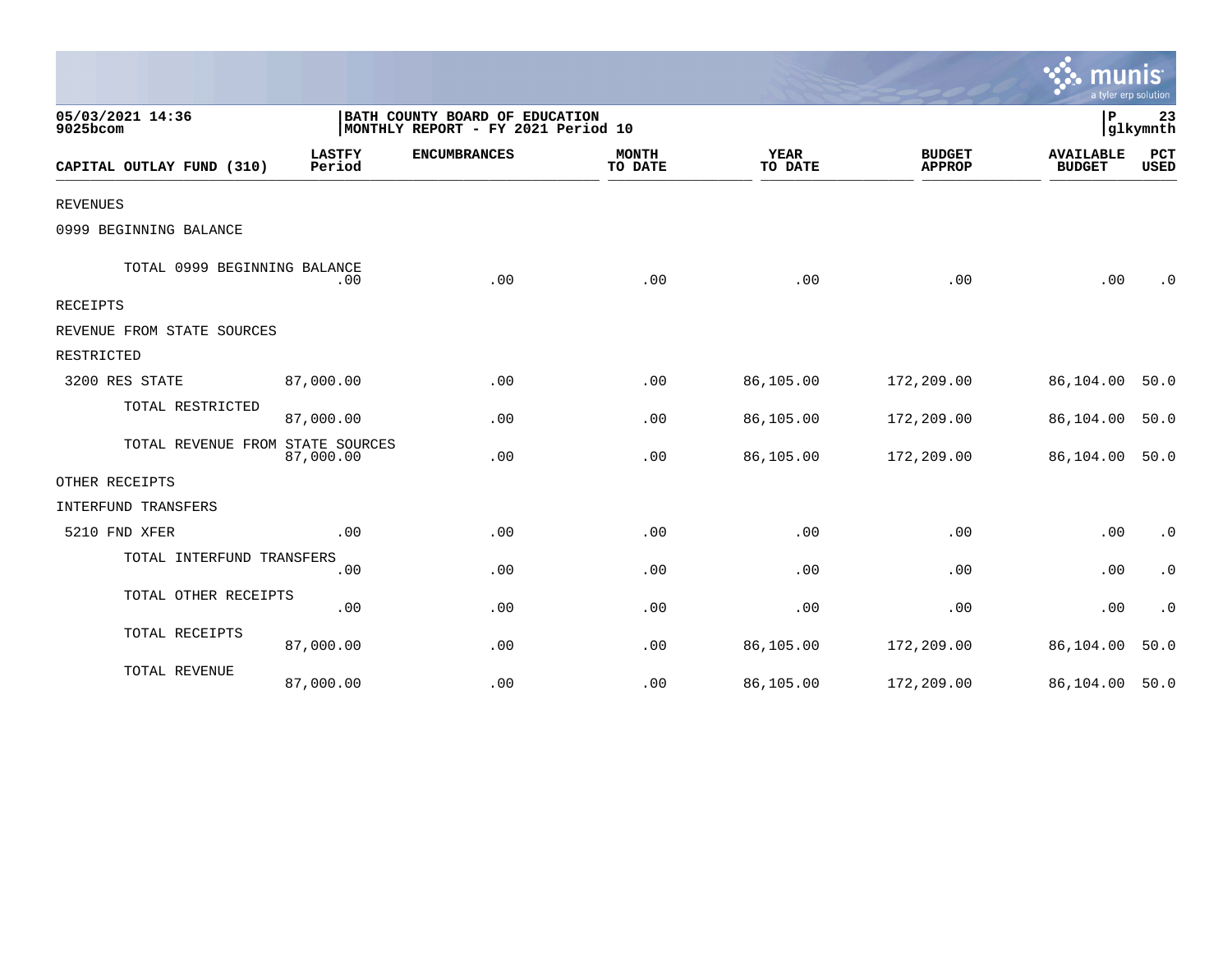

| 05/03/2021 14:36<br>9025bcom             |                                         | BATH COUNTY BOARD OF EDUCATION<br>MONTHLY REPORT - FY 2021 Period 10 |                         |                        |                                |                                   | 24<br>glkymnth                                     |
|------------------------------------------|-----------------------------------------|----------------------------------------------------------------------|-------------------------|------------------------|--------------------------------|-----------------------------------|----------------------------------------------------|
| CAPITAL OUTLAY FUND (310)                | <b>LASTFY</b><br>Period                 | <b>ENCUMBRANCES</b>                                                  | <b>MONTH</b><br>TO DATE | <b>YEAR</b><br>TO DATE | <b>BUDGET</b><br><b>APPROP</b> | <b>AVAILABLE</b><br><b>BUDGET</b> | PCT<br><b>USED</b>                                 |
| <b>EXPENDITURES</b>                      |                                         |                                                                      |                         |                        |                                |                                   |                                                    |
| 2600<br>PLANT OPERATIONS AND MAINTENANCE |                                         |                                                                      |                         |                        |                                |                                   |                                                    |
| 0400<br>0500                             | .00<br>.00                              | .00<br>.00                                                           | .00<br>.00              | .00<br>.00             | .00<br>.00                     | .00<br>.00                        | $\cdot$ 0<br>$\cdot$ 0                             |
| TOTAL 2600                               | PLANT OPERATIONS AND MAINTENANCE<br>.00 | .00                                                                  | .00                     | .00                    | .00                            | .00                               | $\cdot$ 0                                          |
| DEBT SERVICE<br>5100                     |                                         |                                                                      |                         |                        |                                |                                   |                                                    |
| 0800<br>0840                             | .00<br>.00                              | .00<br>.00                                                           | .00<br>.00              | .00<br>.00             | .00<br>172,209.00              | .00<br>172,209.00                 | $\begin{smallmatrix} 0.1 \\ 0.1 \end{smallmatrix}$ |
| TOTAL 5100                               | DEBT SERVICE<br>.00                     | .00                                                                  | .00                     | .00                    | 172,209.00                     | 172,209.00                        | $\cdot$ 0                                          |
| 5200<br>FUND TRANSFERS                   |                                         |                                                                      |                         |                        |                                |                                   |                                                    |
| 0900                                     | 26,010.00                               | .00                                                                  | .00                     | 111,592.00             | .00                            | $-111,592.00$                     | $\cdot$ 0                                          |
| TOTAL 5200<br>FUND                       | TRANSFERS<br>26,010.00                  | .00                                                                  | .00                     | 111,592.00             | .00                            | $-111,592.00$                     | $\cdot$ 0                                          |
| TOTAL EXPENDITURES                       | 26,010.00                               | .00                                                                  | .00                     | 111,592.00             | 172,209.00                     | 60,617.00                         | 64.8                                               |
| TOTAL FOR CAPITAL OUTLAY FUND            | 60,990.00                               | (310)<br>.00                                                         | .00                     | $-25,487.00$           | .00                            | 25,487.00                         | $\cdot$ 0                                          |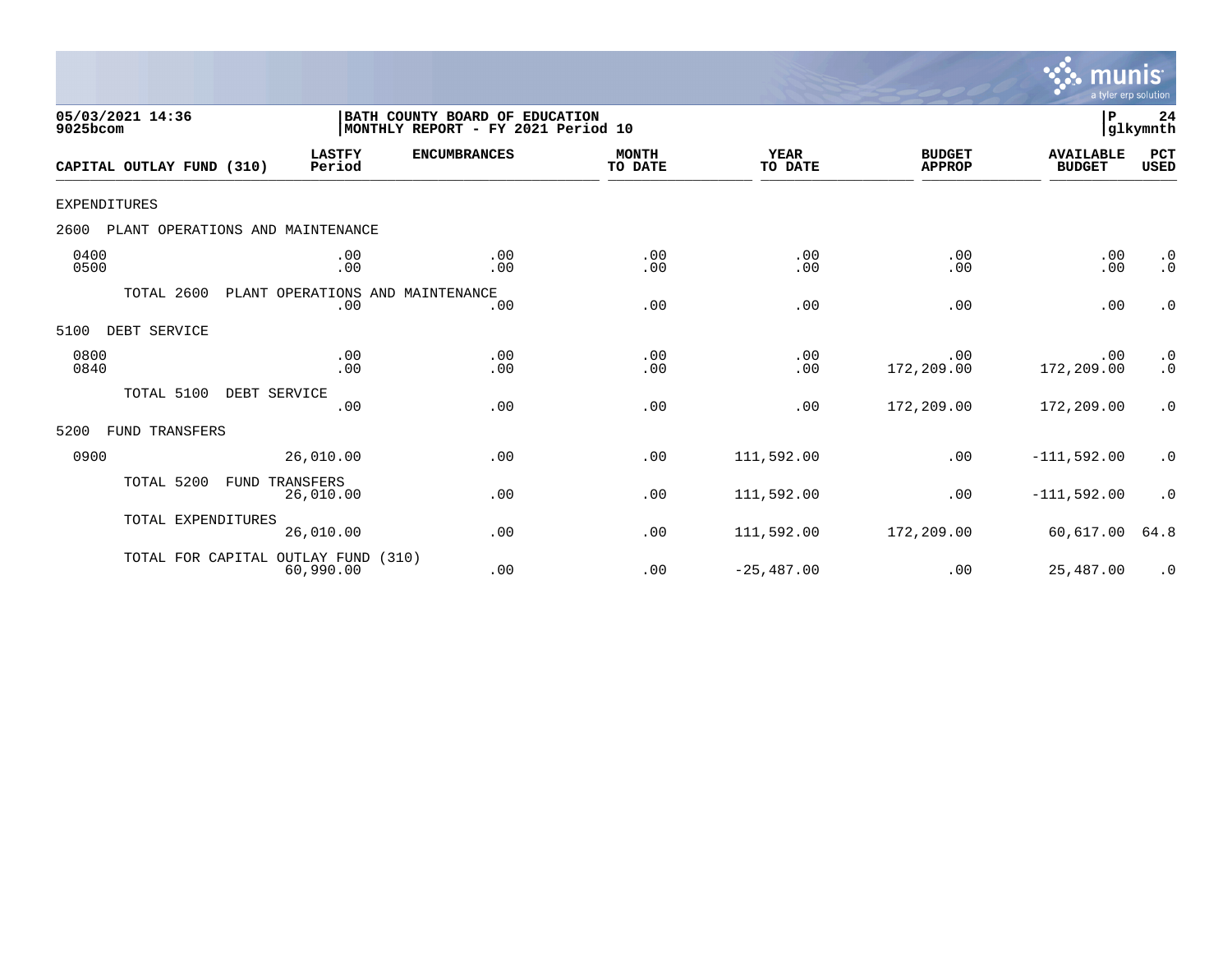|                                                                                                   |                                               |                                                                      |                                             |                                               |                                               | munis                                                 | a tyler erp solution                                          |
|---------------------------------------------------------------------------------------------------|-----------------------------------------------|----------------------------------------------------------------------|---------------------------------------------|-----------------------------------------------|-----------------------------------------------|-------------------------------------------------------|---------------------------------------------------------------|
| 05/03/2021 14:36<br>9025bcom                                                                      |                                               | BATH COUNTY BOARD OF EDUCATION<br>MONTHLY REPORT - FY 2021 Period 10 |                                             |                                               |                                               | l P                                                   | 25<br> glkymnth                                               |
| BUILDING FUND (5 CENT LEVY) (3Period                                                              | <b>LASTFY</b>                                 | <b>ENCUMBRANCES</b>                                                  | <b>MONTH</b><br>TO DATE                     | <b>YEAR</b><br>TO DATE                        | <b>BUDGET</b><br><b>APPROP</b>                | <b>AVAILABLE</b><br><b>BUDGET</b>                     | PCT<br><b>USED</b>                                            |
| <b>REVENUES</b>                                                                                   |                                               |                                                                      |                                             |                                               |                                               |                                                       |                                                               |
| 0999 BEGINNING BALANCE                                                                            |                                               |                                                                      |                                             |                                               |                                               |                                                       |                                                               |
| TOTAL 0999 BEGINNING BALANCE                                                                      | .00                                           | .00                                                                  | .00                                         | .00                                           | .00                                           | .00                                                   | $\cdot$ 0                                                     |
| RECEIPTS                                                                                          |                                               |                                                                      |                                             |                                               |                                               |                                                       |                                                               |
| REVENUE FROM LOCAL SOURCES                                                                        |                                               |                                                                      |                                             |                                               |                                               |                                                       |                                                               |
| AD VALOREM TAXES                                                                                  |                                               |                                                                      |                                             |                                               |                                               |                                                       |                                                               |
| 1111 GRP TAX<br>1113 PSCRP TAX<br>1115 DLQ TAX<br>1116 DISTL TAX<br>1117 MV TAX<br>1118 UNMND TAX | 554,564.00<br>.00<br>.00<br>.00<br>.00<br>.00 | .00<br>.00<br>.00<br>.00<br>.00<br>.00                               | $.00 \,$<br>.00<br>.00<br>.00<br>.00<br>.00 | 621,784.00<br>.00<br>.00<br>.00<br>.00<br>.00 | 565,000.00<br>.00<br>.00<br>.00<br>.00<br>.00 | $-56,784.00$ 110.1<br>.00<br>.00<br>.00<br>.00<br>.00 | $\cdot$ 0<br>$\cdot$ 0<br>$\cdot$ 0<br>$\cdot$ 0<br>$\cdot$ 0 |
| TOTAL AD VALOREM TAXES                                                                            | 554,564.00                                    | .00                                                                  | .00                                         | 621,784.00                                    | 565,000.00                                    | $-56,784.00$ 110.1                                    |                                                               |
| PENALTIES & INTEREST ON TAXES                                                                     |                                               |                                                                      |                                             |                                               |                                               |                                                       |                                                               |
| 1140 PEN & INT                                                                                    | .00                                           | .00                                                                  | .00                                         | .00                                           | .00                                           | .00                                                   | $\cdot$ 0                                                     |
| TOTAL PENALTIES & INTEREST ON TAXES                                                               | .00                                           | .00                                                                  | .00                                         | .00                                           | .00                                           | .00                                                   | $\cdot$ 0                                                     |
| OTHER TAXES                                                                                       |                                               |                                                                      |                                             |                                               |                                               |                                                       |                                                               |
| 1191 OMIT TAX<br>1192 EXCISE TAX                                                                  | .00<br>.00                                    | .00<br>.00                                                           | .00<br>.00                                  | .00<br>.00                                    | .00<br>.00                                    | .00<br>.00                                            | $\cdot$ 0<br>$\cdot$ 0                                        |
| TOTAL OTHER TAXES                                                                                 | .00                                           | .00                                                                  | .00                                         | .00                                           | .00                                           | .00                                                   | $\cdot$ 0                                                     |
| EARNINGS ON INVESTMENTS                                                                           |                                               |                                                                      |                                             |                                               |                                               |                                                       |                                                               |
| 1510 INT ON INV                                                                                   | .00                                           | .00                                                                  | .00                                         | .00                                           | .00                                           | .00                                                   | $\cdot$ 0                                                     |
| TOTAL EARNINGS ON INVESTMENTS                                                                     | .00                                           | .00                                                                  | .00                                         | .00                                           | .00                                           | .00                                                   | $\cdot$ 0                                                     |
| TOTAL REVENUE FROM LOCAL SOURCES                                                                  | 554,564.00                                    | .00                                                                  | .00                                         | 621,784.00                                    | 565,000.00                                    | $-56,784.00$ 110.1                                    |                                                               |
| REVENUE FROM STATE SOURCES                                                                        |                                               |                                                                      |                                             |                                               |                                               |                                                       |                                                               |

 $\bullet$ 

RESTRICTED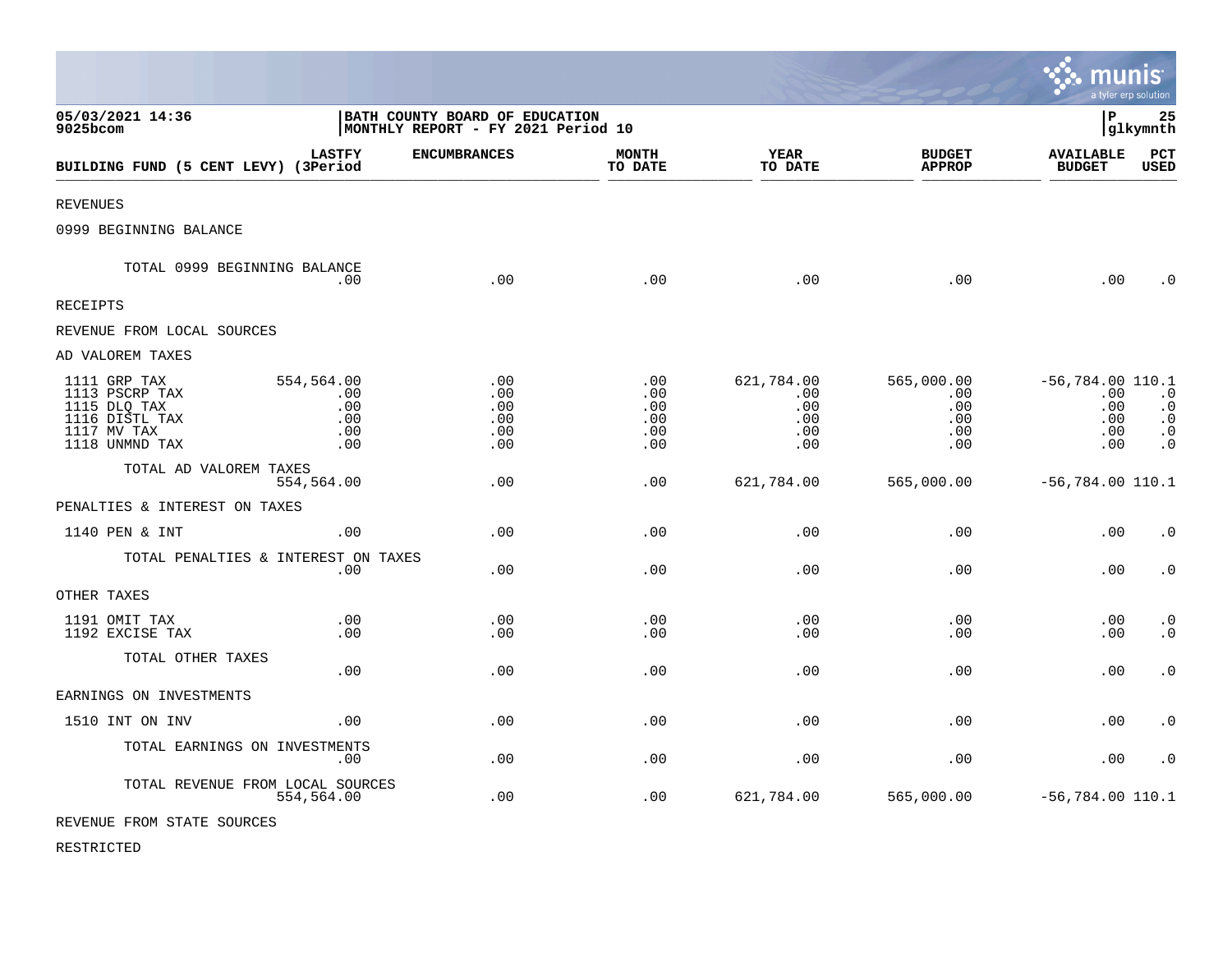

| 05/03/2021 14:36<br>9025bcom                                                                                  |                                                | BATH COUNTY BOARD OF EDUCATION<br>MONTHLY REPORT - FY 2021 Period 10 |                                        |                                        |                                        | P                                      | 26<br>glkymnth                                                             |
|---------------------------------------------------------------------------------------------------------------|------------------------------------------------|----------------------------------------------------------------------|----------------------------------------|----------------------------------------|----------------------------------------|----------------------------------------|----------------------------------------------------------------------------|
| BUILDING FUND (5 CENT LEVY) (3Period                                                                          | <b>LASTFY</b>                                  | <b>ENCUMBRANCES</b>                                                  | <b>MONTH</b><br>TO DATE                | <b>YEAR</b><br>TO DATE                 | <b>BUDGET</b><br><b>APPROP</b>         | <b>AVAILABLE</b><br><b>BUDGET</b>      | PCT<br>USED                                                                |
| 3200 RES STATE                                                                                                | 453,080.00                                     | .00                                                                  | .00                                    | 506,216.00                             | 1,012,432.00                           | 506,216.00                             | 50.0                                                                       |
| TOTAL RESTRICTED                                                                                              | 453,080.00                                     | .00                                                                  | .00                                    | 506,216.00                             | 1,012,432.00                           | 506,216.00                             | 50.0                                                                       |
|                                                                                                               | TOTAL REVENUE FROM STATE SOURCES<br>453,080.00 | .00                                                                  | .00                                    | 506,216.00                             | 1,012,432.00                           | 506,216.00                             | 50.0                                                                       |
| OTHER RECEIPTS                                                                                                |                                                |                                                                      |                                        |                                        |                                        |                                        |                                                                            |
| INTERFUND TRANSFERS                                                                                           |                                                |                                                                      |                                        |                                        |                                        |                                        |                                                                            |
| 5210 FND XFER                                                                                                 | .00                                            | .00                                                                  | .00                                    | .00                                    | .00                                    | .00                                    | $\cdot$ 0                                                                  |
| TOTAL INTERFUND TRANSFERS                                                                                     | .00                                            | .00                                                                  | .00                                    | .00                                    | .00                                    | .00                                    | $\cdot$ 0                                                                  |
| SALE OR COMP FOR LOSS OF ASSETS                                                                               |                                                |                                                                      |                                        |                                        |                                        |                                        |                                                                            |
| 5311 SALE LAND<br>5312 LOSS LAND<br>5331 SALE BLDG<br>5332 LOSS BLDG<br>5341<br>SALE EQUIP<br>5342 LOSS EQUIP | .00<br>.00<br>.00<br>.00<br>.00<br>.00         | .00<br>.00<br>.00<br>.00<br>.00<br>.00                               | .00<br>.00<br>.00<br>.00<br>.00<br>.00 | .00<br>.00<br>.00<br>.00<br>.00<br>.00 | .00<br>.00<br>.00<br>.00<br>.00<br>.00 | .00<br>.00<br>.00<br>.00<br>.00<br>.00 | $\cdot$ 0<br>$\cdot$ 0<br>$\cdot$ 0<br>$\cdot$ 0<br>$\cdot$ 0<br>$\cdot$ 0 |
|                                                                                                               | TOTAL SALE OR COMP FOR LOSS OF ASSETS<br>.00   | .00                                                                  | .00                                    | .00                                    | .00                                    | .00                                    | $\cdot$ 0                                                                  |
| TOTAL OTHER RECEIPTS                                                                                          | .00                                            | .00                                                                  | .00                                    | .00                                    | .00                                    | .00                                    | $\cdot$ 0                                                                  |
| TOTAL RECEIPTS                                                                                                | 1,007,644.00                                   | .00                                                                  | .00                                    | 1,128,000.00                           | 1,577,432.00                           | 449,432.00                             | 71.5                                                                       |
| TOTAL REVENUE                                                                                                 | 1,007,644.00                                   | .00                                                                  | .00                                    | 1,128,000.00                           | 1,577,432.00                           | 449, 432.00 71.5                       |                                                                            |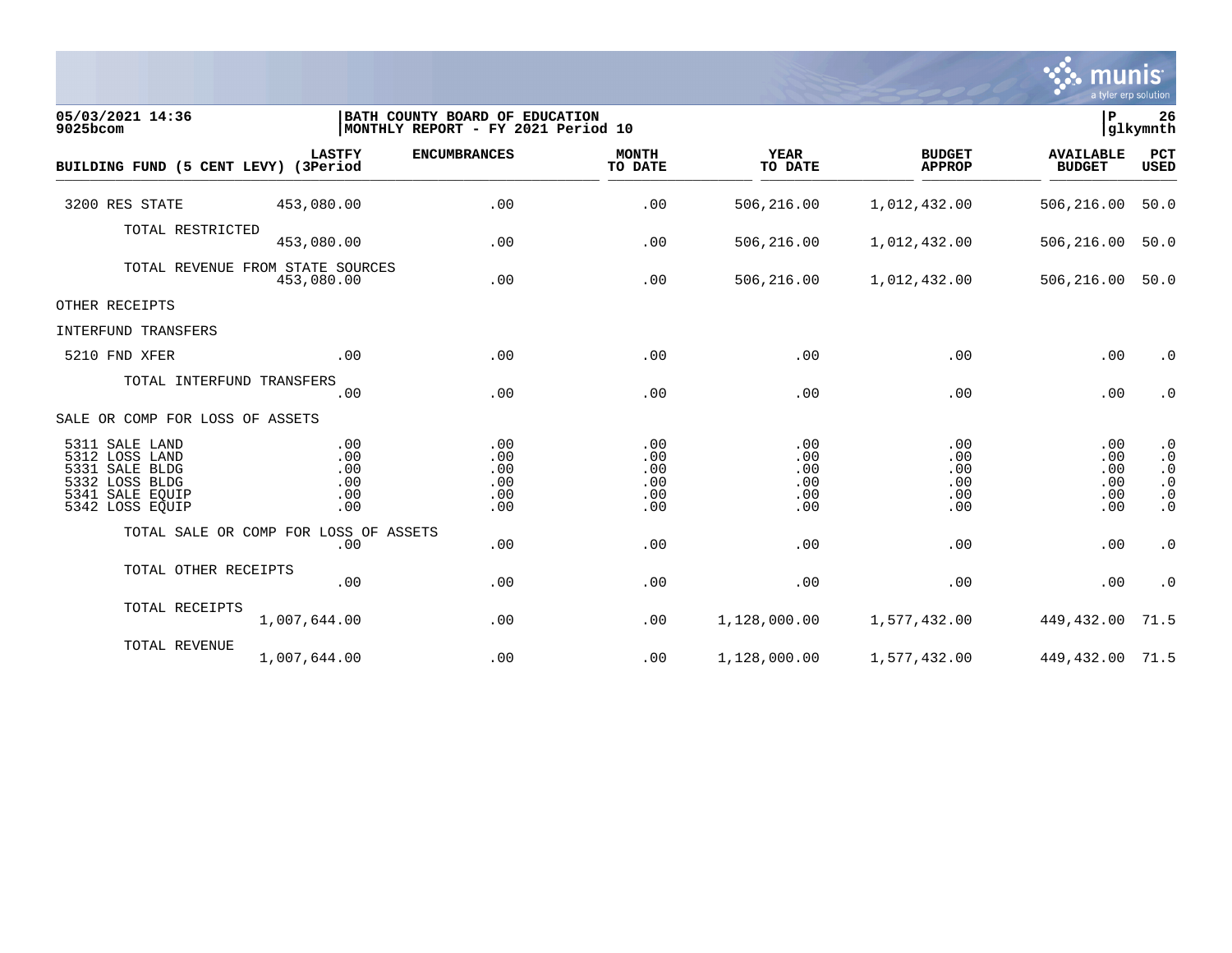

| 05/03/2021 14:36<br>9025bcom  |                                                               | BATH COUNTY BOARD OF EDUCATION<br>MONTHLY REPORT - FY 2021 Period 10 |                         |                        |                                | P                                 | 27<br>glkymnth         |
|-------------------------------|---------------------------------------------------------------|----------------------------------------------------------------------|-------------------------|------------------------|--------------------------------|-----------------------------------|------------------------|
|                               | <b>LASTFY</b><br>BUILDING FUND (5 CENT LEVY) (3Period         | <b>ENCUMBRANCES</b>                                                  | <b>MONTH</b><br>TO DATE | <b>YEAR</b><br>TO DATE | <b>BUDGET</b><br><b>APPROP</b> | <b>AVAILABLE</b><br><b>BUDGET</b> | PCT<br><b>USED</b>     |
| <b>EXPENDITURES</b>           |                                                               |                                                                      |                         |                        |                                |                                   |                        |
| BUILDING IMPROVEMENTS<br>4700 |                                                               |                                                                      |                         |                        |                                |                                   |                        |
| 0400<br>0840                  | .00<br>.00                                                    | .00<br>.00                                                           | .00<br>.00              | .00<br>.00             | .00<br>231,524.63              | .00<br>231,524.63                 | $\cdot$ 0<br>$\cdot$ 0 |
| TOTAL 4700                    | BUILDING IMPROVEMENTS<br>.00                                  | .00                                                                  | .00                     | .00                    | 231,524.63                     | 231,524.63                        | $\cdot$ 0              |
| DEBT SERVICE<br>5100          |                                                               |                                                                      |                         |                        |                                |                                   |                        |
| 0300<br>0800                  | .00<br>.00                                                    | .00<br>.00                                                           | .00<br>.00              | .00<br>.00             | .00<br>.00                     | .00<br>.00                        | $\cdot$ 0<br>$\cdot$ 0 |
| TOTAL 5100                    | DEBT SERVICE<br>.00                                           | .00                                                                  | .00                     | .00                    | .00                            | .00                               | $\cdot$ 0              |
| 5200<br>FUND TRANSFERS        |                                                               |                                                                      |                         |                        |                                |                                   |                        |
| 0900                          | 1,347,783.90                                                  | .00                                                                  | .00                     | 1,457,572.45           | 1,345,907.37                   | $-111,665.08$ 108.3               |                        |
| TOTAL 5200                    | <b>FUND TRANSFERS</b><br>1,347,783.90                         | .00                                                                  | .00                     | 1,457,572.45           | 1,345,907.37                   | $-111,665.08$ 108.3               |                        |
| TOTAL EXPENDITURES            | 1,347,783.90                                                  | .00                                                                  | .00                     | 1,457,572.45           | 1,577,432.00                   | 119,859.55                        | 92.4                   |
|                               | TOTAL FOR BUILDING FUND (5 CENT LEVY) (320)<br>$-340, 139.90$ | .00                                                                  | .00                     | $-329,572.45$          | .00                            | 329,572.45                        | $\cdot$ 0              |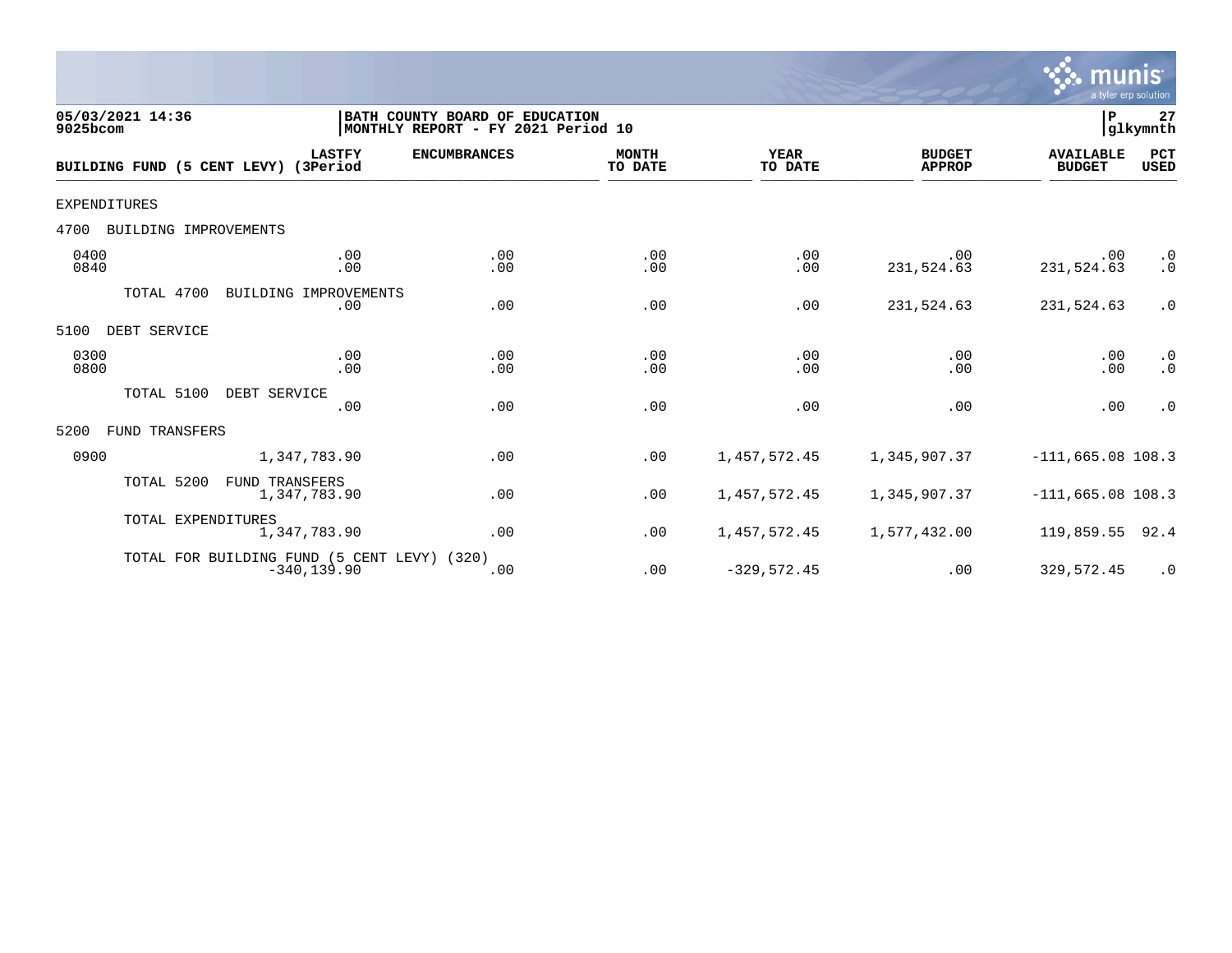|                                  |                                                                      |                     |                         |                        |                                | a tyler erp solution              |                        |
|----------------------------------|----------------------------------------------------------------------|---------------------|-------------------------|------------------------|--------------------------------|-----------------------------------|------------------------|
| 05/03/2021 14:36<br>9025bcom     | BATH COUNTY BOARD OF EDUCATION<br>MONTHLY REPORT - FY 2021 Period 10 |                     |                         |                        |                                |                                   | 28<br>glkymnth         |
| CONSTRUCTION FUND (360)          | <b>LASTFY</b><br>Period                                              | <b>ENCUMBRANCES</b> | <b>MONTH</b><br>TO DATE | <b>YEAR</b><br>TO DATE | <b>BUDGET</b><br><b>APPROP</b> | <b>AVAILABLE</b><br><b>BUDGET</b> | PCT<br><b>USED</b>     |
| <b>REVENUES</b>                  |                                                                      |                     |                         |                        |                                |                                   |                        |
| RECEIPTS                         |                                                                      |                     |                         |                        |                                |                                   |                        |
| REVENUE FROM LOCAL SOURCES       |                                                                      |                     |                         |                        |                                |                                   |                        |
| EARNINGS ON INVESTMENTS          |                                                                      |                     |                         |                        |                                |                                   |                        |
| 1510 INT ON INV                  | .00                                                                  | .00                 | .00                     | .00                    | .00                            | .00                               | $\cdot$ 0              |
| TOTAL EARNINGS ON INVESTMENTS    | .00                                                                  | .00                 | .00                     | .00                    | .00                            | .00                               | $\cdot$ 0              |
| TOTAL REVENUE FROM LOCAL SOURCES | .00                                                                  | .00                 | .00                     | .00                    | .00                            | .00                               | $\cdot$ 0              |
| OTHER RECEIPTS                   |                                                                      |                     |                         |                        |                                |                                   |                        |
| <b>BOND ISSUANCE</b>             |                                                                      |                     |                         |                        |                                |                                   |                        |
| 5110 BOND PRIN                   | .00                                                                  | .00                 | .00                     | .00                    | .00                            | .00                               | $\cdot$ 0              |
| TOTAL BOND ISSUANCE              | .00                                                                  | .00                 | .00                     | .00                    | .00                            | .00                               | $\cdot$ 0              |
| INTERFUND TRANSFERS              |                                                                      |                     |                         |                        |                                |                                   |                        |
| 5210 FND XFER                    | 26,010.00                                                            | .00                 | .00                     | .00                    | .00                            | .00                               | $\boldsymbol{\cdot}$ 0 |
| TOTAL INTERFUND TRANSFERS        | 26,010.00                                                            | .00                 | .00                     | .00                    | .00                            | .00                               | $\boldsymbol{\cdot}$ 0 |
| TOTAL OTHER RECEIPTS             | 26,010.00                                                            | .00                 | .00                     | .00                    | .00                            | .00                               | $\boldsymbol{\cdot}$ 0 |
| TOTAL RECEIPTS                   | 26,010.00                                                            | .00                 | .00                     | .00                    | .00                            | .00                               | $\cdot$ 0              |
| TOTAL REVENUE                    | 26,010.00                                                            | .00                 | .00                     | .00                    | .00                            | .00                               | $\cdot$ 0              |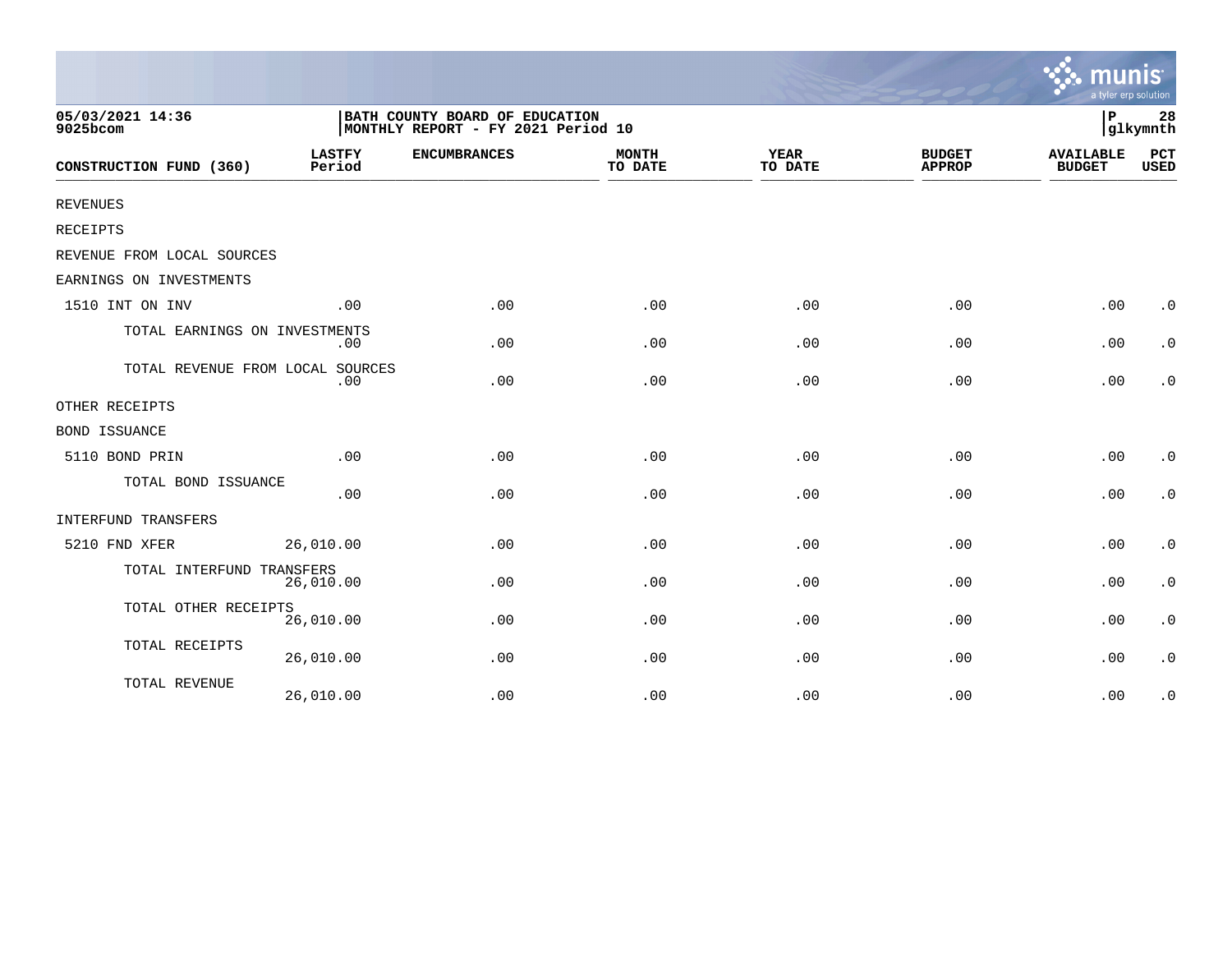|                                                              |                                                                                     |                                                                      |                                                      |                                                                  |                                                                | mu<br>a tyler erp solution                                                        | nis                                                                                                                            |
|--------------------------------------------------------------|-------------------------------------------------------------------------------------|----------------------------------------------------------------------|------------------------------------------------------|------------------------------------------------------------------|----------------------------------------------------------------|-----------------------------------------------------------------------------------|--------------------------------------------------------------------------------------------------------------------------------|
| 05/03/2021 14:36<br>9025bcom                                 |                                                                                     | BATH COUNTY BOARD OF EDUCATION<br>MONTHLY REPORT - FY 2021 Period 10 |                                                      |                                                                  |                                                                | l P                                                                               | 29<br>glkymnth                                                                                                                 |
| CONSTRUCTION FUND (360)                                      | LASTFY<br>Period                                                                    | <b>ENCUMBRANCES</b>                                                  | <b>MONTH</b><br>TO DATE                              | <b>YEAR</b><br>TO DATE                                           | <b>BUDGET</b><br><b>APPROP</b>                                 | <b>AVAILABLE</b><br><b>BUDGET</b>                                                 | PCT<br><b>USED</b>                                                                                                             |
| <b>EXPENDITURES</b>                                          |                                                                                     |                                                                      |                                                      |                                                                  |                                                                |                                                                                   |                                                                                                                                |
|                                                              | 0000 RESTRICT TO REV & BAL SHT ONLY                                                 |                                                                      |                                                      |                                                                  |                                                                |                                                                                   |                                                                                                                                |
| 0900                                                         | .00                                                                                 | .00                                                                  | .00                                                  | .00                                                              | .00                                                            | .00                                                                               | . 0                                                                                                                            |
|                                                              | TOTAL 0000 RESTRICT TO REV & BAL SHT ONLY<br>$.00 \,$                               | .00                                                                  | .00                                                  | .00                                                              | .00                                                            | .00                                                                               | . 0                                                                                                                            |
| 4300<br>ARCHITECTURAL/ENGIN                                  |                                                                                     |                                                                      |                                                      |                                                                  |                                                                |                                                                                   |                                                                                                                                |
| 0300                                                         | .00                                                                                 | .00                                                                  | .00                                                  | .00                                                              | .00                                                            | .00                                                                               | . 0                                                                                                                            |
|                                                              | TOTAL 4300 ARCHITECTURAL/ENGIN<br>$.00 \,$                                          | .00                                                                  | .00                                                  | .00                                                              | .00                                                            | .00                                                                               | . 0                                                                                                                            |
|                                                              | 4500 BUILDING ACQUISTIONS & CONSTRUCTION                                            |                                                                      |                                                      |                                                                  |                                                                |                                                                                   |                                                                                                                                |
| 0300<br>0400<br>0600<br>0700<br>0800<br>0840                 | 9,529.10<br>.00<br>.00<br>.00<br>.00<br>.00                                         | .00<br>.00<br>.00<br>.00<br>.00<br>.00                               | .00<br>.00<br>.00<br>.00<br>.00<br>.00               | .00<br>.00<br>.00<br>.00<br>.00<br>.00                           | .00<br>.00<br>.00<br>.00<br>.00<br>.00                         | .00<br>.00<br>.00<br>.00<br>.00<br>.00                                            | $\cdot$ 0<br>$\cdot$ 0<br>$\cdot$ 0<br>$\cdot$ 0<br>$\cdot$ 0<br>$\cdot$ 0                                                     |
| TOTAL 4500                                                   | BUILDING ACQUISTIONS & CONSTRUCTION<br>9,529.10                                     | $.00 \ \,$                                                           | .00                                                  | .00                                                              | .00                                                            | .00                                                                               | $\cdot$ 0                                                                                                                      |
| 4700<br>BUILDING IMPROVEMENTS                                |                                                                                     |                                                                      |                                                      |                                                                  |                                                                |                                                                                   |                                                                                                                                |
| 0300<br>0400<br>0500<br>0600<br>0700<br>0800<br>0840<br>0900 | 450,070.03<br>2,394,539.20<br>$.00 \,$<br>.00<br>$-71, 488.22$<br>.00<br>.00<br>.00 | .00<br>.00<br>.00<br>21, 238.47<br>2,000.00<br>.00<br>.00<br>.00     | .00<br>.00<br>.00<br>.00<br>.00<br>.00<br>.00<br>.00 | .00.<br>33,915.91<br>.00<br>.00<br>8,749.93<br>.00<br>.00<br>.00 | .00<br>$.00 \,$<br>.00<br>.00<br>.00<br>.00<br>$.00 \,$<br>.00 | .00<br>$-33,915.91$<br>.00<br>$-21, 238.47$<br>$-10, 749.93$<br>.00<br>.00<br>.00 | $\cdot$ 0<br>$\cdot$ 0<br>$\cdot$ 0<br>$\cdot$ 0<br>$\boldsymbol{\cdot}$ 0<br>$\cdot$ 0<br>$\boldsymbol{\cdot}$ 0<br>$\cdot$ 0 |
| TOTAL 4700                                                   | BUILDING IMPROVEMENTS                                                               |                                                                      |                                                      |                                                                  |                                                                |                                                                                   |                                                                                                                                |
|                                                              | 2,773,121.01                                                                        | 23, 238.47                                                           | .00                                                  | 42,665.84                                                        | .00                                                            | $-65,904.31$                                                                      | $\cdot$ 0                                                                                                                      |
| 5200 FUND TRANSFERS                                          |                                                                                     |                                                                      |                                                      |                                                                  |                                                                |                                                                                   |                                                                                                                                |
| 0900                                                         | .00                                                                                 | .00                                                                  | .00                                                  | .00                                                              | .00                                                            | .00                                                                               | . $\boldsymbol{0}$                                                                                                             |
| TOTAL 5200                                                   | FUND TRANSFERS<br>.00                                                               | .00                                                                  | .00                                                  | .00                                                              | .00                                                            | .00                                                                               | . 0                                                                                                                            |
|                                                              | TOTAL EXPENDITURES<br>2,782,650.11                                                  | 23, 238.47                                                           | .00                                                  | 42,665.84                                                        | .00                                                            | $-65,904.31$                                                                      | . 0                                                                                                                            |
|                                                              | TOTAL FOR CONSTRUCTION FUND (360)                                                   |                                                                      |                                                      |                                                                  |                                                                |                                                                                   |                                                                                                                                |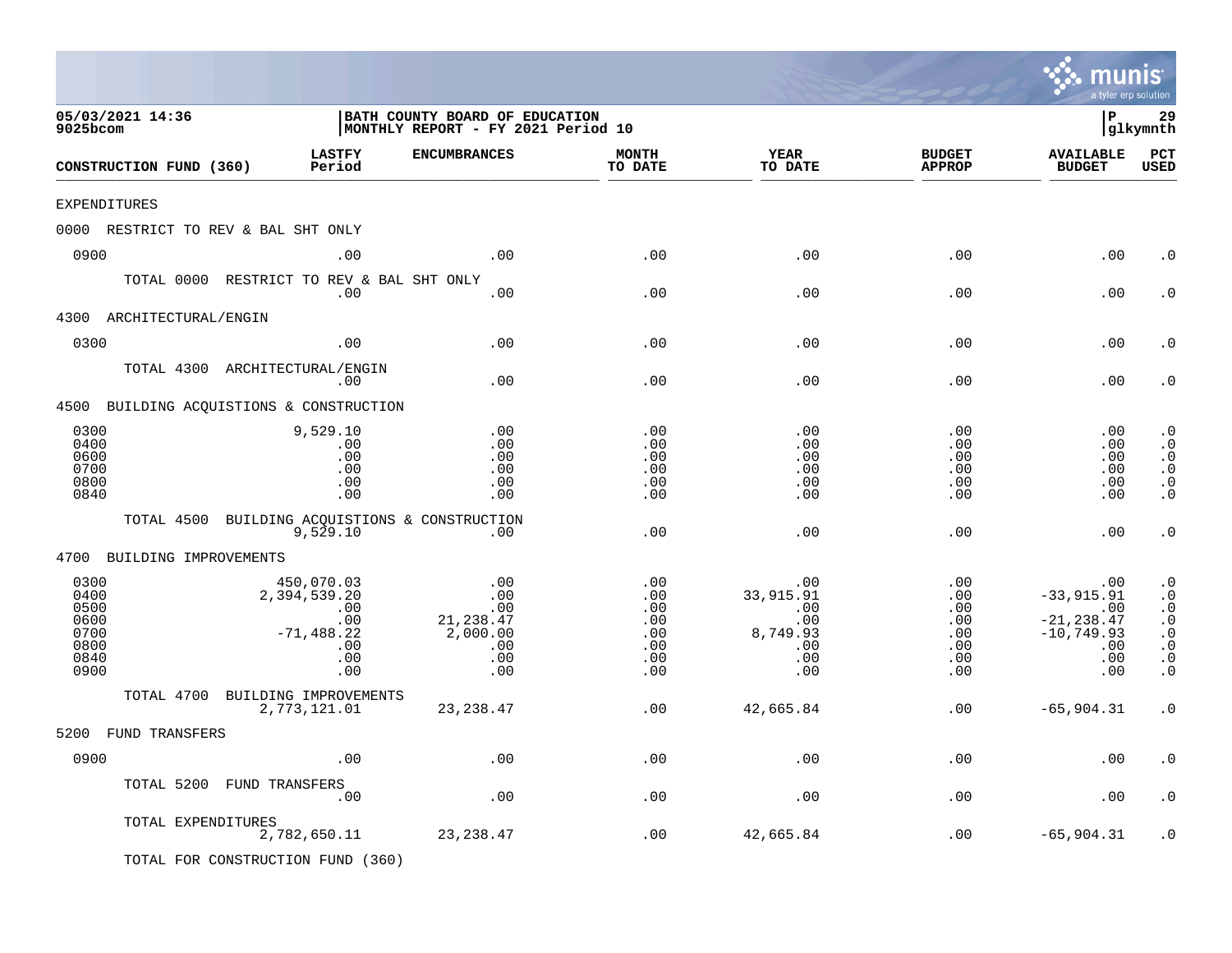|                              |                         |                                                                      |                         |                 |                         | munis<br>a tyler erp solution     |                    |
|------------------------------|-------------------------|----------------------------------------------------------------------|-------------------------|-----------------|-------------------------|-----------------------------------|--------------------|
| 05/03/2021 14:36<br>9025bcom |                         | BATH COUNTY BOARD OF EDUCATION<br>MONTHLY REPORT - FY 2021 Period 10 |                         |                 |                         |                                   | 30<br> glkymnth    |
| (360)<br>CONSTRUCTION FUND   | <b>LASTFY</b><br>Period | <b>ENCUMBRANCES</b>                                                  | <b>MONTH</b><br>TO DATE | YEAR<br>TO DATE | <b>BUDGET</b><br>APPROP | <b>AVAILABLE</b><br><b>BUDGET</b> | <b>PCT</b><br>USED |
|                              | $-2,756,640.11$         | $-23, 238.47$                                                        | .00                     | $-42,665.84$    | .00                     | 65,904.31                         | $\cdot$ 0          |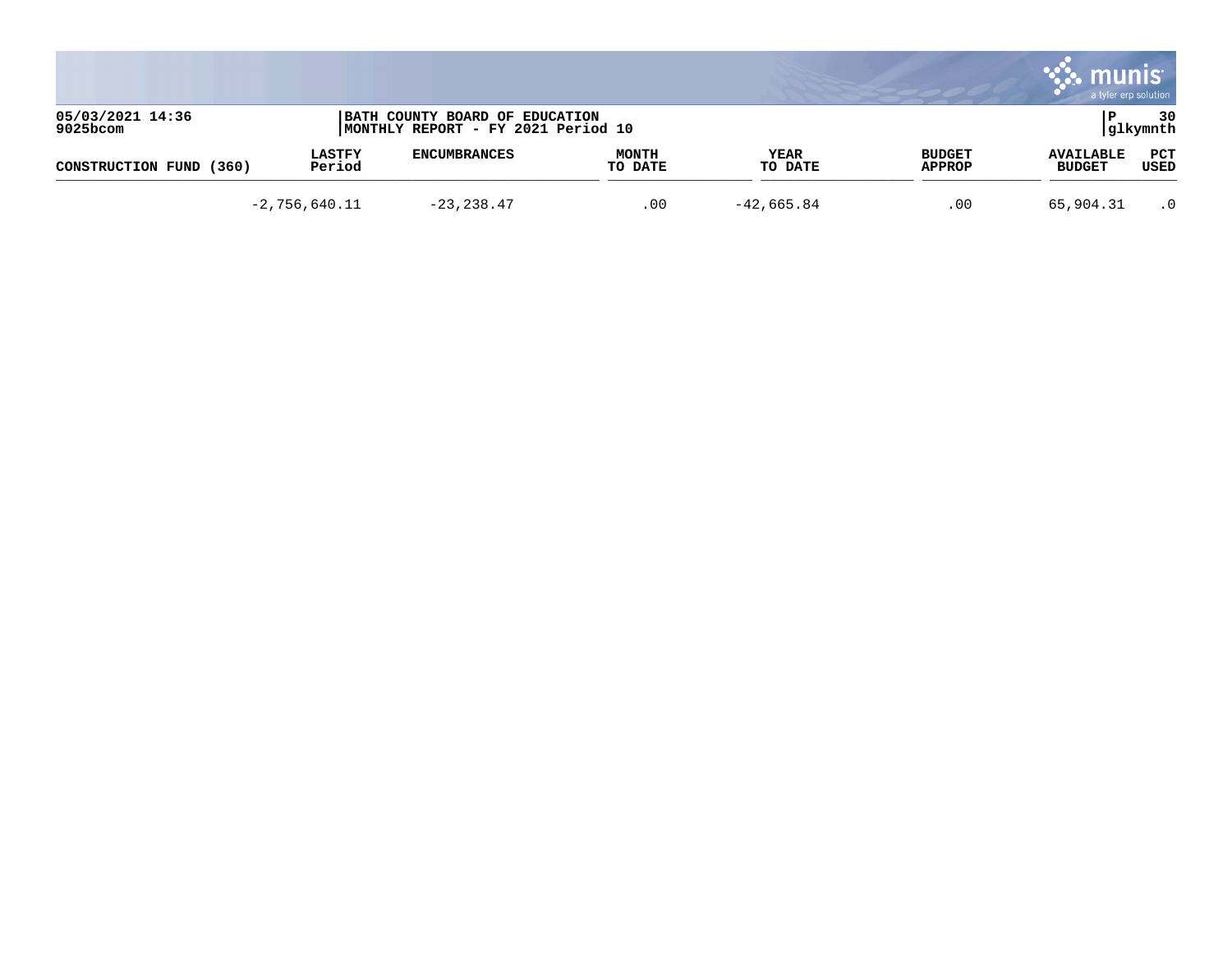|                                  |                         |                                                                      |                         |                        |                                |                                   | a tyler erp solution |
|----------------------------------|-------------------------|----------------------------------------------------------------------|-------------------------|------------------------|--------------------------------|-----------------------------------|----------------------|
| 05/03/2021 14:36<br>9025bcom     |                         | BATH COUNTY BOARD OF EDUCATION<br>MONTHLY REPORT - FY 2021 Period 10 |                         |                        |                                | ΙP                                | 31<br>glkymnth       |
| DEBT SERVICE FUND (400)          | <b>LASTFY</b><br>Period | <b>ENCUMBRANCES</b>                                                  | <b>MONTH</b><br>TO DATE | <b>YEAR</b><br>TO DATE | <b>BUDGET</b><br><b>APPROP</b> | <b>AVAILABLE</b><br><b>BUDGET</b> | PCT<br><b>USED</b>   |
| <b>REVENUES</b>                  |                         |                                                                      |                         |                        |                                |                                   |                      |
| <b>RECEIPTS</b>                  |                         |                                                                      |                         |                        |                                |                                   |                      |
| REVENUE FROM LOCAL SOURCES       |                         |                                                                      |                         |                        |                                |                                   |                      |
| EARNINGS ON INVESTMENTS          |                         |                                                                      |                         |                        |                                |                                   |                      |
| 1510 INT ON INV                  | .00                     | .00                                                                  | .00                     | .00                    | .00                            | .00                               | $\cdot$ 0            |
| TOTAL EARNINGS ON INVESTMENTS    | .00                     | .00                                                                  | .00                     | .00                    | .00                            | .00                               | $\cdot$ 0            |
| TOTAL REVENUE FROM LOCAL SOURCES | .00                     | .00                                                                  | .00                     | .00                    | .00                            | .00                               | $\cdot$ 0            |
| REVENUE FROM STATE SOURCES       |                         |                                                                      |                         |                        |                                |                                   |                      |
| REVENUE ON BEHALF PAYMENTS       |                         |                                                                      |                         |                        |                                |                                   |                      |
| 3900 ON-BEHALF                   | .00                     | .00                                                                  | .00                     | .00                    | .00                            | .00                               | $\cdot$ 0            |
| TOTAL REVENUE ON BEHALF PAYMENTS | .00                     | .00                                                                  | .00                     | .00                    | .00                            | .00                               | $\cdot$ 0            |
| TOTAL REVENUE FROM STATE SOURCES | .00                     | .00                                                                  | .00                     | .00                    | .00                            | .00                               | $\cdot$ 0            |
| OTHER RECEIPTS                   |                         |                                                                      |                         |                        |                                |                                   |                      |
| BOND ISSUANCE                    |                         |                                                                      |                         |                        |                                |                                   |                      |
| 5110 BOND PRIN                   | .00                     | .00                                                                  | .00                     | .00                    | .00                            | .00                               | $\cdot$ 0            |
| TOTAL BOND ISSUANCE              | .00                     | .00                                                                  | .00                     | .00                    | .00                            | .00                               | $\cdot$ 0            |
| INTERFUND TRANSFERS              |                         |                                                                      |                         |                        |                                |                                   |                      |
| 5210 FND XFER                    | 1,347,783.90            | .00                                                                  | .00                     | 1,345,907.45           | 1,345,907.37                   |                                   | $-.08 100.0$         |
| TOTAL INTERFUND TRANSFERS        | 1,347,783.90            | .00                                                                  | .00                     | 1,345,907.45           | 1,345,907.37                   |                                   | $-.08 100.0$         |
| TOTAL OTHER RECEIPTS             | 1,347,783.90            | .00                                                                  | .00                     | 1,345,907.45           | 1,345,907.37                   |                                   | $-.08 100.0$         |
| TOTAL RECEIPTS                   | 1,347,783.90            | .00                                                                  | .00                     | 1,345,907.45           | 1,345,907.37                   |                                   | $-.08$ 100.0         |
| TOTAL REVENUE                    | 1,347,783.90            | .00                                                                  | .00                     | 1,345,907.45           | 1,345,907.37                   |                                   | $-.08$ 100.0         |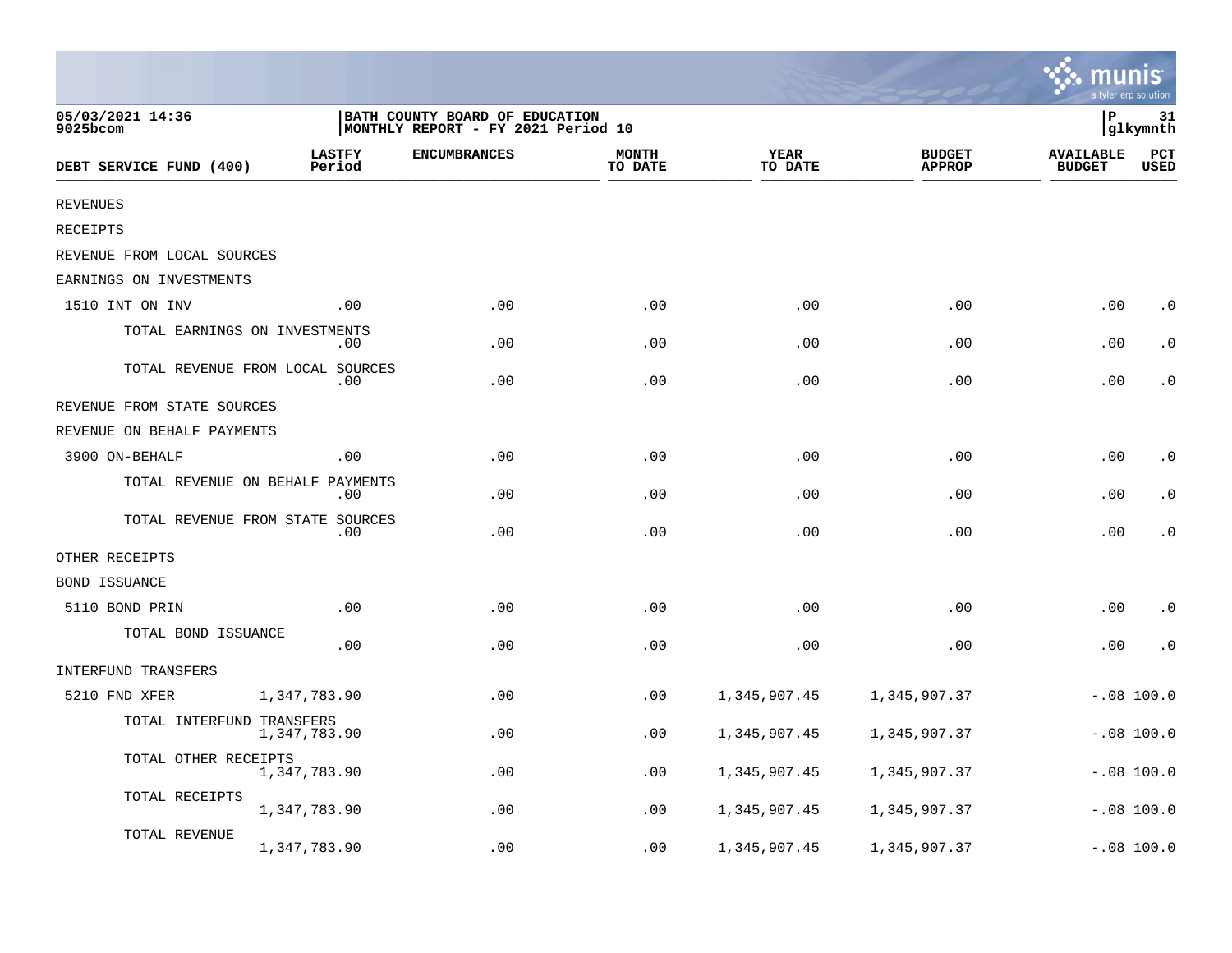

| 05/03/2021 14:36<br>9025bcom |                    |                                          | BATH COUNTY BOARD OF<br><b>EDUCATION</b><br>MONTHLY REPORT - FY 2021 Period 10 |                         |                        |                                |                                   |                           |
|------------------------------|--------------------|------------------------------------------|--------------------------------------------------------------------------------|-------------------------|------------------------|--------------------------------|-----------------------------------|---------------------------|
| DEBT SERVICE FUND (400)      |                    | <b>LASTFY</b><br>Period                  | <b>ENCUMBRANCES</b>                                                            | <b>MONTH</b><br>TO DATE | <b>YEAR</b><br>TO DATE | <b>BUDGET</b><br><b>APPROP</b> | <b>AVAILABLE</b><br><b>BUDGET</b> | PCT<br>USED               |
| EXPENDITURES                 |                    |                                          |                                                                                |                         |                        |                                |                                   |                           |
| 5100<br>DEBT SERVICE         |                    |                                          |                                                                                |                         |                        |                                |                                   |                           |
| 0800<br>0900                 |                    | 1,347,783.90<br>.00                      | .00<br>.00                                                                     | .00<br>.00              | 1,345,907.45<br>.00    | 1,345,907.37<br>.00            | .00                               | $-.08$ 100.0<br>$\cdot$ 0 |
| TOTAL 5100                   | DEBT SERVICE       | 1,347,783.90                             | .00                                                                            | .00                     | 1,345,907.45           | 1,345,907.37                   |                                   | $-.08$ 100.0              |
| 5200<br>FUND                 | TRANSFERS          |                                          |                                                                                |                         |                        |                                |                                   |                           |
| 0900                         |                    | .00                                      | .00                                                                            | .00                     | .00                    | .00                            | .00                               | $\cdot$ 0                 |
| TOTAL 5200                   |                    | FUND TRANSFERS<br>.00                    | .00                                                                            | .00                     | .00                    | .00                            | .00                               | $\cdot$ 0                 |
|                              | TOTAL EXPENDITURES | 1,347,783.90                             | .00                                                                            | .00                     | 1,345,907.45           | 1,345,907.37                   |                                   | $-.08 100.0$              |
|                              |                    | TOTAL FOR DEBT SERVICE FUND (400)<br>.00 | .00                                                                            | .00                     | .00                    | .00                            | .00                               | $\cdot$ 0                 |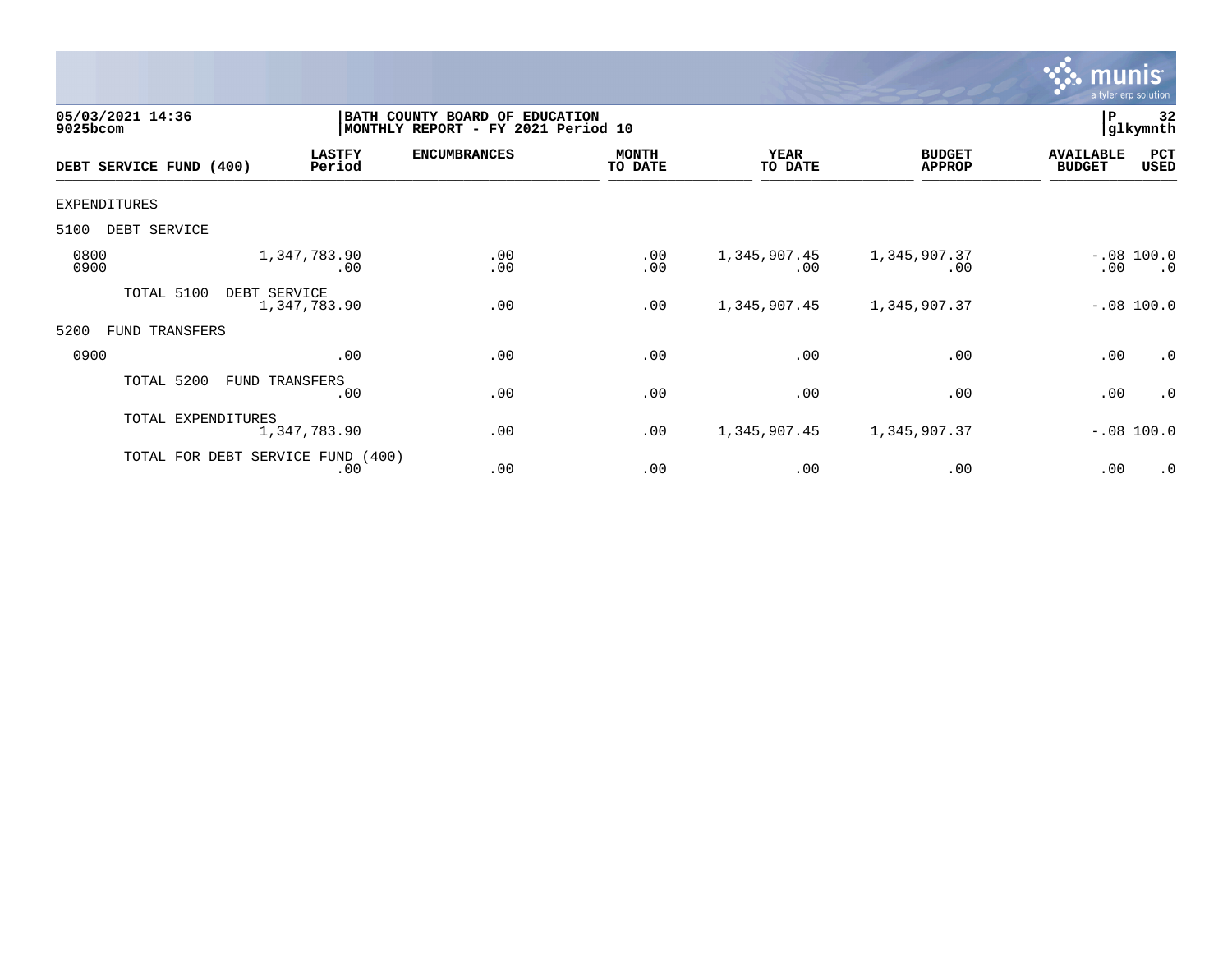|                                                                                                                                                                                                                                               |                                                                                               |                                                                                         |                                                                                            |                                                                                              |                                                                                                             | munis                                                                                                  | a tyler erp solution                                                                                                                                                            |
|-----------------------------------------------------------------------------------------------------------------------------------------------------------------------------------------------------------------------------------------------|-----------------------------------------------------------------------------------------------|-----------------------------------------------------------------------------------------|--------------------------------------------------------------------------------------------|----------------------------------------------------------------------------------------------|-------------------------------------------------------------------------------------------------------------|--------------------------------------------------------------------------------------------------------|---------------------------------------------------------------------------------------------------------------------------------------------------------------------------------|
| 05/03/2021 14:36<br>9025bcom                                                                                                                                                                                                                  |                                                                                               | BATH COUNTY BOARD OF EDUCATION<br> MONTHLY REPORT - FY 2021 Period 10                   |                                                                                            |                                                                                              |                                                                                                             | lР                                                                                                     | 33<br> glkymnth                                                                                                                                                                 |
| FOOD SERVICE FUND (51)                                                                                                                                                                                                                        | <b>LASTFY</b><br>Period                                                                       | <b>ENCUMBRANCES</b>                                                                     | <b>MONTH</b><br>TO DATE                                                                    | YEAR<br>TO DATE                                                                              | <b>BUDGET</b><br><b>APPROP</b>                                                                              | <b>AVAILABLE</b><br><b>BUDGET</b>                                                                      | PCT<br><b>USED</b>                                                                                                                                                              |
| <b>REVENUES</b>                                                                                                                                                                                                                               |                                                                                               |                                                                                         |                                                                                            |                                                                                              |                                                                                                             |                                                                                                        |                                                                                                                                                                                 |
| 0999 BEGINNING BALANCE                                                                                                                                                                                                                        |                                                                                               |                                                                                         |                                                                                            |                                                                                              |                                                                                                             |                                                                                                        |                                                                                                                                                                                 |
| TOTAL 0999 BEGINNING BALANCE                                                                                                                                                                                                                  | 1,544,935.42                                                                                  | .00                                                                                     | .00                                                                                        |                                                                                              | 2,096,569.51 2,199,245.42                                                                                   | 102,675.91 95.3                                                                                        |                                                                                                                                                                                 |
| <b>RECEIPTS</b>                                                                                                                                                                                                                               |                                                                                               |                                                                                         |                                                                                            |                                                                                              |                                                                                                             |                                                                                                        |                                                                                                                                                                                 |
| REVENUE FROM LOCAL SOURCES                                                                                                                                                                                                                    |                                                                                               |                                                                                         |                                                                                            |                                                                                              |                                                                                                             |                                                                                                        |                                                                                                                                                                                 |
| EARNINGS ON INVESTMENTS                                                                                                                                                                                                                       |                                                                                               |                                                                                         |                                                                                            |                                                                                              |                                                                                                             |                                                                                                        |                                                                                                                                                                                 |
| 1510 INT ON INV                                                                                                                                                                                                                               | 14,908.77                                                                                     | .00                                                                                     | 769.72                                                                                     | 8,020.38                                                                                     | 3,000.00                                                                                                    | $-5,020.38$ 267.4                                                                                      |                                                                                                                                                                                 |
| TOTAL EARNINGS ON INVESTMENTS                                                                                                                                                                                                                 | 14,908.77                                                                                     | .00                                                                                     | 769.72                                                                                     | 8,020.38                                                                                     | 3,000.00                                                                                                    | $-5,020.38$ 267.4                                                                                      |                                                                                                                                                                                 |
| FOOD SERVICE                                                                                                                                                                                                                                  |                                                                                               |                                                                                         |                                                                                            |                                                                                              |                                                                                                             |                                                                                                        |                                                                                                                                                                                 |
| 1611 REIMB LNCH<br>1612 REIMB BRKF<br>1613 REIMB MILK<br>1621 NO-RMB LNH<br>1622 NO-RMB BKF<br>1623 NO-RMB MLK<br>1624 NO-RM VEND<br>1627 NO-RM VEND<br>1628 NO-RM VEND<br>1629 NO-RM OTHR<br>1630 SPEC FUNC<br>1631 CATERING<br>1637 VENDING | 56,506.19<br>.00<br>.00<br>.00<br>.00<br>.00<br>.00<br>.00<br>.00<br>.00<br>.00<br>.00<br>.00 | .00<br>.00<br>.00<br>.00<br>.00<br>.00<br>.00<br>.00<br>.00<br>.00<br>.00<br>.00<br>.00 | 907.75<br>.00<br>.00<br>.00<br>.00<br>.00<br>.00<br>.00<br>.00<br>.00<br>.00<br>.00<br>.00 | 3,455.20<br>.00<br>.00<br>.00<br>.00<br>.00<br>.00<br>.00<br>.00<br>.00<br>.00<br>.00<br>.00 | 67,000.00<br>600.00<br>.00<br>.00<br>$.00 \,$<br>.00<br>.00<br>.00<br>.00<br>.00<br>400.00<br>500.00<br>.00 | 63,544.80<br>600.00<br>.00<br>.00<br>.00<br>.00<br>.00<br>.00<br>.00<br>.00<br>400.00<br>500.00<br>.00 | 5.2<br>$\cdot$ 0<br>$\cdot$ 0<br>$\cdot$ 0<br>$\cdot$ 0<br>$\cdot$ 0<br>$\cdot$ 0<br>$\cdot$ 0<br>$\boldsymbol{\cdot}$ 0<br>. $\boldsymbol{0}$<br>$\cdot$ 0<br>$\cdot$ 0<br>. 0 |
| TOTAL FOOD SERVICE                                                                                                                                                                                                                            | 56,506.19                                                                                     | .00                                                                                     | 907.75                                                                                     | 3,455.20                                                                                     | 68,500.00                                                                                                   | 65,044.80                                                                                              | 5.0                                                                                                                                                                             |
| OTHER REVENUE FROM LOCAL SOURCES                                                                                                                                                                                                              |                                                                                               |                                                                                         |                                                                                            |                                                                                              |                                                                                                             |                                                                                                        |                                                                                                                                                                                 |
| 1920 CONTRIBUTE<br>1980 PRYR REFND<br>1990 MISC REV<br>1993 OTH REBATE<br>1994 RET INSUFF                                                                                                                                                     | .00<br>.00<br>.00<br>.00<br>.00                                                               | .00<br>.00<br>.00<br>.00<br>.00                                                         | .00<br>.00<br>.00<br>.00<br>.00                                                            | .00<br>.00<br>.00<br>.00<br>.00                                                              | .00<br>$.00 \,$<br>2,000.00<br>.00<br>.00                                                                   | .00<br>.00<br>2,000.00<br>.00<br>.00                                                                   | $\cdot$ 0<br>$\boldsymbol{\cdot}$ 0<br>$\cdot$ 0<br>$\cdot$ 0<br>$\cdot$ 0                                                                                                      |
|                                                                                                                                                                                                                                               | TOTAL OTHER REVENUE FROM LOCAL SOURCES<br>.00                                                 | .00                                                                                     | .00                                                                                        | .00                                                                                          | 2,000.00                                                                                                    | 2,000.00                                                                                               | $\cdot$ 0                                                                                                                                                                       |
| TOTAL REVENUE FROM LOCAL SOURCES                                                                                                                                                                                                              | 71,414.96                                                                                     | .00                                                                                     | 1,677.47                                                                                   | 11,475.58                                                                                    | 73,500.00                                                                                                   | 62,024.42 15.6                                                                                         |                                                                                                                                                                                 |

**Contract Contract Contract** 

REVENUE FROM STATE SOURCES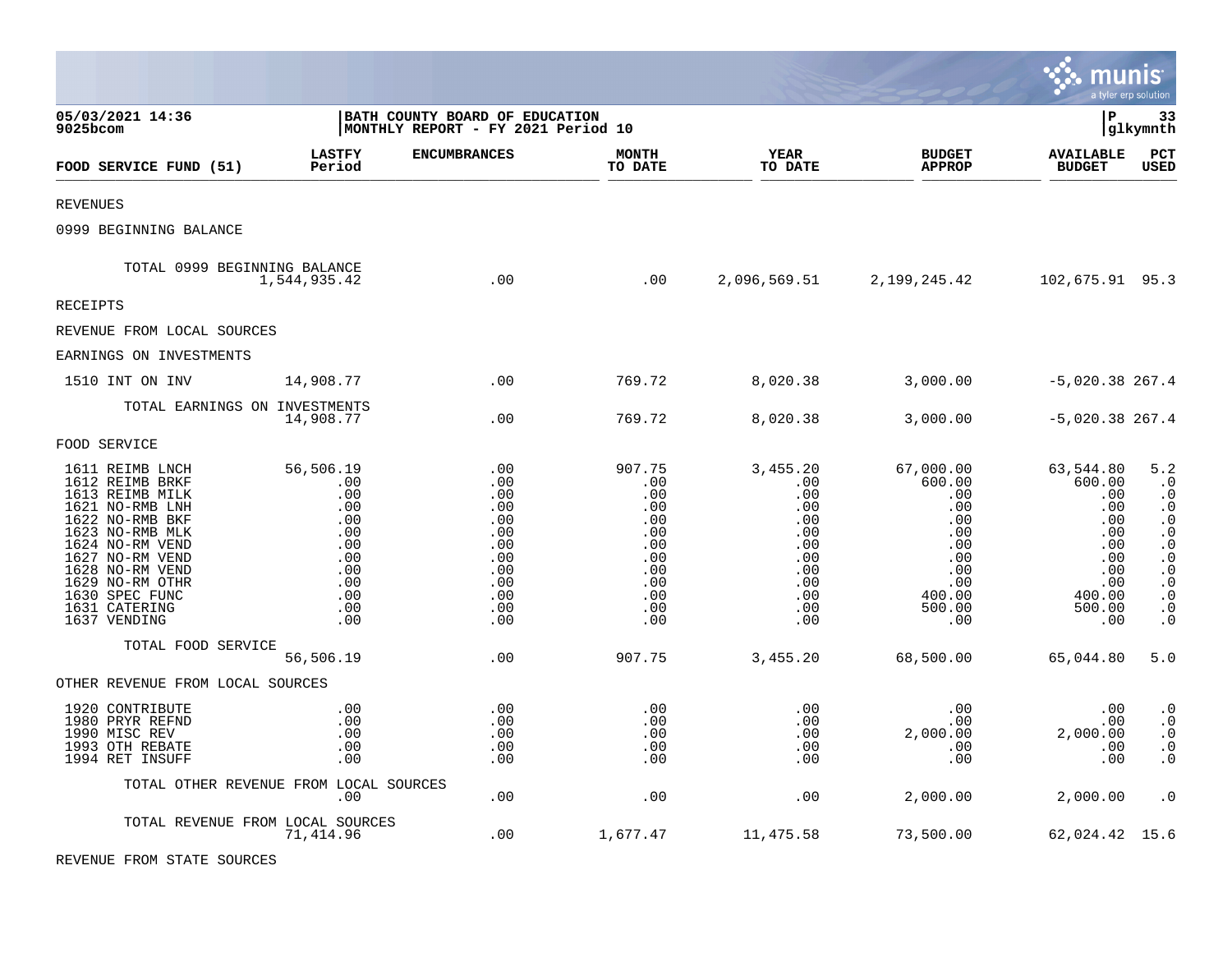

| 05/03/2021 14:36<br>9025bcom                   |                         | BATH COUNTY BOARD OF EDUCATION<br>MONTHLY REPORT - FY 2021 Period 10 |                         |                        |                                | lР                                | 34<br> glkymnth        |
|------------------------------------------------|-------------------------|----------------------------------------------------------------------|-------------------------|------------------------|--------------------------------|-----------------------------------|------------------------|
| FOOD SERVICE FUND (51)                         | <b>LASTFY</b><br>Period | <b>ENCUMBRANCES</b>                                                  | <b>MONTH</b><br>TO DATE | <b>YEAR</b><br>TO DATE | <b>BUDGET</b><br><b>APPROP</b> | <b>AVAILABLE</b><br><b>BUDGET</b> | PCT<br><b>USED</b>     |
|                                                |                         |                                                                      |                         |                        |                                |                                   |                        |
| RESTRICTED                                     |                         |                                                                      |                         |                        |                                |                                   |                        |
| 3200 RES STATE                                 | 17,485.88               | .00                                                                  | 12,331.71               | 12,331.71              | 33,000.00                      | 20,668.29                         | 37.4                   |
| TOTAL RESTRICTED                               | 17,485.88               | .00                                                                  | 12,331.71               | 12,331.71              | 33,000.00                      | 20,668.29 37.4                    |                        |
| REVENUE ON BEHALF PAYMENTS                     |                         |                                                                      |                         |                        |                                |                                   |                        |
| 3900 ON-BEHALF                                 | .00                     | .00                                                                  | .00                     | .00                    | .00                            | .00                               | $\cdot$ 0              |
| TOTAL REVENUE ON BEHALF PAYMENTS               | .00                     | .00                                                                  | .00                     | .00                    | .00                            | .00                               | $\cdot$ 0              |
| TOTAL REVENUE FROM STATE SOURCES               | 17,485.88               | .00                                                                  | 12,331.71               | 12,331.71              | 33,000.00                      | 20,668.29                         | 37.4                   |
| REVENUE FROM FEDERAL SOURCES                   |                         |                                                                      |                         |                        |                                |                                   |                        |
| RESTRICTED THROUGH THE STATE                   |                         |                                                                      |                         |                        |                                |                                   |                        |
| 4500 RES FED/ST                                | 1,474,270.34            | .00                                                                  | 123,690.75              | 825, 478. 78           | 1,194,000.00                   | 368,521.22 69.1                   |                        |
| TOTAL RESTRICTED THROUGH THE STATE             | 1,474,270.34            | .00                                                                  | 123,690.75              | 825, 478. 78           | 1,194,000.00                   | 368,521.22 69.1                   |                        |
| CHILD NUTRITION PROGRAM DONATED COMMODIT       |                         |                                                                      |                         |                        |                                |                                   |                        |
| 4950 CHD NT DC                                 | .00                     | .00                                                                  | .00                     | .00                    | .00                            | .00                               | $\cdot$ 0              |
| TOTAL CHILD NUTRITION PROGRAM DONATED COMMODIT | .00                     | .00                                                                  | .00                     | .00                    | .00                            | .00                               | $\cdot$ 0              |
| TOTAL REVENUE FROM FEDERAL SOURCES             | 1,474,270.34            | .00                                                                  | 123,690.75              | 825,478.78             | 1,194,000.00                   | 368,521.22                        | 69.1                   |
| OTHER RECEIPTS                                 |                         |                                                                      |                         |                        |                                |                                   |                        |
| INTERFUND TRANSFERS                            |                         |                                                                      |                         |                        |                                |                                   |                        |
| 5210 FND XFER                                  | .00                     | .00                                                                  | .00                     | .00                    | .00                            | .00                               | $\cdot$ 0              |
| TOTAL INTERFUND TRANSFERS                      | .00                     | .00                                                                  | .00                     | .00                    | .00                            | .00                               | $\cdot$ 0              |
| SALE OR COMP FOR LOSS OF ASSETS                |                         |                                                                      |                         |                        |                                |                                   |                        |
| 5341 SALE EQUIP<br>5342 LOSS EQUIP             | .00<br>.00              | .00<br>.00                                                           | .00<br>.00              | .00<br>.00             | .00<br>.00                     | .00<br>.00                        | $\cdot$ 0<br>$\cdot$ 0 |
| TOTAL SALE OR COMP FOR LOSS OF ASSETS          | .00                     | .00                                                                  | .00                     | .00                    | .00                            | .00                               | $\cdot$ 0              |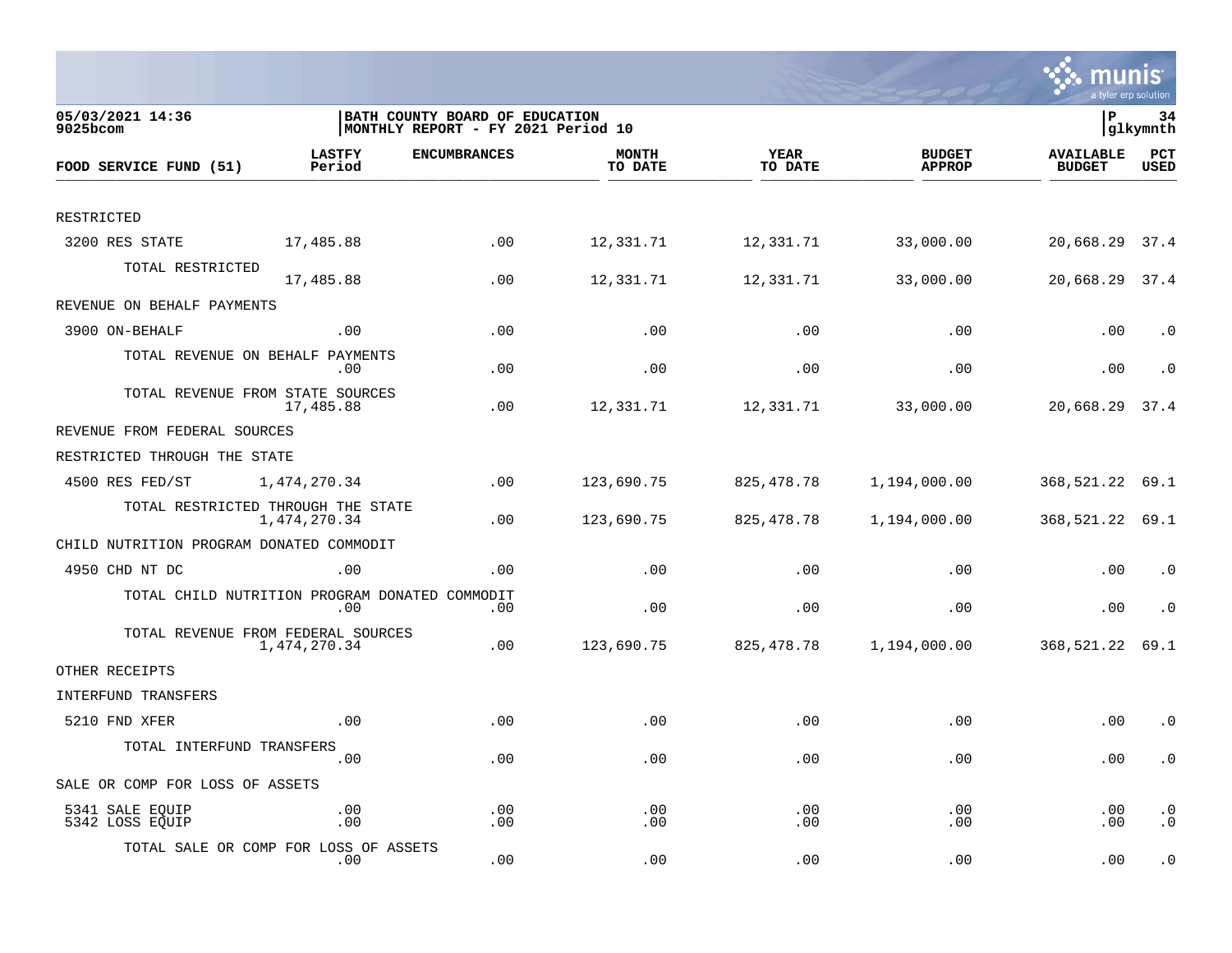|                                 |                         |                                                                      |                         |                 |                                | <b>Munis</b><br>a tyler erp solution |                    |
|---------------------------------|-------------------------|----------------------------------------------------------------------|-------------------------|-----------------|--------------------------------|--------------------------------------|--------------------|
| 05/03/2021 14:36<br>$9025$ bcom |                         | BATH COUNTY BOARD OF EDUCATION<br>MONTHLY REPORT - FY 2021 Period 10 |                         |                 |                                | Р                                    | 35<br> glkymnth    |
| FOOD SERVICE FUND (51)          | <b>LASTFY</b><br>Period | <b>ENCUMBRANCES</b>                                                  | <b>MONTH</b><br>TO DATE | YEAR<br>TO DATE | <b>BUDGET</b><br><b>APPROP</b> | <b>AVAILABLE</b><br><b>BUDGET</b>    | <b>PCT</b><br>USED |
| TOTAL OTHER RECEIPTS            | .00                     | .00                                                                  | .00                     | .00             | .00                            | .00                                  | $\cdot$ 0          |
| TOTAL RECEIPTS                  | 1,563,171.18            | .00                                                                  | 137,699.93              | 849,286.07      | 1,300,500.00                   | 451,213.93 65.3                      |                    |
| TOTAL REVENUE                   | 3,108,106.60            | .00                                                                  | 137,699.93              | 2,945,855.58    | 3,499,745.42                   | 553,889.84                           | 84.2               |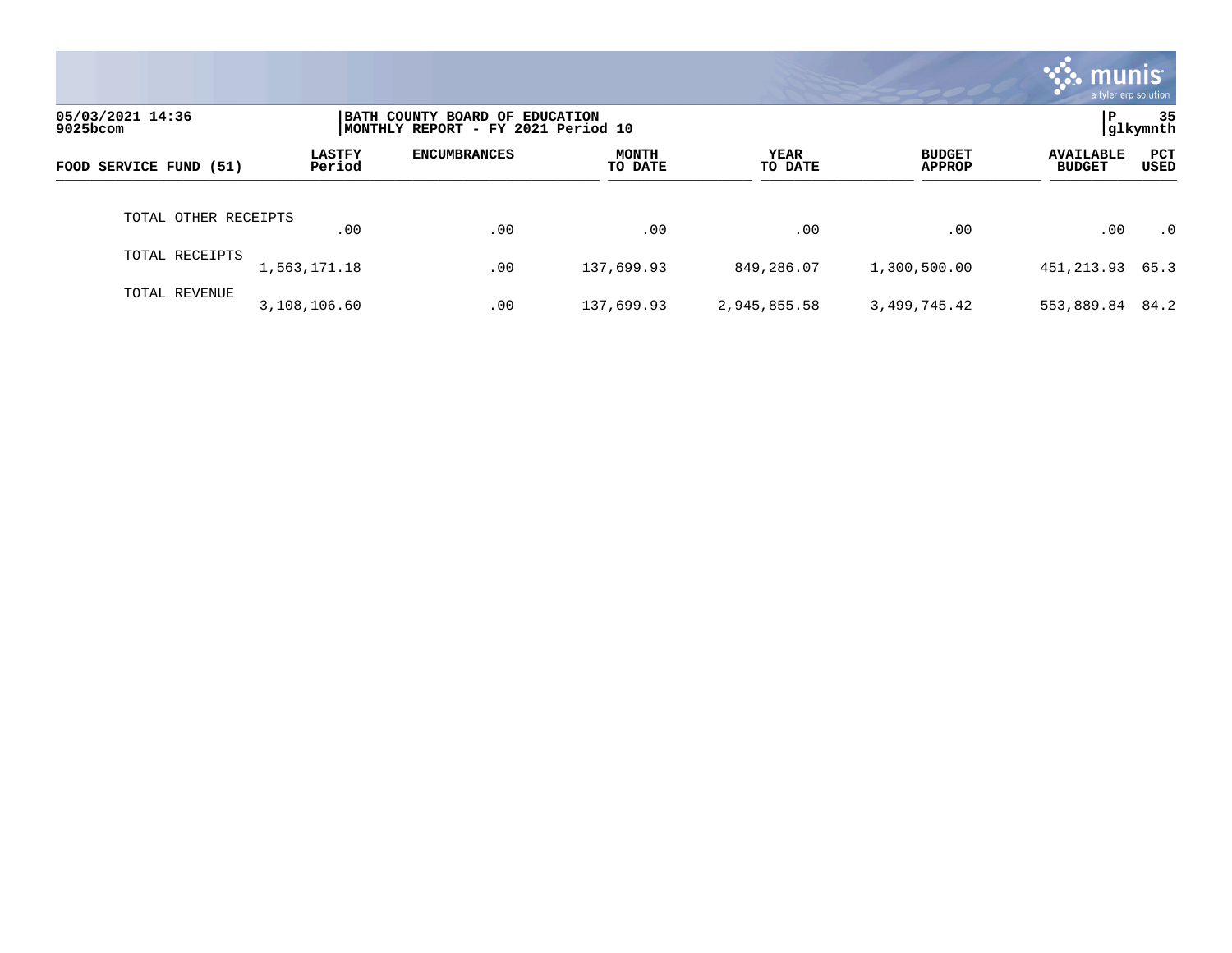|                                                                      |                                                                                                                |                                                                                 |                                                                                   |                                                                                                      |                                                                                                              |                                                                                                                        | a tyler erp solution                                                               |
|----------------------------------------------------------------------|----------------------------------------------------------------------------------------------------------------|---------------------------------------------------------------------------------|-----------------------------------------------------------------------------------|------------------------------------------------------------------------------------------------------|--------------------------------------------------------------------------------------------------------------|------------------------------------------------------------------------------------------------------------------------|------------------------------------------------------------------------------------|
| 05/03/2021 14:36<br>9025bcom                                         |                                                                                                                | BATH COUNTY BOARD OF EDUCATION<br>MONTHLY REPORT - FY 2021 Period 10            |                                                                                   |                                                                                                      |                                                                                                              | $\mathbf P$                                                                                                            | 36<br> glkymnth                                                                    |
| FOOD SERVICE FUND (51)                                               | <b>LASTFY</b><br>Period                                                                                        | <b>ENCUMBRANCES</b>                                                             | <b>MONTH</b><br>TO DATE                                                           | <b>YEAR</b><br>TO DATE                                                                               | <b>BUDGET</b><br><b>APPROP</b>                                                                               | <b>AVAILABLE</b><br><b>BUDGET</b>                                                                                      | PCT<br><b>USED</b>                                                                 |
| <b>EXPENDITURES</b>                                                  |                                                                                                                |                                                                                 |                                                                                   |                                                                                                      |                                                                                                              |                                                                                                                        |                                                                                    |
|                                                                      | 0000 RESTRICT TO REV & BAL SHT ONLY                                                                            |                                                                                 |                                                                                   |                                                                                                      |                                                                                                              |                                                                                                                        |                                                                                    |
| 0300                                                                 | .00                                                                                                            | .00                                                                             | .00                                                                               | .00                                                                                                  | .00                                                                                                          | .00                                                                                                                    | $\cdot$ 0                                                                          |
|                                                                      | TOTAL 0000 RESTRICT TO REV & BAL SHT ONLY<br>.00                                                               | .00                                                                             | .00                                                                               | .00                                                                                                  | .00                                                                                                          | .00                                                                                                                    | $\cdot$ 0                                                                          |
| 2700 STUDENT TRANSPORTATION                                          |                                                                                                                |                                                                                 |                                                                                   |                                                                                                      |                                                                                                              |                                                                                                                        |                                                                                    |
| 0100<br>0200                                                         | .00<br>.00                                                                                                     | .00<br>.00                                                                      | .00<br>.00                                                                        | .00<br>.00                                                                                           | 151.00<br>47.00                                                                                              | 151.00<br>47.00                                                                                                        | $\cdot$ 0<br>$\cdot$ 0                                                             |
|                                                                      | TOTAL 2700 STUDENT TRANSPORTATION<br>.00                                                                       | .00                                                                             | .00                                                                               | .00                                                                                                  | 198.00                                                                                                       | 198.00                                                                                                                 | $\cdot$ 0                                                                          |
| 3100 FOOD SERVICE OPERATION                                          |                                                                                                                |                                                                                 |                                                                                   |                                                                                                      |                                                                                                              |                                                                                                                        |                                                                                    |
| 0100<br>0200<br>0280<br>0300<br>0400<br>0500<br>0600<br>0700<br>0800 | 328,080.11<br>101,934.79<br>$\overline{00}$<br>2,439.50<br>2,215.65<br>276.26<br>662,892.82<br>1,939.92<br>.00 | .00<br>.00<br>.00<br>4,700.00<br>60.66<br>.00<br>115,985.20<br>18,500.00<br>.00 | 33,907.09<br>10,541.72<br>.00<br>.00<br>100.00<br>.00<br>52, 575.45<br>.00<br>.00 | 310,864.50<br>96,546.11<br>.00<br>800.00<br>1,171.35<br>241.50<br>410,291.86<br>111,737.26<br>290.50 | 506,358.00<br>194,000.00<br>.00<br>19,050.00<br>231,799.00<br>5,723.00<br>2,240,503.00<br>262, 114.42<br>.00 | 195,493.50<br>97,453.89<br>$\sim$ 00<br>13,550.00<br>230,566.99<br>5,481.50<br>1,714,225.94<br>131,877.16<br>$-290.50$ | 61.4<br>49.8<br>$\cdot$ 0<br>28.9<br>$\cdot$ 5<br>4.2<br>23.5<br>49.7<br>$\cdot$ 0 |
|                                                                      | TOTAL 3100 FOOD SERVICE OPERATION<br>1,099,779.05                                                              | 139,245.86                                                                      | 97,124.26                                                                         | 931,943.08                                                                                           | 3,459,547.42                                                                                                 | 2,388,358.48 31.0                                                                                                      |                                                                                    |
| 5200 FUND TRANSFERS                                                  |                                                                                                                |                                                                                 |                                                                                   |                                                                                                      |                                                                                                              |                                                                                                                        |                                                                                    |
| 0900                                                                 | 64,251.44                                                                                                      | $\sim$ 00                                                                       | 5,471.64                                                                          | 52,589.99                                                                                            | 40,000.00                                                                                                    | $-12,589.99$ 131.5                                                                                                     |                                                                                    |
|                                                                      | TOTAL 5200 FUND TRANSFERS<br>64,251.44                                                                         | .00                                                                             | 5,471.64                                                                          | 52,589.99                                                                                            | 40,000.00                                                                                                    | $-12,589.99$ 131.5                                                                                                     |                                                                                    |
| TOTAL EXPENDITURES                                                   |                                                                                                                | 1, 164, 030.49 139, 245.86                                                      |                                                                                   | 102,595.90 984,533.07                                                                                |                                                                                                              | 3,499,745.42 2,375,966.49 32.1                                                                                         |                                                                                    |
|                                                                      | TOTAL FOR FOOD SERVICE FUND (51)<br>1,944,076.11                                                               | $-139, 245.86$                                                                  | 35,104.03                                                                         | 1,961,322.51                                                                                         | .00                                                                                                          | $-1,822,076.65$                                                                                                        | $\cdot$ 0                                                                          |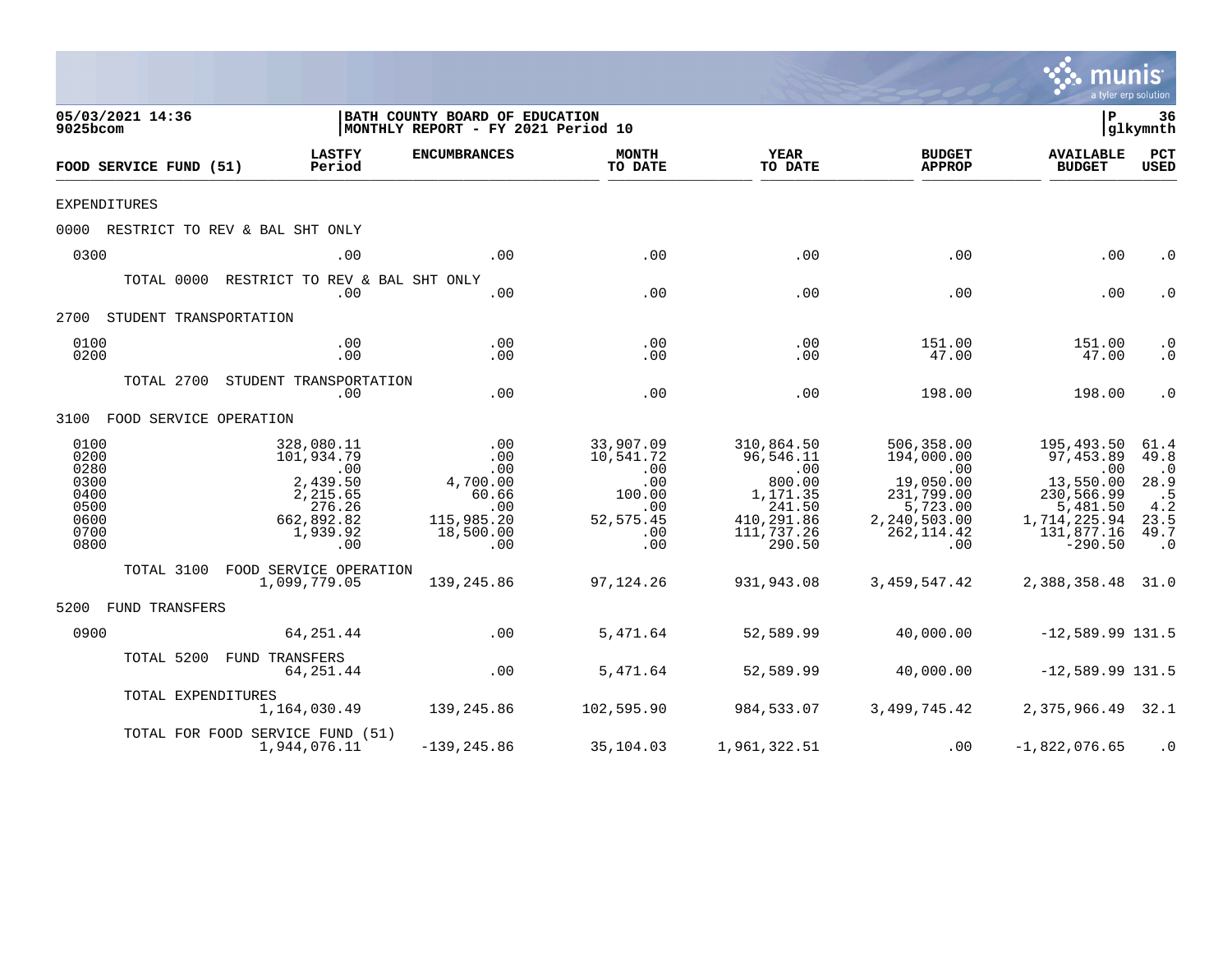|                                  |                                               |                                                                      |                         |                        |                                | munis<br>a tyler erp solution     |                        |
|----------------------------------|-----------------------------------------------|----------------------------------------------------------------------|-------------------------|------------------------|--------------------------------|-----------------------------------|------------------------|
| 05/03/2021 14:36<br>$9025$ bcom  |                                               | BATH COUNTY BOARD OF EDUCATION<br>MONTHLY REPORT - FY 2021 Period 10 |                         |                        |                                | l P                               | 37<br> glkymnth        |
| CHILD CARE (52)                  | <b>LASTFY</b><br>Period                       | <b>ENCUMBRANCES</b>                                                  | <b>MONTH</b><br>TO DATE | <b>YEAR</b><br>TO DATE | <b>BUDGET</b><br><b>APPROP</b> | <b>AVAILABLE</b><br><b>BUDGET</b> | PCT<br><b>USED</b>     |
| <b>REVENUES</b>                  |                                               |                                                                      |                         |                        |                                |                                   |                        |
| 0999 BEGINNING BALANCE           |                                               |                                                                      |                         |                        |                                |                                   |                        |
| TOTAL 0999 BEGINNING BALANCE     | 6,251.90                                      | .00                                                                  | .00                     | 20,633.54              | 6,251.90                       | $-14,381.64$ 330.0                |                        |
| RECEIPTS                         |                                               |                                                                      |                         |                        |                                |                                   |                        |
| REVENUE FROM LOCAL SOURCES       |                                               |                                                                      |                         |                        |                                |                                   |                        |
| TUITION                          |                                               |                                                                      |                         |                        |                                |                                   |                        |
| 1310 TUIT IND                    | 62,725.50                                     | .00                                                                  | 1,981.00                | 15,325.00              | 99,051.43                      | 83,726.43 15.5                    |                        |
| TOTAL TUITION                    | 62,725.50                                     | .00                                                                  | 1,981.00                | 15,325.00              | 99,051.43                      | 83,726.43 15.5                    |                        |
| OTHER REVENUE FROM LOCAL SOURCES |                                               |                                                                      |                         |                        |                                |                                   |                        |
| 1920 CONTRIBUTE<br>1990 MISC REV | .00<br>.00                                    | .00<br>.00                                                           | .00<br>.00              | .00<br>.00             | .00<br>.00                     | .00<br>.00                        | $\cdot$ 0<br>$\cdot$ 0 |
|                                  | TOTAL OTHER REVENUE FROM LOCAL SOURCES<br>.00 | .00                                                                  | .00                     | .00                    | .00                            | .00                               | $\cdot$ 0              |
|                                  | TOTAL REVENUE FROM LOCAL SOURCES<br>62,725.50 | .00.                                                                 | 1,981.00                | 15,325.00              | 99,051.43                      | 83,726.43                         | 15.5                   |
| REVENUE FROM STATE SOURCES       |                                               |                                                                      |                         |                        |                                |                                   |                        |
| EXPENDITURE REIMBURSEMENTS       |                                               |                                                                      |                         |                        |                                |                                   |                        |
| 3131 MISC REIMB                  | 35,358.00                                     | .00.                                                                 | 2,785.00                | 36,796.19              | 40,000.00                      | 3,203.81 92.0                     |                        |
|                                  | TOTAL EXPENDITURE REIMBURSEMENTS<br>35,358.00 | .00                                                                  | 2,785.00                | 36,796.19              | 40,000.00                      | 3,203.81 92.0                     |                        |
| REVENUE ON BEHALF PAYMENTS       |                                               |                                                                      |                         |                        |                                |                                   |                        |
| 3900 ON-BEHALF                   | .00                                           | .00                                                                  | .00                     | .00                    | .00                            | .00                               | $\cdot$ 0              |
|                                  | TOTAL REVENUE ON BEHALF PAYMENTS<br>.00       | .00                                                                  | .00                     | .00                    | .00                            | .00                               | $\cdot$ 0              |
|                                  | TOTAL REVENUE FROM STATE SOURCES<br>35,358.00 | .00                                                                  | 2,785.00                | 36,796.19              | 40,000.00                      | 3,203.81                          | 92.0                   |
| REVENUE FROM FEDERAL SOURCES     |                                               |                                                                      |                         |                        |                                |                                   |                        |
| RESTRICTED THROUGH THE STATE     |                                               |                                                                      |                         |                        |                                |                                   |                        |

**Contract**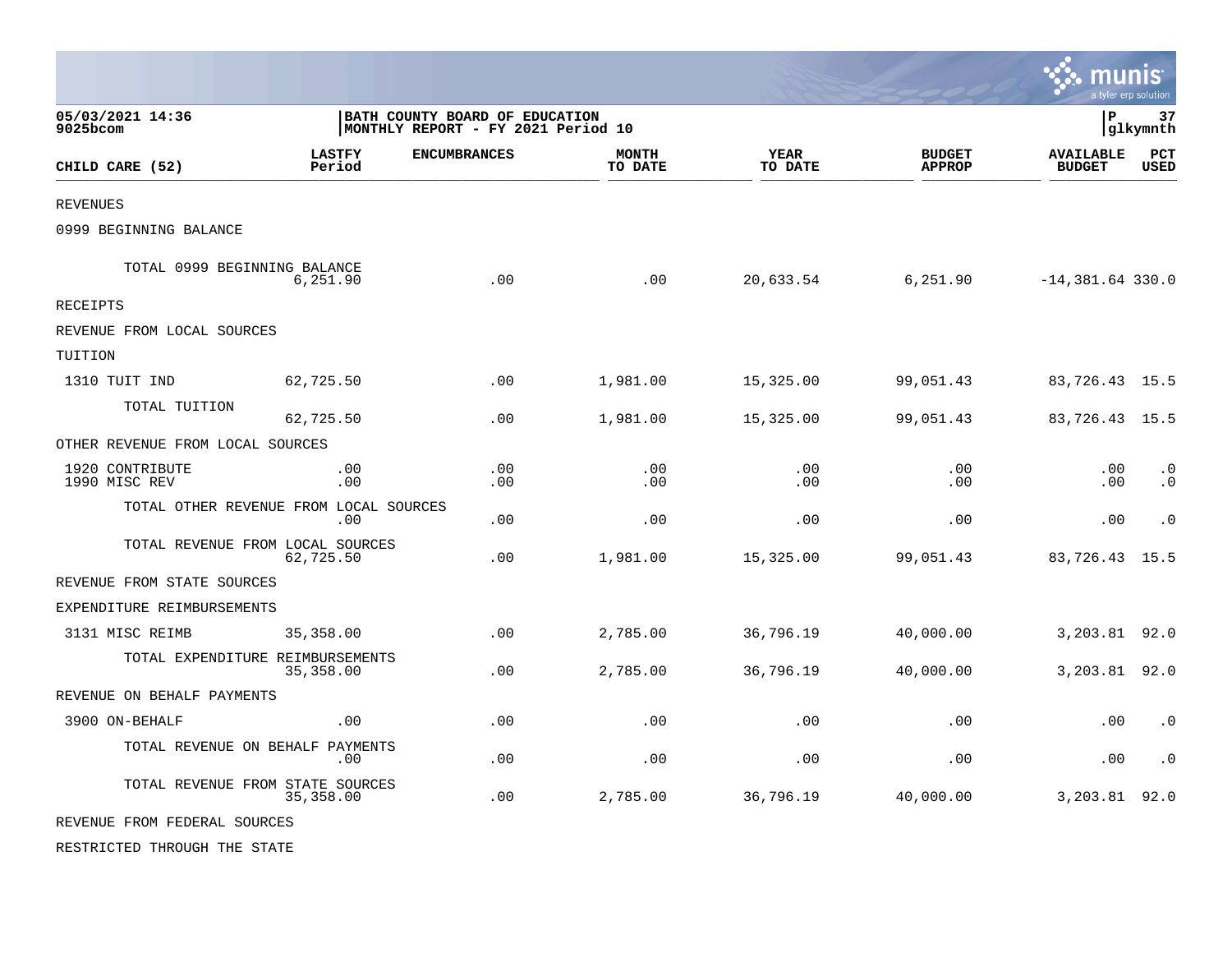

| 05/03/2021 14:36<br>9025bcom | BATH COUNTY BOARD OF EDUCATION<br>MONTHLY REPORT - FY 2021 Period 10 | l P<br>38<br>glkymnth |                         |                        |                                |                                   |                    |
|------------------------------|----------------------------------------------------------------------|-----------------------|-------------------------|------------------------|--------------------------------|-----------------------------------|--------------------|
| CHILD CARE (52)              | <b>LASTFY</b><br>Period                                              | <b>ENCUMBRANCES</b>   | <b>MONTH</b><br>TO DATE | <b>YEAR</b><br>TO DATE | <b>BUDGET</b><br><b>APPROP</b> | <b>AVAILABLE</b><br><b>BUDGET</b> | PCT<br><b>USED</b> |
| 4500 RES FED/ST              | 5,086.49                                                             | .00                   | 218.09                  | 70,227.89              | 59,300.00                      | $-10,927.89$ 118.4                |                    |
| TOTAL RESTRICTED             | THROUGH THE STATE<br>5,086.49                                        | .00                   | 218.09                  | 70,227.89              | 59,300.00                      | $-10,927.89$ 118.4                |                    |
| TOTAL REVENUE FROM           | FEDERAL SOURCES<br>5,086.49                                          | .00                   | 218.09                  | 70,227.89              | 59,300.00                      | $-10,927.89$ 118.4                |                    |
| OTHER RECEIPTS               |                                                                      |                       |                         |                        |                                |                                   |                    |
| INTERFUND TRANSFERS          |                                                                      |                       |                         |                        |                                |                                   |                    |
| 5210 FND XFER                | .00                                                                  | .00                   | .00                     | .00                    | .00                            | .00                               | $\cdot$ 0          |
| TOTAL INTERFUND TRANSFERS    | .00                                                                  | .00                   | .00                     | .00                    | .00                            | .00                               | $\cdot$ 0          |
| TOTAL OTHER RECEIPTS         | .00                                                                  | .00                   | .00                     | .00                    | .00                            | .00                               | $\cdot$ 0          |
| TOTAL RECEIPTS               | 103,169.99                                                           | .00                   | 4,984.09                | 122,349.08             | 198,351.43                     | 76,002.35                         | 61.7               |
| TOTAL REVENUE                | 109,421.89                                                           | .00                   | 4,984.09                | 142,982.62             | 204,603.33                     | 61,620.71                         | 69.9               |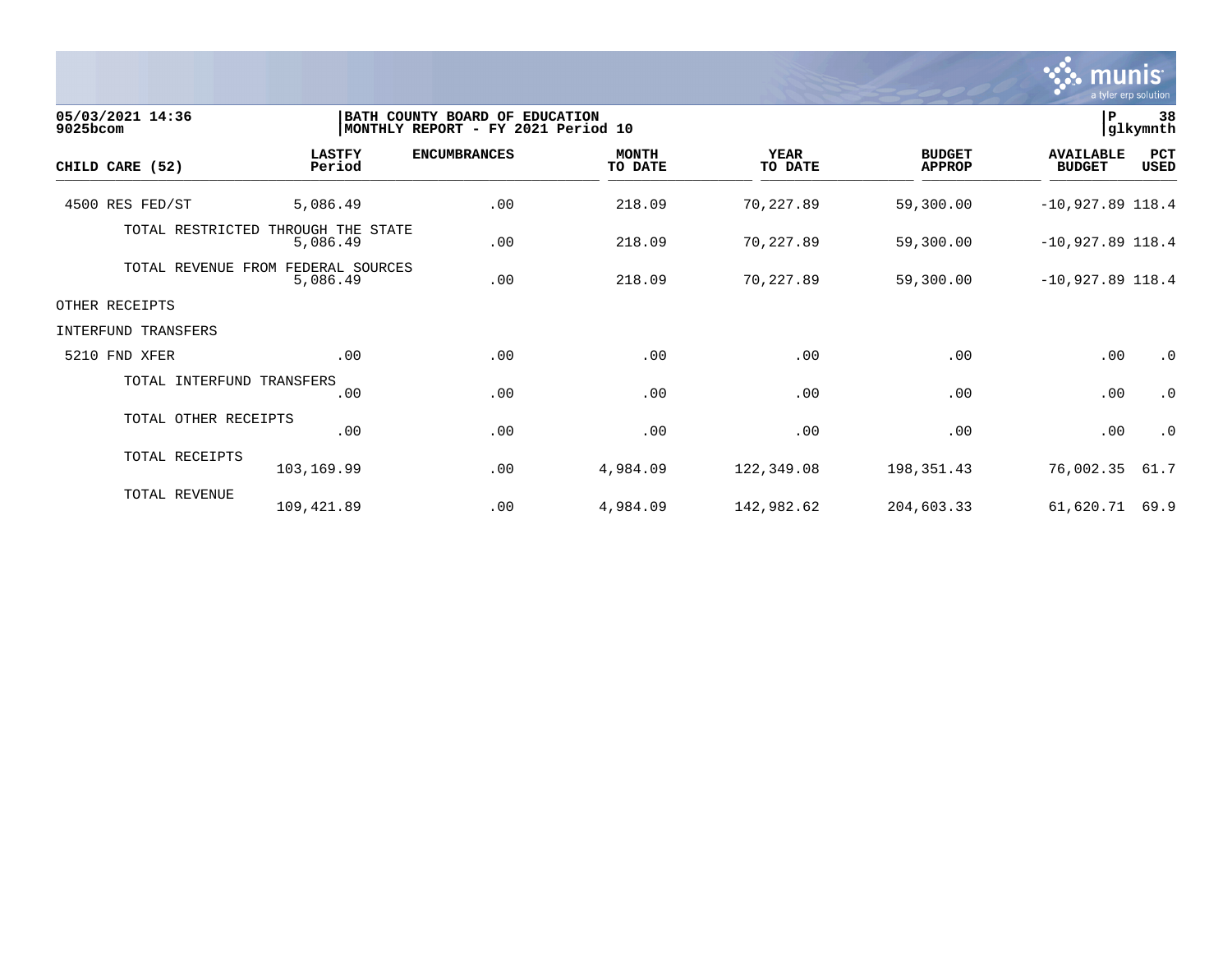

| 05/03/2021 14:36<br>9025bcom                                         |                     |                                                                                      | BATH COUNTY BOARD OF EDUCATION<br>MONTHLY REPORT - FY 2021 Period 10 |                                                                          |                                                                                |                                                                                          |                                                                                          |                                                                                                         |
|----------------------------------------------------------------------|---------------------|--------------------------------------------------------------------------------------|----------------------------------------------------------------------|--------------------------------------------------------------------------|--------------------------------------------------------------------------------|------------------------------------------------------------------------------------------|------------------------------------------------------------------------------------------|---------------------------------------------------------------------------------------------------------|
|                                                                      | CHILD CARE (52)     | <b>LASTFY</b><br>Period                                                              | <b>ENCUMBRANCES</b>                                                  | <b>MONTH</b><br>TO DATE                                                  | <b>YEAR</b><br>TO DATE                                                         | <b>BUDGET</b><br><b>APPROP</b>                                                           | <b>AVAILABLE</b><br><b>BUDGET</b>                                                        | PCT<br>USED                                                                                             |
| <b>EXPENDITURES</b>                                                  |                     |                                                                                      |                                                                      |                                                                          |                                                                                |                                                                                          |                                                                                          |                                                                                                         |
| 2600                                                                 |                     | PLANT OPERATIONS AND MAINTENANCE                                                     |                                                                      |                                                                          |                                                                                |                                                                                          |                                                                                          |                                                                                                         |
| 0100<br>0200                                                         |                     | .00<br>.00                                                                           | .00<br>.00                                                           | .00<br>.00                                                               | .00<br>.00                                                                     | .00<br>.00                                                                               | .00<br>.00                                                                               | $\cdot$ 0<br>$\cdot$ 0                                                                                  |
|                                                                      | TOTAL 2600          | PLANT OPERATIONS AND MAINTENANCE<br>.00                                              | .00                                                                  | .00                                                                      | .00                                                                            | .00                                                                                      | .00                                                                                      | $\cdot$ 0                                                                                               |
| 3200                                                                 | DAY CARE OPERATIONS |                                                                                      |                                                                      |                                                                          |                                                                                |                                                                                          |                                                                                          |                                                                                                         |
| 0100<br>0200<br>0280<br>0300<br>0400<br>0500<br>0600<br>0700         |                     | 16,964.54<br>5,375.73<br>.00<br>25.00<br>.00<br>.00<br>228.80<br>.00                 | .00<br>.00<br>.00<br>.00<br>.00<br>.00<br>.00<br>.00                 | 1,381.02<br>437.92<br>.00<br>.00<br>.00<br>.00<br>.00<br>.00             | 11,738.67<br>3,722.32<br>.00<br>.00<br>.00<br>.00<br>.00<br>.00                | 28,098.00<br>8,641.00<br>.00<br>500.00<br>1,500.00<br>500.00<br>11,094.11<br>.00         | 16,359.33<br>4,918.68<br>.00<br>500.00<br>1,500.00<br>500.00<br>11,094.11<br>.00         | 41.8<br>43.1<br>$\cdot$ 0<br>$\cdot$ 0<br>$\cdot$ 0<br>$\cdot$ 0<br>$\boldsymbol{\cdot}$ 0<br>$\cdot$ 0 |
|                                                                      | TOTAL 3200          | DAY CARE OPERATIONS<br>22,594.07                                                     | .00                                                                  | 1,818.94                                                                 | 15,460.99                                                                      | 50,333.11                                                                                | 34,872.12                                                                                | 30.7                                                                                                    |
| 3300                                                                 | COMMUNITY SERVICES  |                                                                                      |                                                                      |                                                                          |                                                                                |                                                                                          |                                                                                          |                                                                                                         |
| 0100<br>0200<br>0280<br>0300<br>0400<br>0500<br>0600<br>0700<br>0800 |                     | 67,607.74<br>21,037.59<br>.00<br>1,143.25<br>.00<br>.00<br>5,186.74<br>.00<br>377.78 | .00<br>.00<br>.00<br>.00<br>.00<br>.00<br>1,667.67<br>.00<br>.00     | 5,719.30<br>1,775.10<br>.00<br>.00<br>.00<br>.00<br>782.35<br>.00<br>.00 | 61,226.69<br>18,812.84<br>.00<br>.00<br>.00<br>11.31<br>4,652.02<br>.00<br>.00 | 94,633.00<br>32,208.00<br>.00<br>500.00<br>1,500.00<br>500.00<br>24,929.22<br>.00<br>.00 | 33,406.31<br>13,395.16<br>.00<br>500.00<br>1,500.00<br>488.69<br>18,609.53<br>.00<br>.00 | 64.7<br>58.4<br>$\cdot$ 0<br>$\cdot$ 0<br>$\cdot$ 0<br>2.3<br>25.4<br>$\cdot$ 0<br>$\cdot$ 0            |
|                                                                      | TOTAL 3300          | COMMUNITY SERVICES<br>95, 353. 10                                                    | 1,667.67                                                             | 8,276.75                                                                 | 84,702.86                                                                      | 154,270.22                                                                               | 67,899.69                                                                                | 56.0                                                                                                    |
|                                                                      | TOTAL EXPENDITURES  | 117,947.17                                                                           | 1,667.67                                                             | 10,095.69                                                                | 100,163.85                                                                     | 204,603.33                                                                               | 102,771.81                                                                               | 49.8                                                                                                    |
|                                                                      |                     | TOTAL FOR CHILD CARE (52)<br>$-8,525.28$                                             | $-1,667.67$                                                          | $-5, 111.60$                                                             | 42,818.77                                                                      | .00                                                                                      | $-41, 151.10$                                                                            | $\cdot$ 0                                                                                               |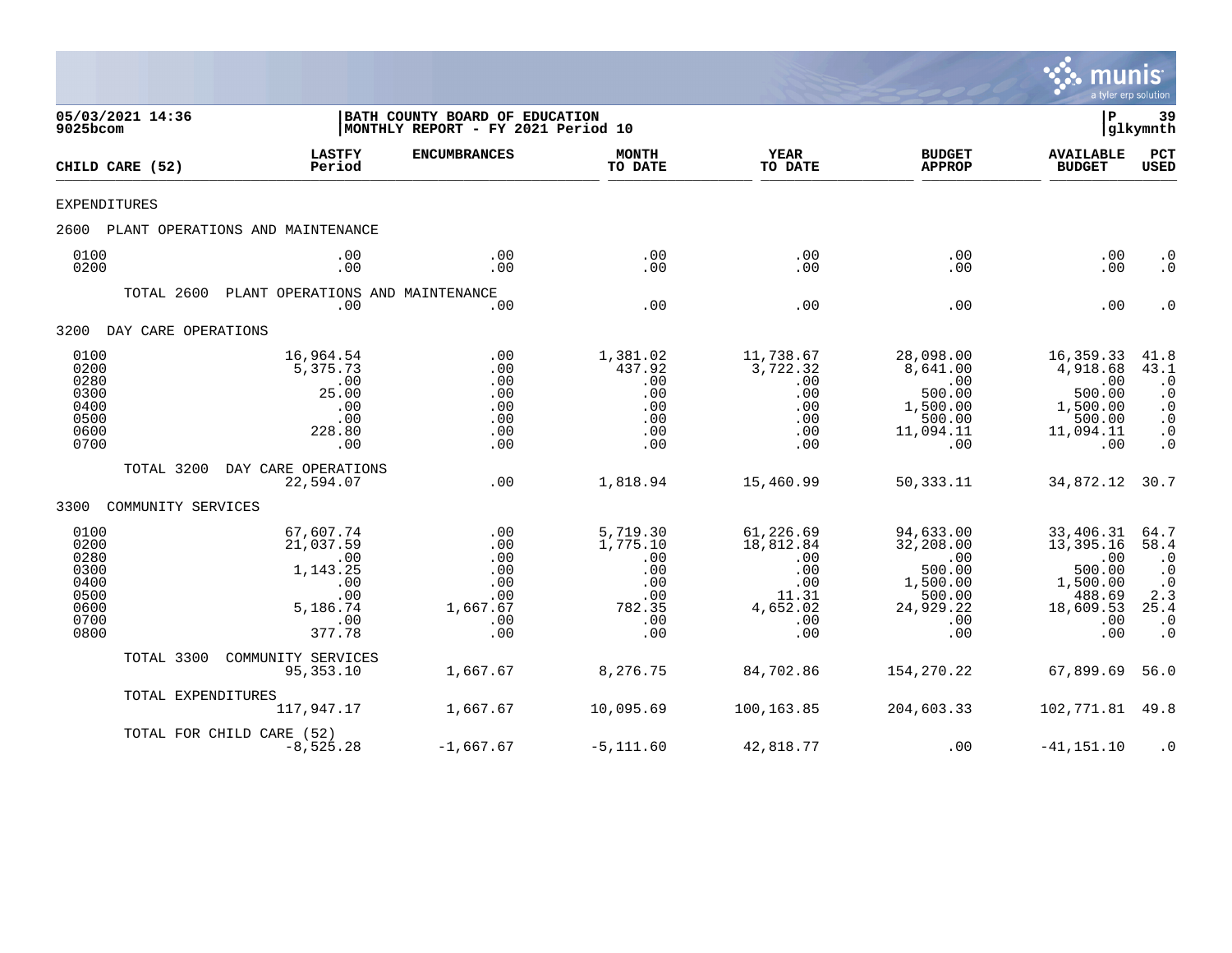|                                  |                         |                                                                      |                         |                        |                                | a tyler erp solution              |                    |
|----------------------------------|-------------------------|----------------------------------------------------------------------|-------------------------|------------------------|--------------------------------|-----------------------------------|--------------------|
| 05/03/2021 14:36<br>9025bcom     |                         | BATH COUNTY BOARD OF EDUCATION<br>MONTHLY REPORT - FY 2021 Period 10 |                         |                        |                                | P                                 | 40<br>glkymnth     |
| PRESCHOOL (53)                   | <b>LASTFY</b><br>Period | <b>ENCUMBRANCES</b>                                                  | <b>MONTH</b><br>TO DATE | <b>YEAR</b><br>TO DATE | <b>BUDGET</b><br><b>APPROP</b> | <b>AVAILABLE</b><br><b>BUDGET</b> | PCT<br><b>USED</b> |
| <b>REVENUES</b>                  |                         |                                                                      |                         |                        |                                |                                   |                    |
| 0999 BEGINNING BALANCE           |                         |                                                                      |                         |                        |                                |                                   |                    |
| TOTAL 0999 BEGINNING BALANCE     | 1,901.91                | .00                                                                  | .00                     | 493.51                 | 1,901.91                       | 1,408.40 26.0                     |                    |
| <b>RECEIPTS</b>                  |                         |                                                                      |                         |                        |                                |                                   |                    |
| REVENUE FROM LOCAL SOURCES       |                         |                                                                      |                         |                        |                                |                                   |                    |
| TUITION                          |                         |                                                                      |                         |                        |                                |                                   |                    |
| 1310 TUIT IND                    | 3,090.00                | .00                                                                  | .00                     | .00                    | 13, 157. 23                    | 13, 157. 23                       | $\cdot$ 0          |
| TOTAL TUITION                    | 3,090.00                | .00                                                                  | .00                     | .00                    | 13, 157. 23                    | 13, 157. 23                       | $\cdot$ 0          |
| TOTAL REVENUE FROM LOCAL SOURCES | 3,090.00                | .00                                                                  | .00                     | .00                    | 13, 157. 23                    | 13, 157. 23                       | $\cdot$ 0          |
| REVENUE FROM STATE SOURCES       |                         |                                                                      |                         |                        |                                |                                   |                    |
| REVENUE ON BEHALF PAYMENTS       |                         |                                                                      |                         |                        |                                |                                   |                    |
| 3900 ON-BEHALF                   | .00                     | .00                                                                  | .00                     | .00                    | .00                            | .00                               | $\cdot$ 0          |
| TOTAL REVENUE ON BEHALF PAYMENTS | .00                     | .00                                                                  | .00                     | .00                    | .00                            | .00                               | $\cdot$ 0          |
| TOTAL REVENUE FROM STATE SOURCES | .00                     | .00                                                                  | .00                     | .00                    | .00                            | .00                               | $\cdot$ 0          |
| TOTAL RECEIPTS                   | 3,090.00                | .00                                                                  | .00                     | .00                    | 13, 157. 23                    | 13, 157. 23                       | $\cdot$ 0          |
| TOTAL REVENUE                    | 4,991.91                | .00                                                                  | .00                     | 493.51                 | 15,059.14                      | 14,565.63                         | 3.3                |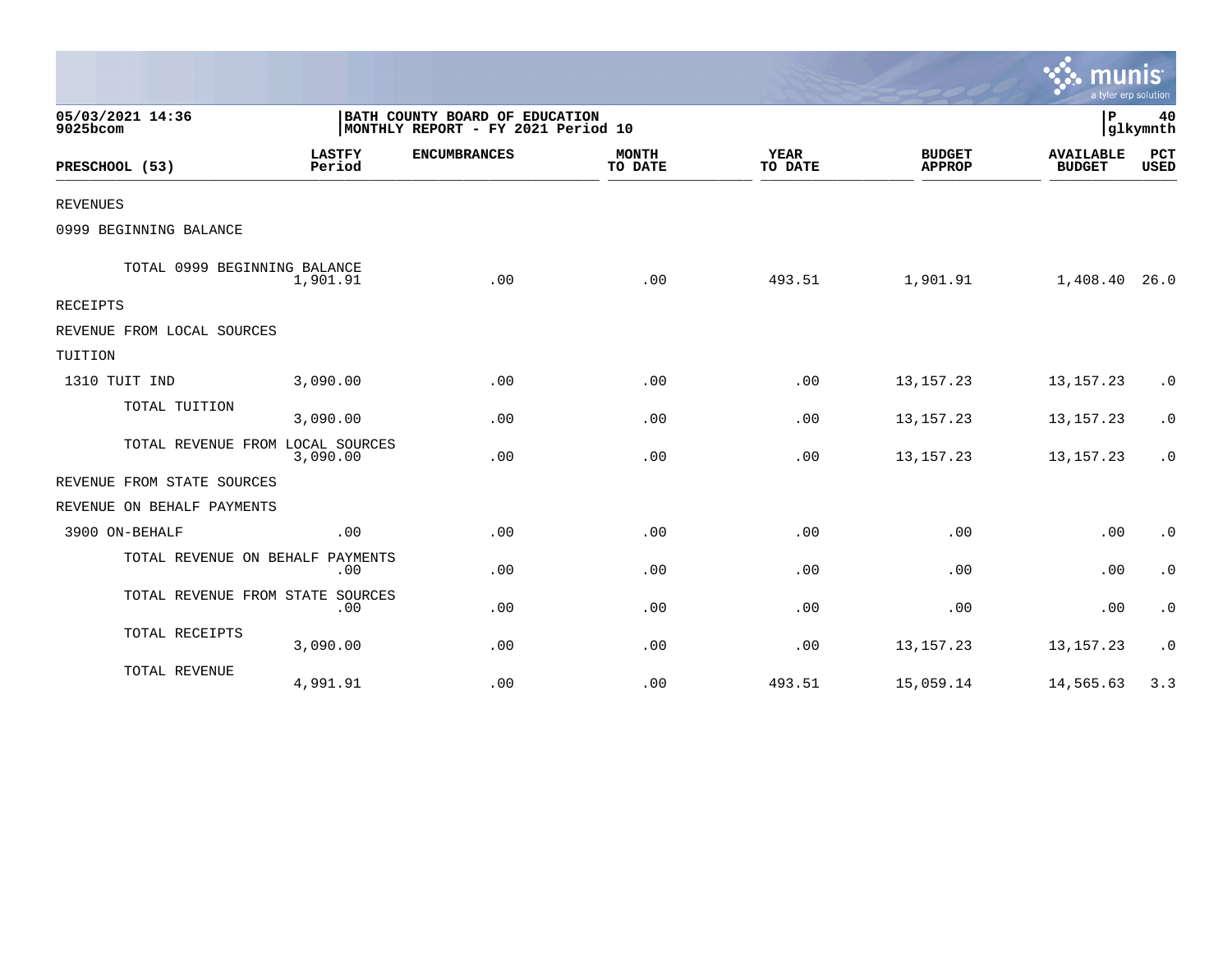|                                                                      |                                |                                                                        |                                                                      |                                                                  |                                                                     |                                                                                             | munis<br>a tyler erp solution                                                               |                                                                                                                 |
|----------------------------------------------------------------------|--------------------------------|------------------------------------------------------------------------|----------------------------------------------------------------------|------------------------------------------------------------------|---------------------------------------------------------------------|---------------------------------------------------------------------------------------------|---------------------------------------------------------------------------------------------|-----------------------------------------------------------------------------------------------------------------|
| 9025bcom                                                             | 05/03/2021 14:36               |                                                                        | BATH COUNTY BOARD OF EDUCATION<br>MONTHLY REPORT - FY 2021 Period 10 |                                                                  |                                                                     |                                                                                             | ΙP                                                                                          | 41<br> glkymnth                                                                                                 |
|                                                                      | PRESCHOOL (53)                 | <b>LASTFY</b><br>Period                                                | <b>ENCUMBRANCES</b>                                                  | <b>MONTH</b><br>TO DATE                                          | <b>YEAR</b><br>TO DATE                                              | <b>BUDGET</b><br><b>APPROP</b>                                                              | <b>AVAILABLE</b><br><b>BUDGET</b>                                                           | PCT<br><b>USED</b>                                                                                              |
| <b>EXPENDITURES</b>                                                  |                                |                                                                        |                                                                      |                                                                  |                                                                     |                                                                                             |                                                                                             |                                                                                                                 |
| 0000                                                                 | RESTRICT TO REV & BAL SHT ONLY |                                                                        |                                                                      |                                                                  |                                                                     |                                                                                             |                                                                                             |                                                                                                                 |
| 0280                                                                 |                                | .00                                                                    | .00                                                                  | .00                                                              | .00                                                                 | .00                                                                                         | .00                                                                                         | $\cdot$ 0                                                                                                       |
|                                                                      | TOTAL 0000                     | RESTRICT TO REV & BAL SHT ONLY<br>.00                                  | .00                                                                  | .00                                                              | .00                                                                 | .00                                                                                         | .00                                                                                         | $\cdot$ 0                                                                                                       |
| 1000                                                                 | INSTRUCTION                    |                                                                        |                                                                      |                                                                  |                                                                     |                                                                                             |                                                                                             |                                                                                                                 |
| 0100<br>0200<br>0280<br>0300<br>0400<br>0500<br>0600<br>0700<br>0800 |                                | .00<br>.00<br>.00<br>.00<br>754.38<br>224.72<br>3,059.90<br>.00<br>.00 | .00<br>.00<br>.00<br>.00<br>.00<br>.00<br>63.97<br>.00<br>.00        | .00<br>.00<br>.00<br>.00<br>83.82<br>.00<br>274.91<br>.00<br>.00 | .00<br>.00<br>.00<br>.00<br>754.38<br>.00<br>1,116.44<br>.00<br>.00 | 2,200.00<br>2,000.00<br>.00<br>.00<br>2,422.72<br>1,063.52<br>5,200.00<br>2,122.90<br>50.00 | 2,200.00<br>2,000.00<br>.00<br>.00<br>1,668.34<br>1,063.52<br>4,019.59<br>2,122.90<br>50.00 | $\cdot$ 0<br>$\cdot$ 0<br>$\cdot$ 0<br>$.0$<br>31.1<br>$\boldsymbol{\cdot}$ 0<br>22.7<br>$\cdot$ 0<br>$\cdot$ 0 |
|                                                                      | TOTAL 1000                     | INSTRUCTION<br>4,039.00                                                | 63.97                                                                | 358.73                                                           | 1,870.82                                                            | 15,059.14                                                                                   | 13, 124.35                                                                                  | 12.9                                                                                                            |
| 2700                                                                 | STUDENT TRANSPORTATION         |                                                                        |                                                                      |                                                                  |                                                                     |                                                                                             |                                                                                             |                                                                                                                 |
| 0100<br>0200                                                         |                                | .00<br>.00                                                             | .00<br>.00                                                           | .00<br>.00                                                       | .00<br>.00                                                          | .00<br>.00                                                                                  | .00<br>.00                                                                                  | $\cdot$ 0<br>$\cdot$ 0                                                                                          |
|                                                                      | TOTAL 2700                     | STUDENT TRANSPORTATION<br>.00                                          | .00                                                                  | .00                                                              | .00                                                                 | .00                                                                                         | .00                                                                                         | $\cdot$ 0                                                                                                       |
|                                                                      | TOTAL EXPENDITURES             | 4,039.00                                                               | 63.97                                                                | 358.73                                                           | 1,870.82                                                            | 15,059.14                                                                                   | 13, 124.35                                                                                  | 12.9                                                                                                            |
|                                                                      | TOTAL FOR PRESCHOOL (53)       | 952.91                                                                 | $-63.97$                                                             | $-358.73$                                                        | $-1, 377.31$                                                        | .00                                                                                         | 1,441.28                                                                                    | $\cdot$ 0                                                                                                       |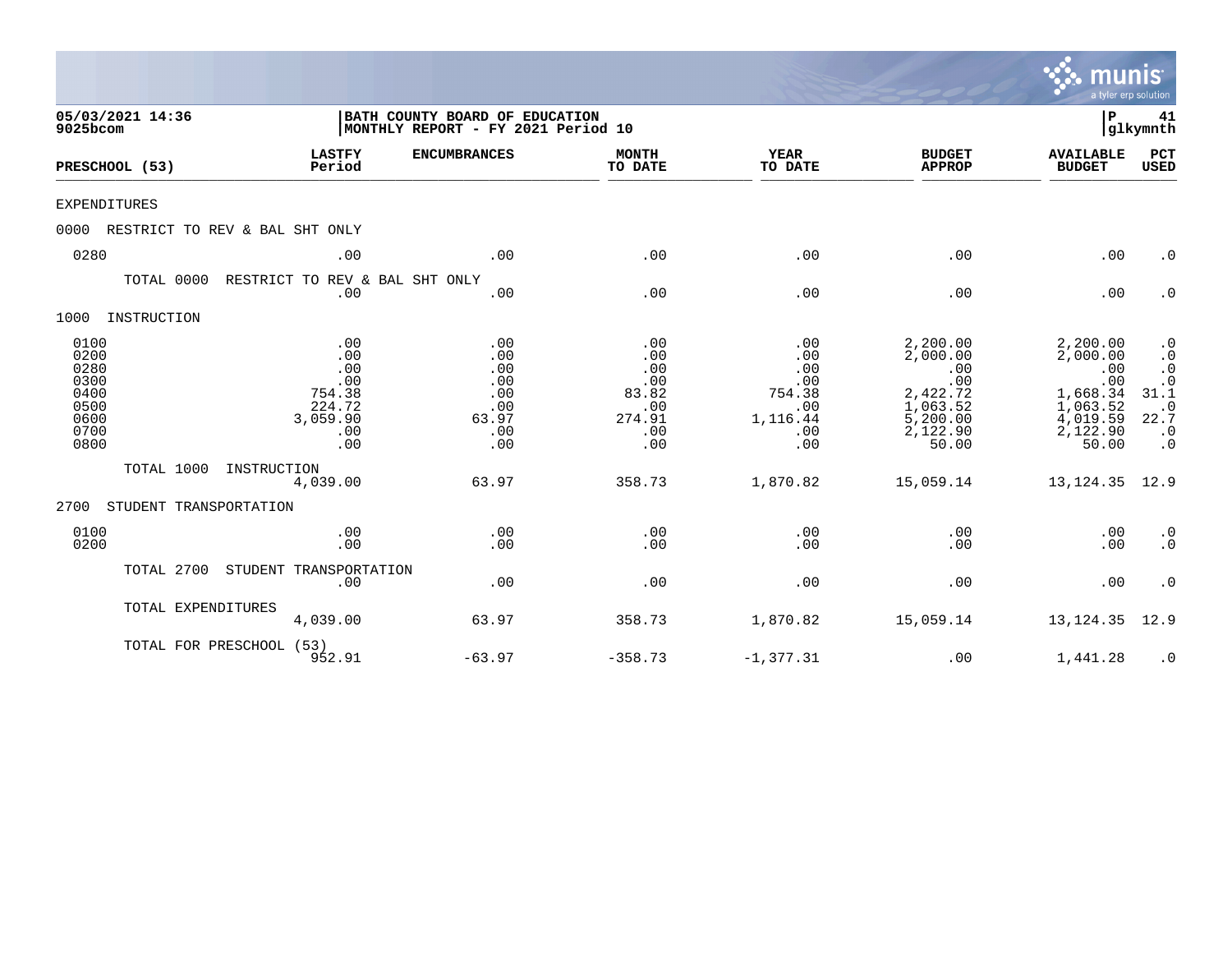|                                    |                         |                                                                      |                         |                        |                                | <b>W. MUNIS</b><br>a tyler erp solution |                    |
|------------------------------------|-------------------------|----------------------------------------------------------------------|-------------------------|------------------------|--------------------------------|-----------------------------------------|--------------------|
| 05/03/2021 14:36<br>9025bcom       |                         | BATH COUNTY BOARD OF EDUCATION<br>MONTHLY REPORT - FY 2021 Period 10 |                         |                        |                                | İΡ                                      | 42<br>glkymnth     |
| CHILD CARE (61)                    | <b>LASTFY</b><br>Period | <b>ENCUMBRANCES</b>                                                  | <b>MONTH</b><br>TO DATE | <b>YEAR</b><br>TO DATE | <b>BUDGET</b><br><b>APPROP</b> | <b>AVAILABLE</b><br><b>BUDGET</b>       | PCT<br><b>USED</b> |
| <b>REVENUES</b>                    |                         |                                                                      |                         |                        |                                |                                         |                    |
| <b>RECEIPTS</b>                    |                         |                                                                      |                         |                        |                                |                                         |                    |
| REVENUE FROM LOCAL SOURCES         |                         |                                                                      |                         |                        |                                |                                         |                    |
| COMMUNITY SERVICE ACTIVITIES       |                         |                                                                      |                         |                        |                                |                                         |                    |
| 1810 CHILD CARE                    | .00                     | .00                                                                  | .00                     | .00                    | .00                            | .00                                     | $\cdot$ 0          |
| TOTAL COMMUNITY SERVICE ACTIVITIES | .00                     | .00                                                                  | .00                     | .00                    | .00                            | .00                                     | $\cdot$ 0          |
| TOTAL REVENUE FROM LOCAL SOURCES   | .00                     | .00.                                                                 | .00                     | .00                    | .00                            | .00                                     | $\cdot$ 0          |
| REVENUE FROM STATE SOURCES         |                         |                                                                      |                         |                        |                                |                                         |                    |
| EXPENDITURE REIMBURSEMENTS         |                         |                                                                      |                         |                        |                                |                                         |                    |
| 3131 MISC REIMB                    | .00                     | .00                                                                  | .00                     | .00                    | .00                            | .00                                     | $\cdot$ 0          |
| TOTAL EXPENDITURE REIMBURSEMENTS   | .00                     | .00                                                                  | .00                     | .00                    | .00                            | .00                                     | $\cdot$ 0          |
| RESTRICTED                         |                         |                                                                      |                         |                        |                                |                                         |                    |
| 3200 RES STATE                     | .00                     | .00                                                                  | .00                     | .00                    | .00                            | .00                                     | $\cdot$ 0          |
| TOTAL RESTRICTED                   | .00                     | .00                                                                  | .00                     | .00                    | .00                            | .00                                     | $\cdot$ 0          |
| TOTAL REVENUE FROM STATE SOURCES   | .00                     | .00                                                                  | .00                     | .00                    | .00                            | .00                                     | $\cdot$ 0          |
| OTHER RECEIPTS                     |                         |                                                                      |                         |                        |                                |                                         |                    |
| INTERFUND TRANSFERS                |                         |                                                                      |                         |                        |                                |                                         |                    |
| 5210 FND XFER                      | .00                     | .00                                                                  | .00                     | .00                    | .00                            | .00                                     | $\cdot$ 0          |
| TOTAL INTERFUND TRANSFERS          | .00                     | .00                                                                  | .00                     | .00                    | .00                            | .00                                     | $\cdot$ 0          |
| TOTAL OTHER RECEIPTS               | .00                     | .00                                                                  | .00                     | .00                    | .00                            | .00                                     | $\cdot$ 0          |
| TOTAL RECEIPTS                     | .00                     | .00                                                                  | .00                     | .00                    | .00                            | .00                                     | $\cdot$ 0          |
| TOTAL REVENUE                      | .00                     | .00                                                                  | .00                     | .00                    | .00                            | .00                                     | $\cdot$ 0          |

 $\sim$   $\sim$   $\sim$   $\sim$   $\sim$   $\sim$   $\sim$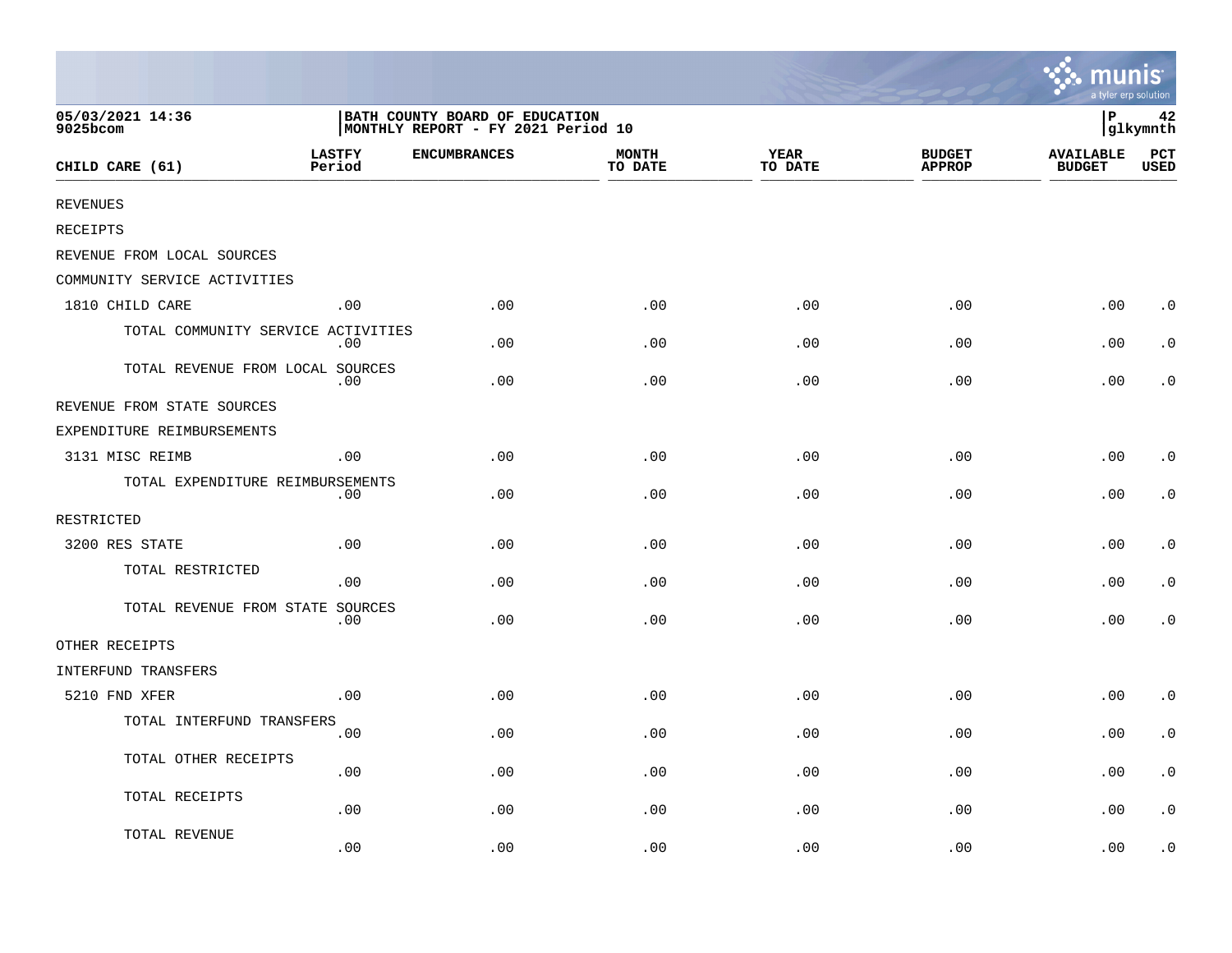

| $9025$ bcom                                  | 05/03/2021 14:36     | BATH COUNTY BOARD OF EDUCATION<br>MONTHLY REPORT - FY 2021 Period 10 |                                        |                                        |                                        |                                        | 43<br>l P<br>glkymnth                  |                                                                                  |
|----------------------------------------------|----------------------|----------------------------------------------------------------------|----------------------------------------|----------------------------------------|----------------------------------------|----------------------------------------|----------------------------------------|----------------------------------------------------------------------------------|
|                                              | CHILD CARE (61)      | <b>LASTFY</b><br>Period                                              | <b>ENCUMBRANCES</b>                    | <b>MONTH</b><br>TO DATE                | <b>YEAR</b><br>TO DATE                 | <b>BUDGET</b><br><b>APPROP</b>         | <b>AVAILABLE</b><br><b>BUDGET</b>      | PCT<br>USED                                                                      |
| <b>EXPENDITURES</b>                          |                      |                                                                      |                                        |                                        |                                        |                                        |                                        |                                                                                  |
| 3300                                         | COMMUNITY SERVICES   |                                                                      |                                        |                                        |                                        |                                        |                                        |                                                                                  |
| 0100<br>0200<br>0300<br>0500<br>0600<br>0700 |                      | .00<br>.00<br>.00<br>.00<br>.00<br>.00                               | .00<br>.00<br>.00<br>.00<br>.00<br>.00 | .00<br>.00<br>.00<br>.00<br>.00<br>.00 | .00<br>.00<br>.00<br>.00<br>.00<br>.00 | .00<br>.00<br>.00<br>.00<br>.00<br>.00 | .00<br>.00<br>.00<br>.00<br>.00<br>.00 | .0<br>$\boldsymbol{\cdot}$ 0<br>$\cdot$ 0<br>$\cdot$ 0<br>$\cdot$ 0<br>$\cdot$ 0 |
|                                              | TOTAL 3300           | COMMUNITY SERVICES<br>.00                                            | .00                                    | .00                                    | .00                                    | .00                                    | .00                                    | $\cdot$ 0                                                                        |
|                                              | TOTAL EXPENDITURES   | .00                                                                  | .00                                    | .00                                    | .00                                    | .00                                    | .00                                    | $\cdot$ 0                                                                        |
|                                              | TOTAL FOR CHILD CARE | (61)<br>.00                                                          | .00                                    | .00                                    | .00                                    | .00                                    | .00                                    | $\cdot$ 0                                                                        |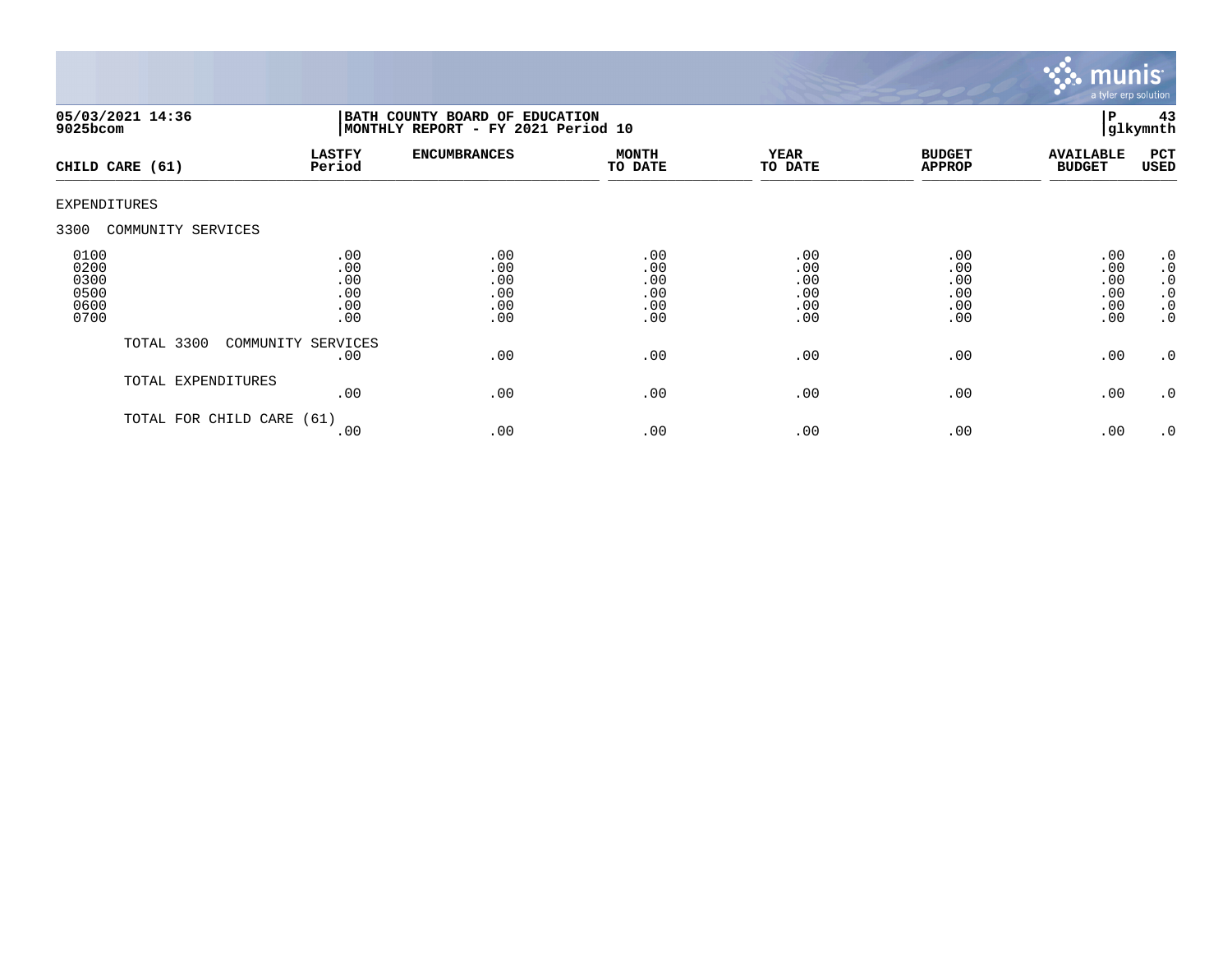|                              |                         |                                                                       |                         |                        |                                | <b>munis</b><br>a tyler erp solution |                |
|------------------------------|-------------------------|-----------------------------------------------------------------------|-------------------------|------------------------|--------------------------------|--------------------------------------|----------------|
| 05/03/2021 14:36<br>9025bcom |                         | BATH COUNTY BOARD OF EDUCATION<br> MONTHLY REPORT - FY 2021 Period 10 |                         |                        |                                | P                                    | 44<br>glkymnth |
| PRESCHOOL (62)               | <b>LASTFY</b><br>Period | <b>ENCUMBRANCES</b>                                                   | <b>MONTH</b><br>TO DATE | <b>YEAR</b><br>TO DATE | <b>BUDGET</b><br><b>APPROP</b> | <b>AVAILABLE</b><br><b>BUDGET</b>    | PCT<br>USED    |
| <b>REVENUES</b>              |                         |                                                                       |                         |                        |                                |                                      |                |
| 0999 BEGINNING BALANCE       |                         |                                                                       |                         |                        |                                |                                      |                |
| TOTAL 0999 BEGINNING BALANCE | .00                     | .00                                                                   | .00                     | .00                    | .00                            | .00                                  | $\cdot$ 0      |
| <b>RECEIPTS</b>              |                         |                                                                       |                         |                        |                                |                                      |                |
| REVENUE FROM LOCAL SOURCES   |                         |                                                                       |                         |                        |                                |                                      |                |
| TUITION                      |                         |                                                                       |                         |                        |                                |                                      |                |
| 1310 TUIT IND                | .00                     | .00                                                                   | .00                     | .00                    | .00                            | .00                                  | $\cdot$ 0      |
| TOTAL TUITION                | .00                     | .00                                                                   | .00                     | .00                    | .00                            | .00                                  | $\cdot$ 0      |
| TOTAL REVENUE FROM LOCAL     | SOURCES<br>.00          | .00                                                                   | .00                     | .00                    | .00                            | .00                                  | $\cdot$ 0      |
| TOTAL RECEIPTS               | .00                     | .00                                                                   | .00                     | .00                    | .00                            | .00                                  | $\cdot$ 0      |
| TOTAL REVENUE                | .00                     | .00                                                                   | .00                     | .00                    | .00                            | .00                                  | $\cdot$ 0      |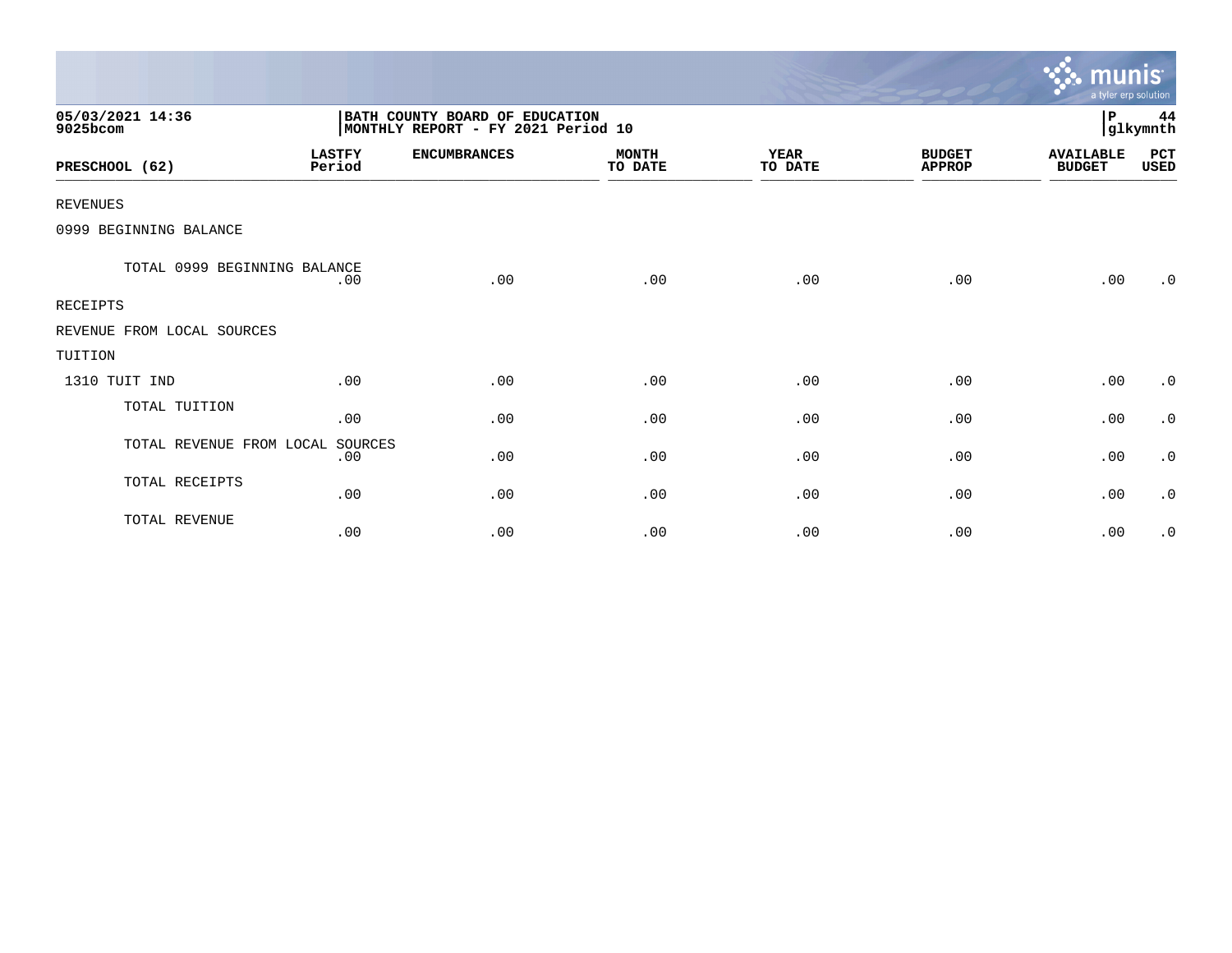

| 05/03/2021 14:36<br>9025bcom |                         | BATH COUNTY BOARD OF EDUCATION<br>MONTHLY REPORT - FY 2021 Period 10 |                         |                        |                                |                                   |                           |
|------------------------------|-------------------------|----------------------------------------------------------------------|-------------------------|------------------------|--------------------------------|-----------------------------------|---------------------------|
| PRESCHOOL (62)               | <b>LASTFY</b><br>Period | <b>ENCUMBRANCES</b>                                                  | <b>MONTH</b><br>TO DATE | <b>YEAR</b><br>TO DATE | <b>BUDGET</b><br><b>APPROP</b> | <b>AVAILABLE</b><br><b>BUDGET</b> | <b>PCT</b><br><b>USED</b> |
| EXPENDITURES                 |                         |                                                                      |                         |                        |                                |                                   |                           |
| INSTRUCTION<br>1000          |                         |                                                                      |                         |                        |                                |                                   |                           |
| 0600                         | .00                     | .00                                                                  | .00                     | .00                    | .00                            | .00                               | .0                        |
| TOTAL 1000<br>INSTRUCTION    | .00                     | .00                                                                  | .00                     | .00                    | .00                            | .00                               | .0                        |
| TOTAL EXPENDITURES           | .00                     | .00                                                                  | .00                     | .00                    | .00                            | .00                               | .0                        |
| TOTAL FOR PRESCHOOL (62)     | .00                     | .00                                                                  | .00                     | .00                    | .00                            | .00                               | $\cdot$ 0                 |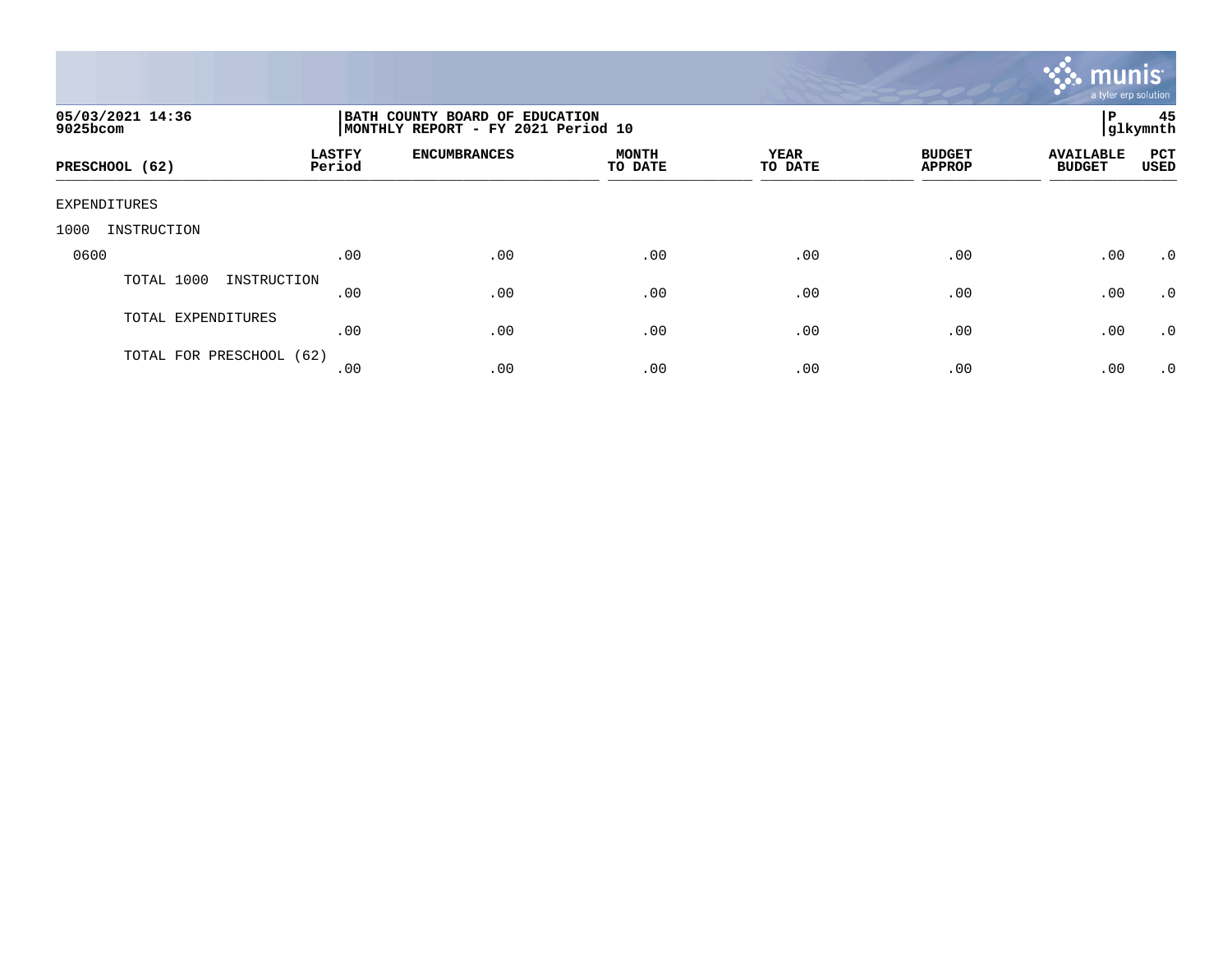|                                        |                         |                                                                      |                         |                        |                                | a tyler erp solution              |                    |
|----------------------------------------|-------------------------|----------------------------------------------------------------------|-------------------------|------------------------|--------------------------------|-----------------------------------|--------------------|
| 05/03/2021 14:36<br>9025bcom           |                         | BATH COUNTY BOARD OF EDUCATION<br>MONTHLY REPORT - FY 2021 Period 10 |                         |                        |                                | ΙP                                | 46<br> glkymnth    |
| TRUST/AGENCY FUNDS (7000)              | <b>LASTFY</b><br>Period | <b>ENCUMBRANCES</b>                                                  | <b>MONTH</b><br>TO DATE | <b>YEAR</b><br>TO DATE | <b>BUDGET</b><br><b>APPROP</b> | <b>AVAILABLE</b><br><b>BUDGET</b> | PCT<br><b>USED</b> |
| <b>REVENUES</b>                        |                         |                                                                      |                         |                        |                                |                                   |                    |
| 0999 BEGINNING BALANCE                 |                         |                                                                      |                         |                        |                                |                                   |                    |
| TOTAL 0999 BEGINNING BALANCE           | .00                     | .00                                                                  | .00                     | .00                    | .00                            | .00                               | $\cdot$ 0          |
| RECEIPTS                               |                         |                                                                      |                         |                        |                                |                                   |                    |
| REVENUE FROM LOCAL SOURCES             |                         |                                                                      |                         |                        |                                |                                   |                    |
| OTHER REVENUE FROM LOCAL SOURCES       |                         |                                                                      |                         |                        |                                |                                   |                    |
| 1920 CONTRIBUTE                        | 199.67                  | .00                                                                  | 4.25                    | 28,067.22              | 21,000.00                      | $-7,067.22$ 133.7                 |                    |
| TOTAL OTHER REVENUE FROM LOCAL SOURCES | 199.67                  | .00                                                                  | 4.25                    | 28,067.22              | 21,000.00                      | $-7,067.22$ 133.7                 |                    |
| TOTAL REVENUE FROM LOCAL SOURCES       | 199.67                  | .00                                                                  | 4.25                    | 28,067.22              | 21,000.00                      | $-7,067.22$ 133.7                 |                    |
| OTHER RECEIPTS                         |                         |                                                                      |                         |                        |                                |                                   |                    |
| INTERFUND TRANSFERS                    |                         |                                                                      |                         |                        |                                |                                   |                    |
| 5210 FND XFER                          | .00                     | .00                                                                  | .00                     | .00                    | .00                            | .00                               | $\cdot$ 0          |
| TOTAL INTERFUND TRANSFERS              | .00                     | .00                                                                  | .00                     | .00                    | .00                            | .00                               | $\cdot$ 0          |
| TOTAL OTHER RECEIPTS                   | .00                     | .00                                                                  | .00                     | .00                    | .00                            | .00                               | $\cdot$ 0          |
| TOTAL RECEIPTS                         | 199.67                  | .00                                                                  | 4.25                    | 28,067.22              | 21,000.00                      | $-7,067.22$ 133.7                 |                    |
| TOTAL REVENUE                          | 199.67                  | .00                                                                  | 4.25                    | 28,067.22              | 21,000.00                      | $-7,067.22$ 133.7                 |                    |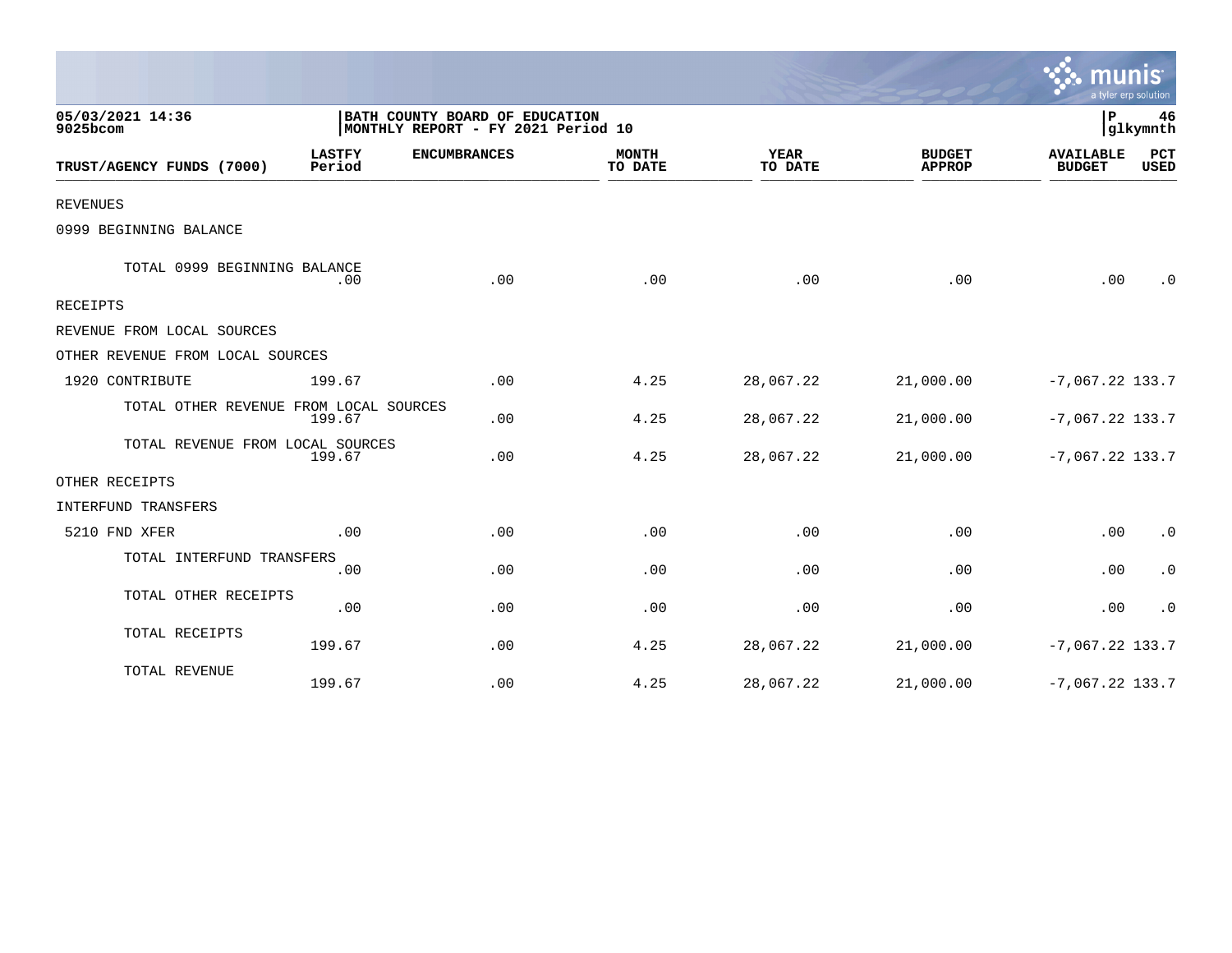

| 05/03/2021 14:36<br>9025bcom        | Р<br>BATH COUNTY BOARD OF EDUCATION<br>glkymnth<br>MONTHLY REPORT - FY 2021 Period 10 |                     |                         |                        |                                |                                   |                      |  |
|-------------------------------------|---------------------------------------------------------------------------------------|---------------------|-------------------------|------------------------|--------------------------------|-----------------------------------|----------------------|--|
| TRUST/AGENCY FUNDS (7000)           | <b>LASTFY</b><br>Period                                                               | <b>ENCUMBRANCES</b> | <b>MONTH</b><br>TO DATE | <b>YEAR</b><br>TO DATE | <b>BUDGET</b><br><b>APPROP</b> | <b>AVAILABLE</b><br><b>BUDGET</b> | <b>PCT</b><br>USED   |  |
| EXPENDITURES                        |                                                                                       |                     |                         |                        |                                |                                   |                      |  |
| 3300<br>COMMUNITY SERVICES          |                                                                                       |                     |                         |                        |                                |                                   |                      |  |
| 0600                                | 1,000.00                                                                              | .00                 | .00                     | .00                    | 21,000.00                      | 21,000.00                         | $\cdot$ 0            |  |
| TOTAL 3300                          | COMMUNITY SERVICES<br>1,000.00                                                        | .00                 | .00                     | .00                    | 21,000.00                      | 21,000.00                         | $\cdot$ 0            |  |
| TOTAL EXPENDITURES                  | 1,000.00                                                                              | .00                 | .00                     | .00                    | 21,000.00                      | 21,000.00                         | $\cdot$ 0            |  |
| TOTAL FOR TRUST/AGENCY FUNDS (7000) | $-800.33$                                                                             | .00                 | 4.25                    | 28,067.22              | .00                            | $-28,067,22$                      | $\cdot$ <sup>0</sup> |  |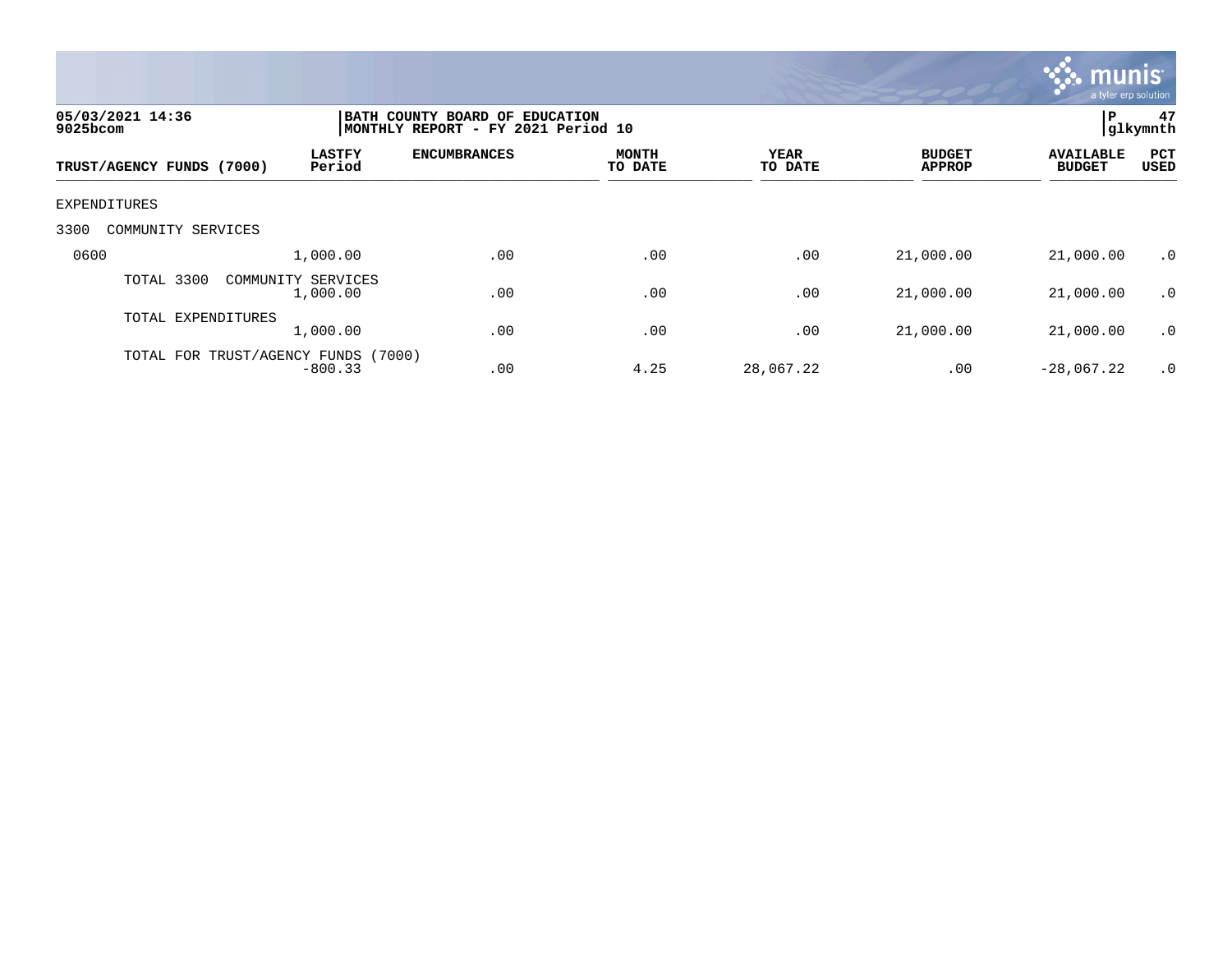|                                                     |                         |                                                                      |                         |                        |                                | munis<br>a tyler erp solution     |                                                  |
|-----------------------------------------------------|-------------------------|----------------------------------------------------------------------|-------------------------|------------------------|--------------------------------|-----------------------------------|--------------------------------------------------|
| 05/03/2021 14:36<br>9025bcom                        |                         | BATH COUNTY BOARD OF EDUCATION<br>MONTHLY REPORT - FY 2021 Period 10 |                         |                        |                                | l P                               | 48<br>glkymnth                                   |
| GOVERNMENTAL ASSETS (8)                             | <b>LASTFY</b><br>Period | <b>ENCUMBRANCES</b>                                                  | <b>MONTH</b><br>TO DATE | <b>YEAR</b><br>TO DATE | <b>BUDGET</b><br><b>APPROP</b> | <b>AVAILABLE</b><br><b>BUDGET</b> | <b>PCT</b><br>USED                               |
| <b>REVENUES</b>                                     |                         |                                                                      |                         |                        |                                |                                   |                                                  |
| RECEIPTS                                            |                         |                                                                      |                         |                        |                                |                                   |                                                  |
| REVENUE FROM LOCAL SOURCES                          |                         |                                                                      |                         |                        |                                |                                   |                                                  |
| OTHER REVENUE FROM LOCAL SOURCES                    |                         |                                                                      |                         |                        |                                |                                   |                                                  |
| 1930 GAIN/LOSS                                      | .00                     | .00                                                                  | .00                     | .00                    | .00                            | .00                               | $\cdot$ 0                                        |
| TOTAL OTHER REVENUE FROM LOCAL SOURCES              | .00                     | .00                                                                  | .00                     | .00                    | .00                            | .00                               | $\cdot$ 0                                        |
| TOTAL REVENUE FROM LOCAL SOURCES                    | .00                     | .00                                                                  | .00                     | .00                    | .00                            | .00                               | $\cdot$ 0                                        |
| OTHER RECEIPTS                                      |                         |                                                                      |                         |                        |                                |                                   |                                                  |
| SALE OR COMP FOR LOSS OF ASSETS                     |                         |                                                                      |                         |                        |                                |                                   |                                                  |
| 5311 SALE LAND<br>5331 SALE BLDG<br>5341 SALE EQUIP | .00<br>.00<br>.00       | .00<br>.00<br>.00                                                    | .00<br>.00<br>.00       | .00<br>.00<br>.00      | .00<br>.00<br>.00              | .00<br>.00<br>.00                 | $\cdot$ 0<br>$\boldsymbol{\cdot}$ 0<br>$\cdot$ 0 |
| TOTAL SALE OR COMP FOR LOSS OF ASSETS               | .00                     | .00                                                                  | .00                     | .00                    | .00                            | .00                               | $\cdot$ 0                                        |
| TOTAL OTHER RECEIPTS                                | .00                     | .00                                                                  | .00                     | .00                    | .00                            | .00                               | $\cdot$ 0                                        |
| TOTAL RECEIPTS                                      | .00                     | .00                                                                  | .00                     | .00                    | .00                            | .00                               | $\cdot$ 0                                        |
| TOTAL REVENUE                                       | .00                     | .00                                                                  | .00                     | .00                    | .00                            | .00                               | $\cdot$ 0                                        |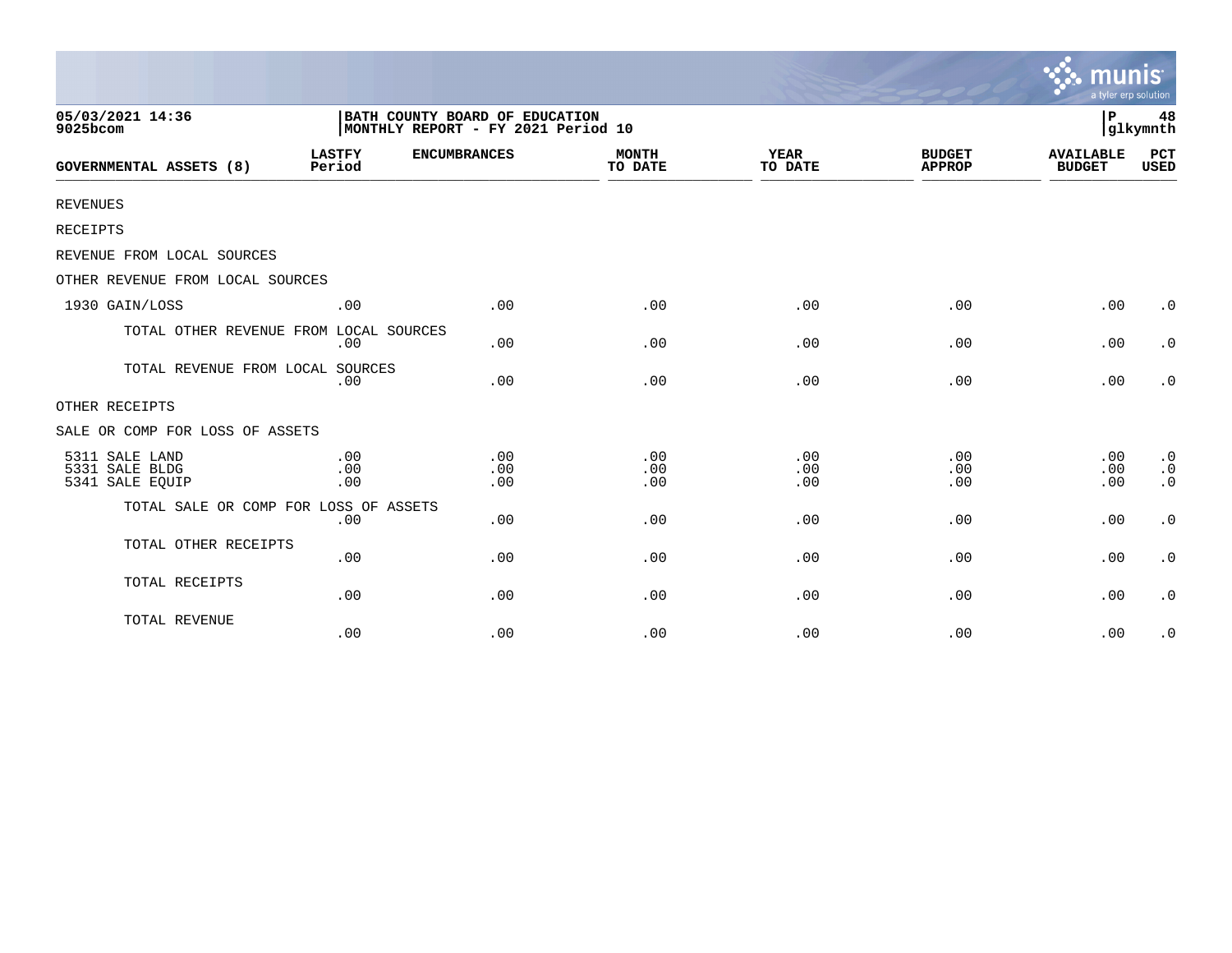

| 05/03/2021 14:36<br>9025bcom          |                               | BATH COUNTY BOARD OF EDUCATION<br>MONTHLY REPORT - FY 2021 Period 10 |                     |                         |                        |                                |                                   | 49<br>glkymnth     |
|---------------------------------------|-------------------------------|----------------------------------------------------------------------|---------------------|-------------------------|------------------------|--------------------------------|-----------------------------------|--------------------|
| GOVERNMENTAL ASSETS (8)               |                               | <b>LASTFY</b><br>Period                                              | <b>ENCUMBRANCES</b> | <b>MONTH</b><br>TO DATE | <b>YEAR</b><br>TO DATE | <b>BUDGET</b><br><b>APPROP</b> | <b>AVAILABLE</b><br><b>BUDGET</b> | PCT<br><b>USED</b> |
| EXPENDITURES                          |                               |                                                                      |                     |                         |                        |                                |                                   |                    |
| 1000 INSTRUCTION                      |                               |                                                                      |                     |                         |                        |                                |                                   |                    |
| 0700                                  |                               | 275.65                                                               | .00                 | .00                     | 537.93                 | .00                            | $-537.93$                         | $\cdot$ 0          |
|                                       | TOTAL 1000 INSTRUCTION        | 275.65                                                               | .00                 | .00                     | 537.93                 | .00                            | $-537.93$                         | $\cdot$ 0          |
| 2100 STUDENT SUPPORT SERVICES         |                               |                                                                      |                     |                         |                        |                                |                                   |                    |
| 0700                                  |                               | .00                                                                  | .00                 | .00                     | .00                    | .00                            | .00                               | $\cdot$ 0          |
|                                       |                               | TOTAL 2100 STUDENT SUPPORT SERVICES<br>.00                           | .00                 | .00                     | .00                    | .00                            | .00                               | $\cdot$ 0          |
| 2200                                  | INSTRUCTIONAL STAFF SUPP SERV |                                                                      |                     |                         |                        |                                |                                   |                    |
| 0700                                  |                               | 83.19                                                                | .00                 | .00                     | 44.17                  | .00                            | $-44.17$                          | $\cdot$ 0          |
| TOTAL 2200                            |                               | INSTRUCTIONAL STAFF SUPP SERV<br>83.19                               | .00                 | .00                     | 44.17                  | .00                            | $-44.17$                          | $\cdot$ 0          |
| 2300 DISTRICT ADMIN SUPPORT           |                               |                                                                      |                     |                         |                        |                                |                                   |                    |
| 0700                                  |                               | 26.67                                                                | .00                 | .00                     | 225.12                 | .00                            | $-225.12$                         | $\cdot$ 0          |
|                                       |                               | TOTAL 2300 DISTRICT ADMIN SUPPORT<br>26.67                           | .00                 | .00                     | 225.12                 | .00                            | $-225.12$                         | $\cdot$ 0          |
| 2400 SCHOOL ADMIN SUPPORT             |                               |                                                                      |                     |                         |                        |                                |                                   |                    |
| 0700                                  |                               | .00                                                                  | .00                 | .00                     | .00                    | .00                            | .00                               | $\cdot$ 0          |
| TOTAL 2400                            |                               | SCHOOL ADMIN SUPPORT<br>.00                                          | .00                 | .00                     | .00                    | .00                            | .00                               | $\cdot$ 0          |
| 2500 BUSINESS SUPPORT SERVICES        |                               |                                                                      |                     |                         |                        |                                |                                   |                    |
| 0700                                  |                               | .00                                                                  | .00                 | .00                     | .00                    | .00                            | .00                               | $\cdot$ 0          |
| TOTAL 2500                            |                               | BUSINESS SUPPORT SERVICES<br>.00                                     | .00                 | .00                     | .00                    | .00                            | .00                               | $\cdot$ 0          |
| 2600 PLANT OPERATIONS AND MAINTENANCE |                               |                                                                      |                     |                         |                        |                                |                                   |                    |
| 0700                                  |                               | .00                                                                  | .00                 | .00                     | .00                    | .00                            | .00                               | $\cdot$ 0          |
| TOTAL 2600                            |                               | PLANT OPERATIONS AND MAINTENANCE<br>.00                              | .00                 | .00                     | .00                    | .00                            | .00                               | $\cdot$ 0          |

2700 STUDENT TRANSPORTATION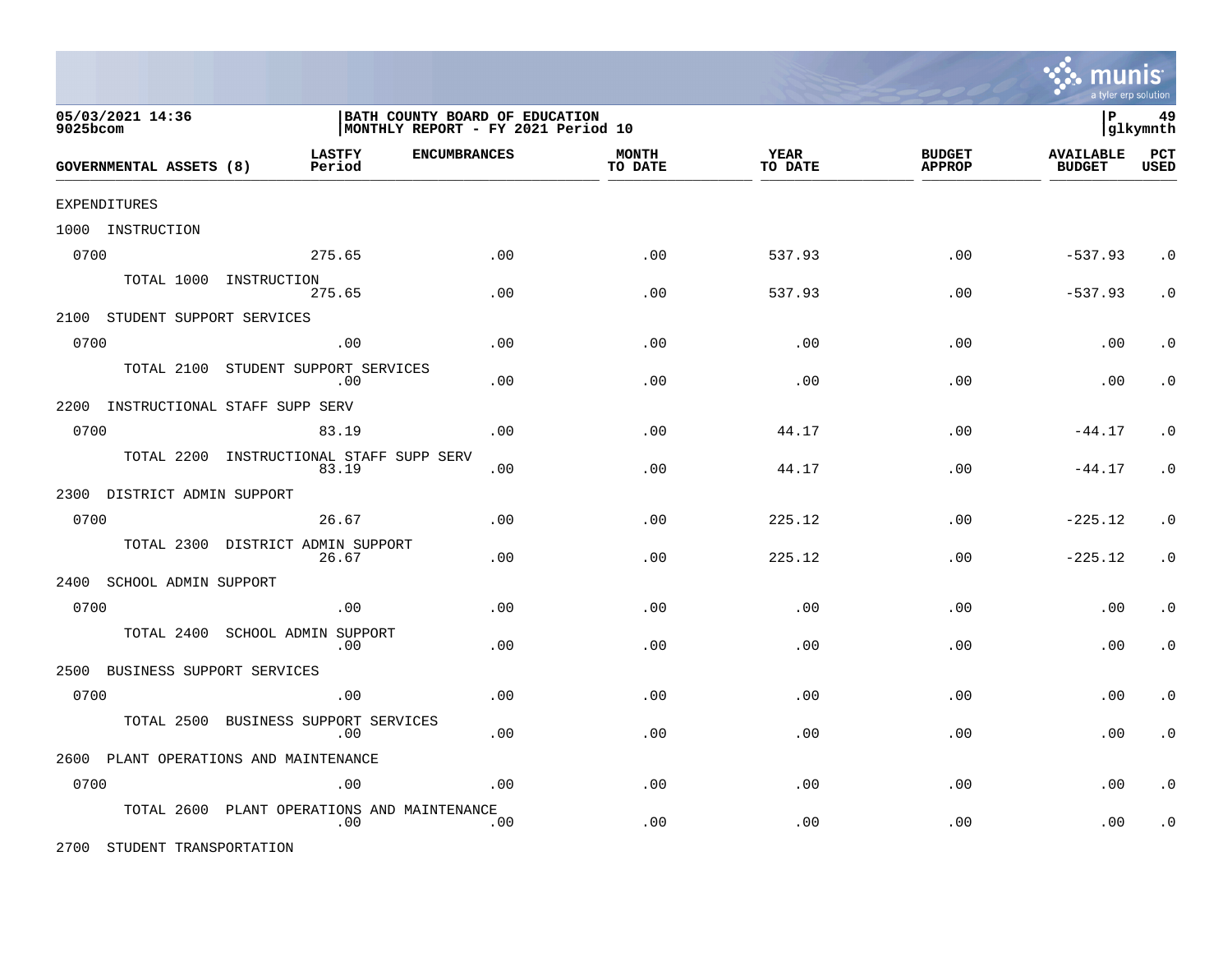

| 05/03/2021 14:36<br>9025bcom   |                                                | BATH COUNTY BOARD OF EDUCATION<br>MONTHLY REPORT - FY 2021 Period 10 |                         |                        |                                |                                   |             |
|--------------------------------|------------------------------------------------|----------------------------------------------------------------------|-------------------------|------------------------|--------------------------------|-----------------------------------|-------------|
| <b>GOVERNMENTAL ASSETS (8)</b> | <b>LASTFY</b><br>Period                        | <b>ENCUMBRANCES</b>                                                  | <b>MONTH</b><br>TO DATE | <b>YEAR</b><br>TO DATE | <b>BUDGET</b><br><b>APPROP</b> | <b>AVAILABLE</b><br><b>BUDGET</b> | PCT<br>USED |
| 0700                           | .00                                            | .00                                                                  | .00                     | .00                    | .00                            | .00                               | $\cdot$ 0   |
| TOTAL 2700                     | STUDENT<br>TRANSPORTATION<br>.00               | .00                                                                  | .00                     | .00                    | .00                            | .00                               | $\cdot$ 0   |
| 3300<br>COMMUNITY SERVICES     |                                                |                                                                      |                         |                        |                                |                                   |             |
| 0700                           | .00                                            | .00                                                                  | .00                     | .00                    | .00                            | .00                               | $\cdot$ 0   |
| TOTAL 3300                     | COMMUNITY SERVICES<br>.00                      | .00                                                                  | .00                     | .00                    | .00                            | .00                               | $\cdot$ 0   |
| TOTAL EXPENDITURES             | 385.51                                         | .00                                                                  | .00                     | 807.22                 | .00                            | $-807.22$                         | $\cdot$ 0   |
|                                | TOTAL FOR GOVERNMENTAL ASSETS (8)<br>$-385.51$ | .00                                                                  | .00                     | $-807.22$              | .00                            | 807.22                            | $\cdot$ 0   |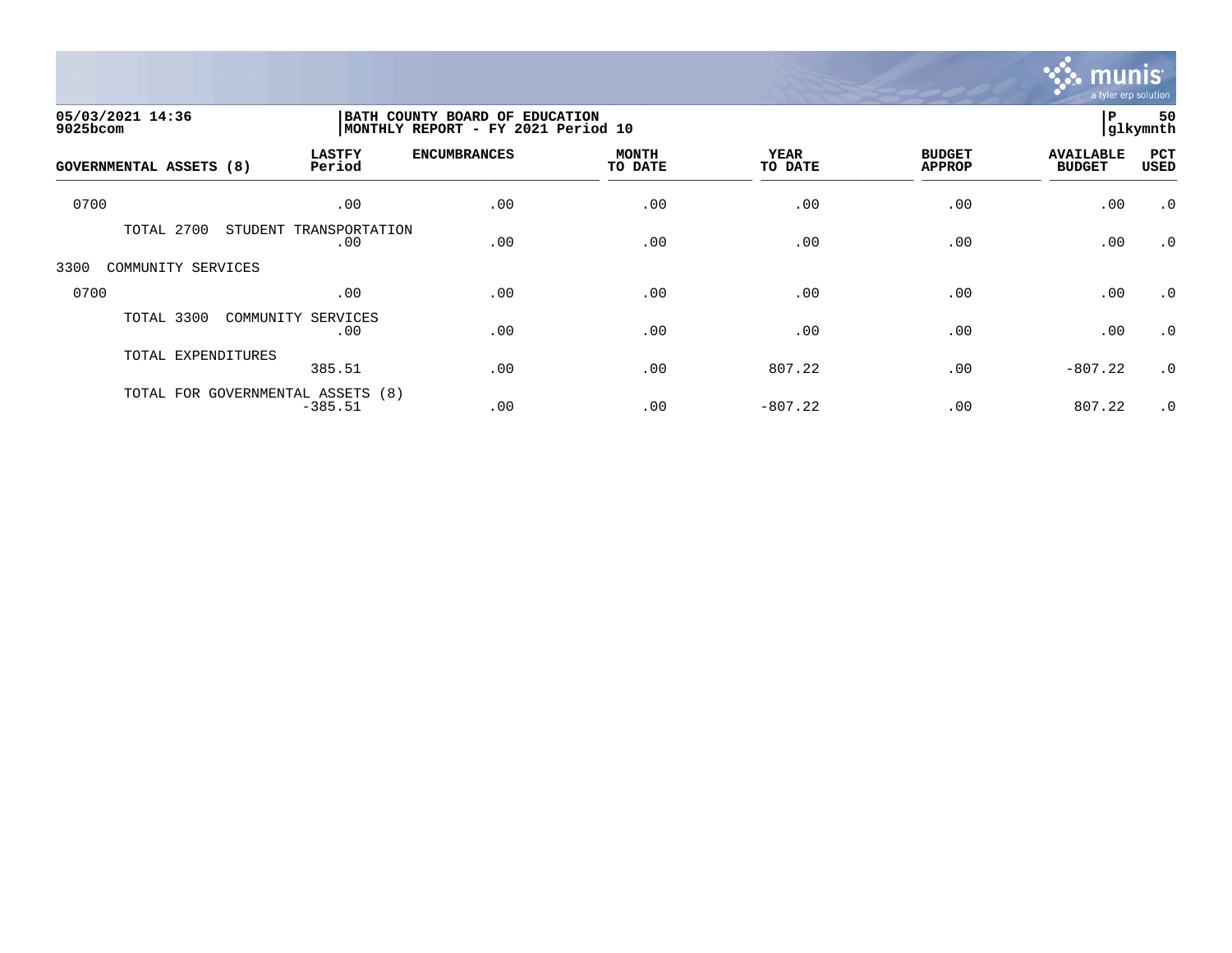|                                  |                                                                      |                     |                         |                        |                                | mu<br>a tyler erp solution        |                 |
|----------------------------------|----------------------------------------------------------------------|---------------------|-------------------------|------------------------|--------------------------------|-----------------------------------|-----------------|
| 05/03/2021 14:36<br>9025bcom     | BATH COUNTY BOARD OF EDUCATION<br>MONTHLY REPORT - FY 2021 Period 10 |                     |                         |                        |                                | l P                               | -51<br>glkymnth |
| FOOD SERVICE ASSETS (81)         | <b>LASTFY</b><br>Period                                              | <b>ENCUMBRANCES</b> | <b>MONTH</b><br>TO DATE | <b>YEAR</b><br>TO DATE | <b>BUDGET</b><br><b>APPROP</b> | <b>AVAILABLE</b><br><b>BUDGET</b> | PCT<br>USED     |
| <b>REVENUES</b>                  |                                                                      |                     |                         |                        |                                |                                   |                 |
| RECEIPTS                         |                                                                      |                     |                         |                        |                                |                                   |                 |
| REVENUE FROM LOCAL SOURCES       |                                                                      |                     |                         |                        |                                |                                   |                 |
| OTHER REVENUE FROM LOCAL SOURCES |                                                                      |                     |                         |                        |                                |                                   |                 |
| 1930 GAIN/LOSS                   | .00                                                                  | .00                 | .00                     | .00                    | .00                            | .00                               | $\cdot$ 0       |
| TOTAL OTHER REVENUE FROM         | LOCAL SOURCES<br>.00                                                 | .00                 | .00                     | .00                    | .00                            | .00                               | $\cdot$ 0       |
| TOTAL REVENUE FROM LOCAL SOURCES | .00                                                                  | .00                 | .00                     | .00                    | .00                            | .00                               | $\cdot$ 0       |
| TOTAL RECEIPTS                   | .00                                                                  | .00                 | .00                     | .00                    | .00                            | .00                               | $\cdot$ 0       |
| TOTAL REVENUE                    | .00                                                                  | .00                 | .00                     | .00                    | .00                            | .00                               | $\cdot$ 0       |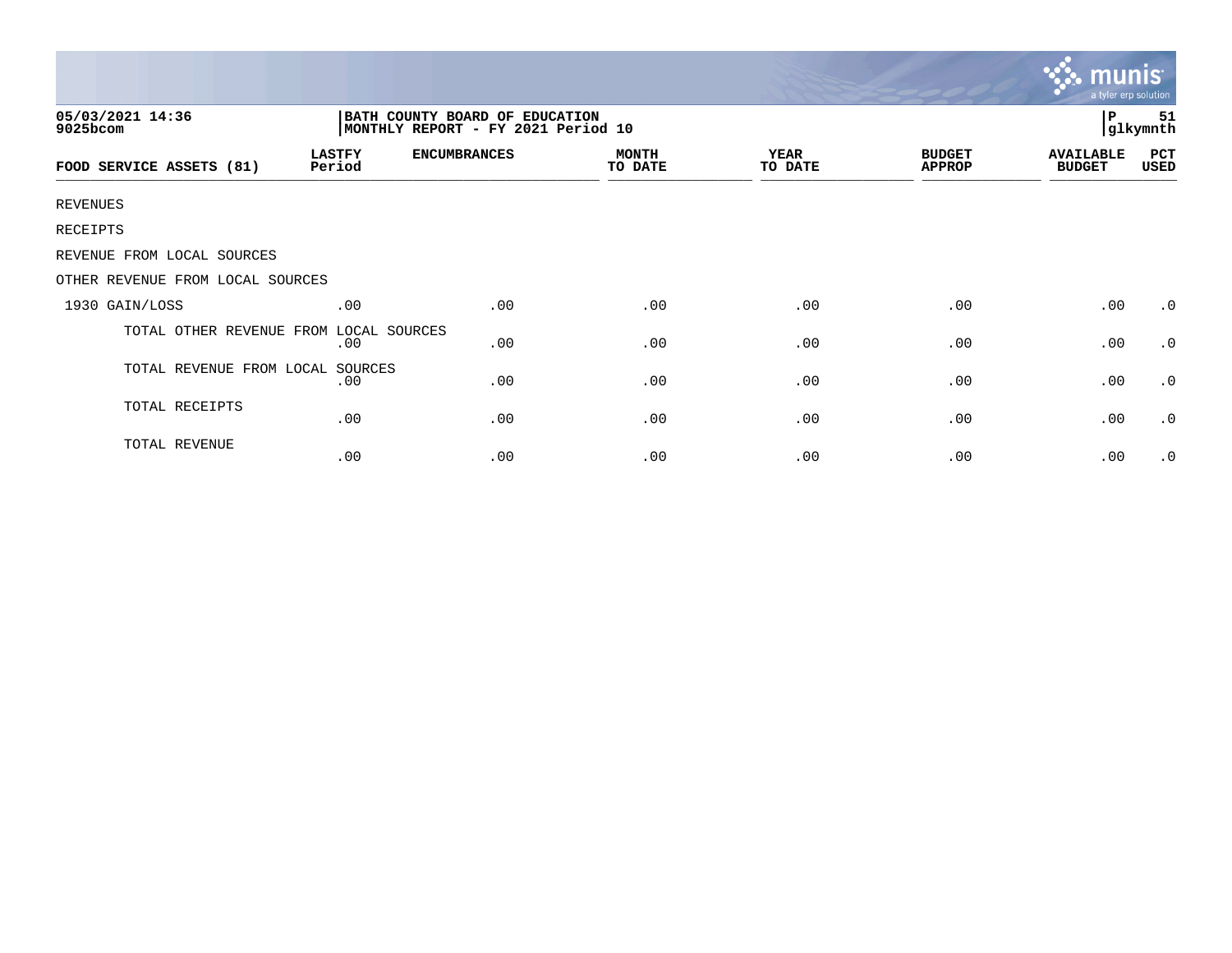

| 05/03/2021 14:36<br>$9025$ bcom    |                               | BATH COUNTY BOARD OF EDUCATION<br>MONTHLY REPORT - FY 2021 Period 10 |                         |                 |                                |                                   |                    |
|------------------------------------|-------------------------------|----------------------------------------------------------------------|-------------------------|-----------------|--------------------------------|-----------------------------------|--------------------|
| FOOD SERVICE ASSETS (81)           | <b>LASTFY</b><br>Period       | <b>ENCUMBRANCES</b>                                                  | <b>MONTH</b><br>TO DATE | YEAR<br>TO DATE | <b>BUDGET</b><br><b>APPROP</b> | <b>AVAILABLE</b><br><b>BUDGET</b> | PCT<br><b>USED</b> |
| <b>EXPENDITURES</b>                |                               |                                                                      |                         |                 |                                |                                   |                    |
| 3100<br>FOOD SERVICE OPERATION     |                               |                                                                      |                         |                 |                                |                                   |                    |
| 0700                               | .00                           | .00                                                                  | .00                     | .00             | .00                            | .00                               | .0                 |
| TOTAL 3100                         | FOOD SERVICE OPERATION<br>.00 | .00                                                                  | .00                     | .00             | .00                            | .00                               | .0                 |
| TOTAL EXPENDITURES                 | .00                           | .00                                                                  | .00                     | .00             | .00                            | .00                               | $\cdot$ 0          |
| TOTAL FOR FOOD SERVICE ASSETS (81) | .00                           | .00                                                                  | .00                     | .00             | .00                            | .00                               | $\cdot$ 0          |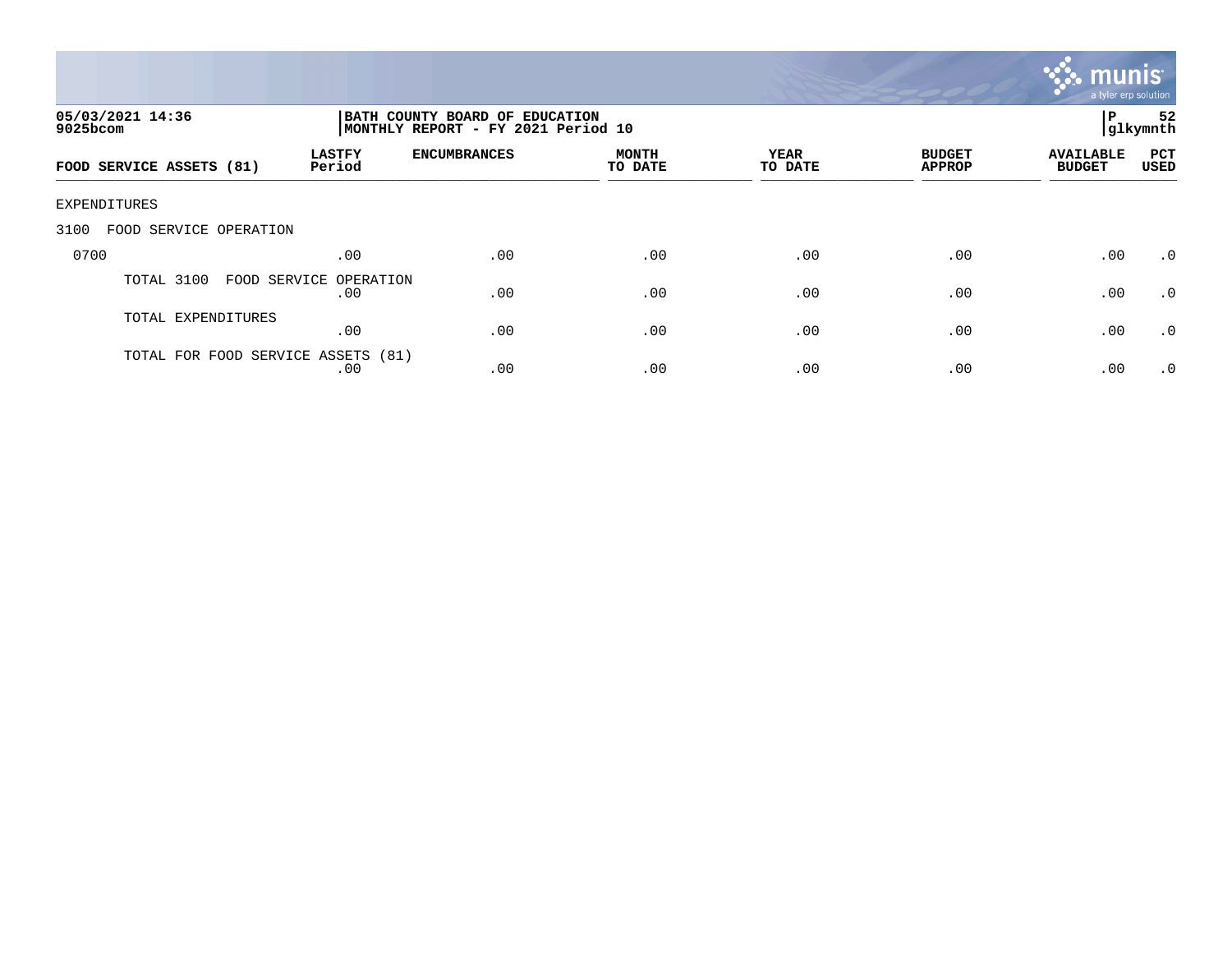|                                  |                                                                       |                     |                         |                 |                                | <b>munis</b><br>a tyler erp solution |                |
|----------------------------------|-----------------------------------------------------------------------|---------------------|-------------------------|-----------------|--------------------------------|--------------------------------------|----------------|
| 05/03/2021 14:36<br>9025bcom     | BATH COUNTY BOARD OF EDUCATION<br> MONTHLY REPORT - FY 2021 Period 10 |                     |                         |                 |                                |                                      | 53<br>glkymnth |
| DAY CARE ASSERTS (82)            | <b>LASTFY</b><br>Period                                               | <b>ENCUMBRANCES</b> | <b>MONTH</b><br>TO DATE | YEAR<br>TO DATE | <b>BUDGET</b><br><b>APPROP</b> | <b>AVAILABLE</b><br><b>BUDGET</b>    | PCT<br>USED    |
| <b>REVENUES</b>                  |                                                                       |                     |                         |                 |                                |                                      |                |
| RECEIPTS                         |                                                                       |                     |                         |                 |                                |                                      |                |
| REVENUE FROM LOCAL SOURCES       |                                                                       |                     |                         |                 |                                |                                      |                |
| OTHER REVENUE FROM LOCAL SOURCES |                                                                       |                     |                         |                 |                                |                                      |                |
| 1930 GAIN/LOSS                   | .00                                                                   | .00                 | .00                     | .00             | .00                            | .00                                  | $\cdot$ 0      |
| TOTAL OTHER REVENUE FROM         | LOCAL SOURCES<br>.00                                                  | .00                 | .00                     | .00             | .00                            | .00                                  | $\cdot$ 0      |
| TOTAL REVENUE FROM LOCAL         | SOURCES<br>.00                                                        | .00                 | .00                     | .00             | .00                            | .00                                  | $\cdot$ 0      |
| TOTAL RECEIPTS                   | .00                                                                   | .00                 | .00                     | .00             | .00                            | .00                                  | $\cdot$ 0      |
| TOTAL REVENUE                    | .00                                                                   | .00                 | .00                     | .00             | .00                            | .00                                  | $\cdot$ 0      |
| TOTAL FOR DAY CARE ASSERTS (82)  | .00                                                                   | .00                 | .00                     | .00             | .00                            | .00                                  | $\cdot$ 0      |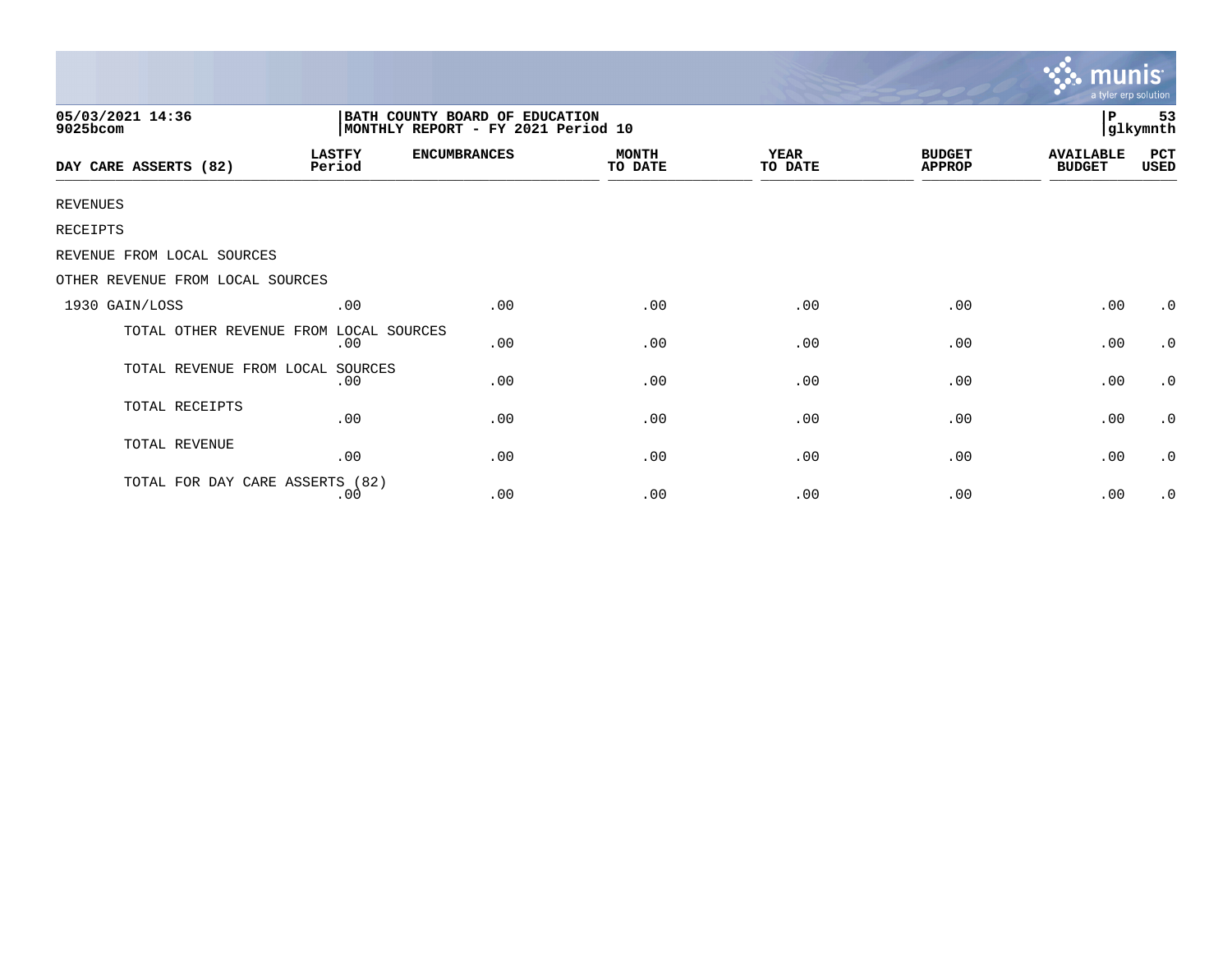|                                        |                                                                      |                     |                         |                        |                                | munis<br>a tyler erp solution     |                |
|----------------------------------------|----------------------------------------------------------------------|---------------------|-------------------------|------------------------|--------------------------------|-----------------------------------|----------------|
| 05/03/2021 14:36<br>9025bcom           | BATH COUNTY BOARD OF EDUCATION<br>MONTHLY REPORT - FY 2021 Period 10 |                     |                         |                        |                                | Р                                 | 54<br>glkymnth |
| ADULT EDUCATION ASSETS (84)            | <b>LASTFY</b><br>Period                                              | <b>ENCUMBRANCES</b> | <b>MONTH</b><br>TO DATE | <b>YEAR</b><br>TO DATE | <b>BUDGET</b><br><b>APPROP</b> | <b>AVAILABLE</b><br><b>BUDGET</b> | PCT<br>USED    |
| <b>REVENUES</b>                        |                                                                      |                     |                         |                        |                                |                                   |                |
| RECEIPTS                               |                                                                      |                     |                         |                        |                                |                                   |                |
| REVENUE FROM LOCAL SOURCES             |                                                                      |                     |                         |                        |                                |                                   |                |
| OTHER REVENUE FROM LOCAL SOURCES       |                                                                      |                     |                         |                        |                                |                                   |                |
| 1930 GAIN/LOSS                         | .00                                                                  | .00                 | .00                     | .00                    | .00                            | .00                               | $\cdot$ 0      |
| TOTAL OTHER REVENUE FROM LOCAL SOURCES | .00                                                                  | .00                 | .00                     | .00                    | .00                            | .00                               | $\cdot$ 0      |
| TOTAL REVENUE FROM LOCAL SOURCES       | .00                                                                  | .00                 | .00                     | .00                    | .00                            | .00                               | .0             |
| TOTAL RECEIPTS                         | .00                                                                  | .00                 | .00                     | .00                    | .00                            | .00                               | $\cdot$ 0      |
| TOTAL REVENUE                          | .00                                                                  | .00                 | .00                     | .00                    | .00                            | .00                               | $\cdot$ 0      |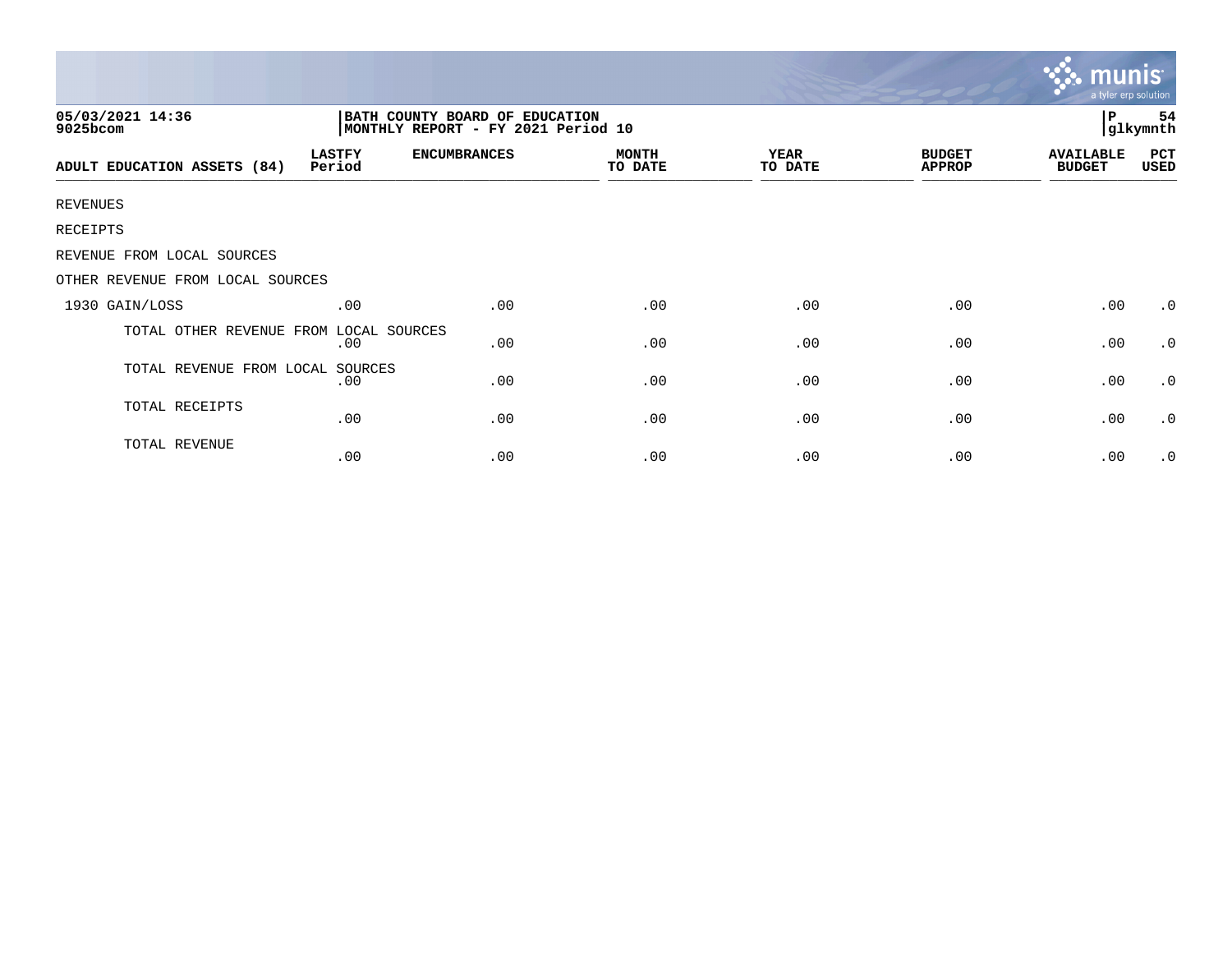

| 05/03/2021 14:36<br>$9025$ bcom       |                                   | P<br>BATH COUNTY BOARD OF EDUCATION<br> glkymnth<br>MONTHLY REPORT - FY 2021 Period 10 |                  |                 |                                |                                   |             |
|---------------------------------------|-----------------------------------|----------------------------------------------------------------------------------------|------------------|-----------------|--------------------------------|-----------------------------------|-------------|
| ADULT EDUCATION ASSETS (84)           | <b>LASTFY</b><br>Period           | <b>ENCUMBRANCES</b>                                                                    | MONTH<br>TO DATE | YEAR<br>TO DATE | <b>BUDGET</b><br><b>APPROP</b> | <b>AVAILABLE</b><br><b>BUDGET</b> | PCT<br>USED |
| EXPENDITURES                          |                                   |                                                                                        |                  |                 |                                |                                   |             |
| 3400<br>ADULT EDUCATION OPERATIONS    |                                   |                                                                                        |                  |                 |                                |                                   |             |
| 0700                                  | .00                               | .00                                                                                    | .00              | .00             | .00                            | .00                               | $\cdot$ 0   |
| TOTAL 3400                            | ADULT EDUCATION OPERATIONS<br>.00 | .00                                                                                    | .00              | .00             | .00                            | .00                               | $\cdot$ 0   |
| TOTAL EXPENDITURES                    | .00                               | .00                                                                                    | .00              | .00             | .00                            | .00                               | $\cdot$ 0   |
| TOTAL FOR ADULT EDUCATION ASSETS (84) | .00                               | .00                                                                                    | .00              | .00             | .00                            | .00                               | $\cdot$ 0   |